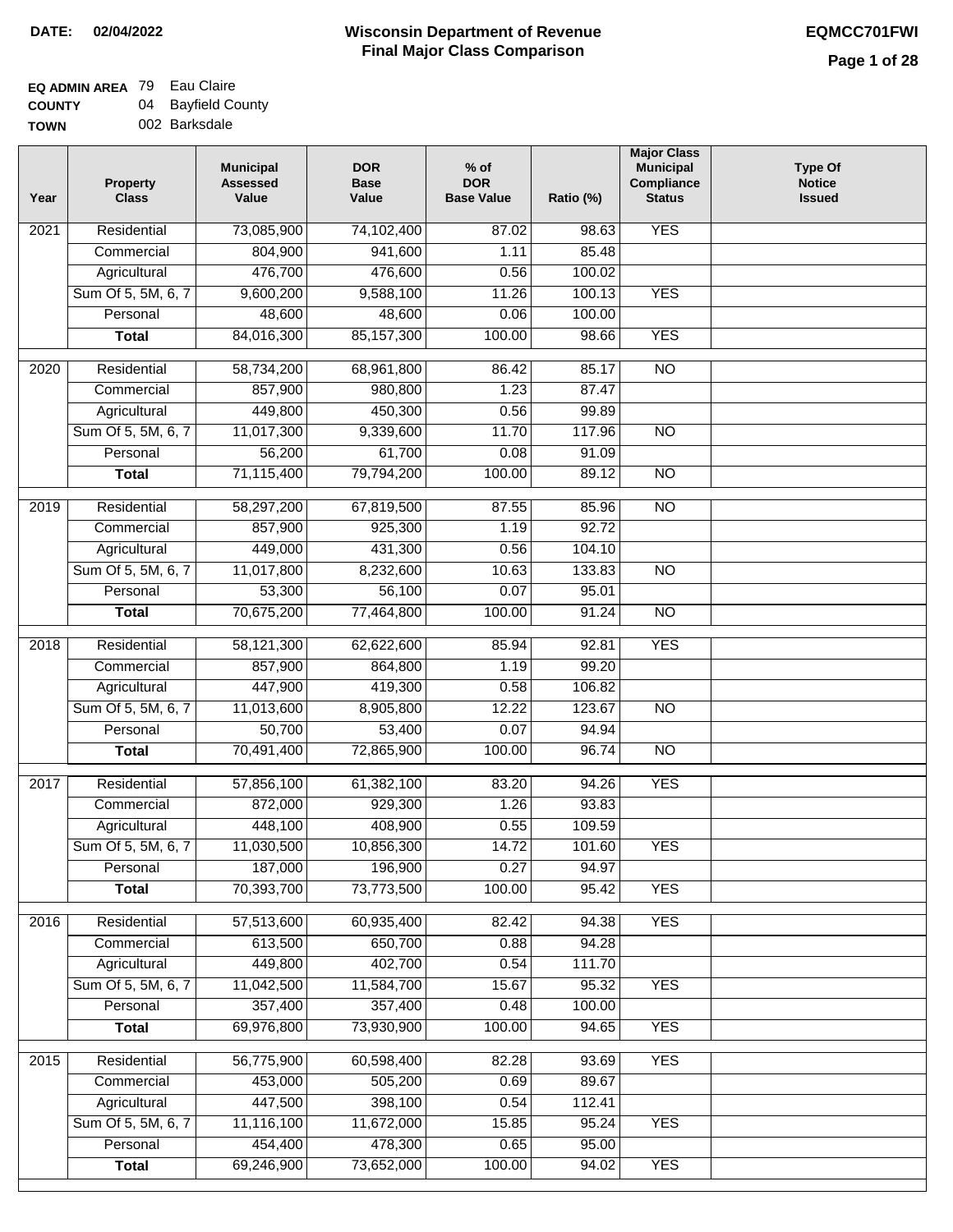| <b>TOWN</b> | 004 Barnes |
|-------------|------------|

| Year             | <b>Property</b><br><b>Class</b> | <b>Municipal</b><br><b>Assessed</b><br>Value | <b>DOR</b><br><b>Base</b><br>Value | $%$ of<br><b>DOR</b><br><b>Base Value</b> | Ratio (%)        | <b>Major Class</b><br><b>Municipal</b><br>Compliance<br><b>Status</b> | <b>Type Of</b><br><b>Notice</b><br><b>Issued</b> |
|------------------|---------------------------------|----------------------------------------------|------------------------------------|-------------------------------------------|------------------|-----------------------------------------------------------------------|--------------------------------------------------|
| 2021             | Residential                     | 304,721,700                                  | 332,067,100                        | 94.30                                     | 91.77            | <b>YES</b>                                                            |                                                  |
|                  | Commercial                      | 7,884,600                                    | 7,831,500                          | 2.22                                      | 100.68           |                                                                       |                                                  |
|                  | Agricultural                    | 10,300                                       | 10,600                             | 0.00                                      | 97.17            |                                                                       |                                                  |
|                  | Sum Of 5, 5M, 6, 7              | 13,172,800                                   | 11,687,500                         | 3.32                                      | 112.71           |                                                                       |                                                  |
|                  | Personal                        | 530,500                                      | 530,500                            | 0.15                                      | 100.00           |                                                                       |                                                  |
|                  | <b>Total</b>                    | 326,319,900                                  | 352,127,200                        | 100.00                                    | 92.67            | <b>YES</b>                                                            |                                                  |
| $\frac{1}{2020}$ | Residential                     | 303,600,800                                  | 309,240,300                        | 94.06                                     | 98.18            | <b>YES</b>                                                            |                                                  |
|                  | Commercial                      | 7,854,300                                    | 8,126,300                          | 2.47                                      | 96.65            |                                                                       |                                                  |
|                  | Agricultural                    | 8,800                                        | 10,100                             | 0.00                                      | 87.13            |                                                                       |                                                  |
|                  | Sum Of 5, 5M, 6, 7              | 13,177,500                                   | 10,756,100                         | 3.27                                      | 122.51           |                                                                       |                                                  |
|                  | Personal                        | 584,600                                      | 622,000                            | 0.19                                      | 93.99            |                                                                       |                                                  |
|                  | <b>Total</b>                    | 325,226,000                                  | 328,754,800                        | 100.00                                    | 98.93            | <b>YES</b>                                                            |                                                  |
| 2019             | Residential                     | 302,326,000                                  | 327,340,000                        | 94.23                                     | 92.36            | <b>YES</b>                                                            |                                                  |
|                  | Commercial                      | 7,849,200                                    | 7,661,200                          | 2.21                                      | 102.45           |                                                                       |                                                  |
|                  | Agricultural                    | 9,300                                        | 9,700                              | 0.00                                      | 95.88            |                                                                       |                                                  |
|                  | Sum Of 5, 5M, 6, 7              | 13,126,300                                   | 11,686,400                         | 3.36                                      | 112.32           |                                                                       |                                                  |
|                  | Personal                        | 644,200                                      | 685,400                            | 0.20                                      | 93.99            |                                                                       |                                                  |
|                  | <b>Total</b>                    | 323,955,000                                  | 347,382,700                        | 100.00                                    | 93.26            | <b>YES</b>                                                            |                                                  |
|                  |                                 |                                              |                                    |                                           |                  |                                                                       |                                                  |
| 2018             | Residential                     | 302,063,100                                  | 305,293,800                        | 93.71                                     | 98.94            | <b>YES</b>                                                            |                                                  |
|                  | Commercial                      | 7,991,500                                    | 7,290,400                          | 2.24                                      | 109.62           |                                                                       |                                                  |
|                  | Agricultural                    | 8,900                                        | 9,500                              | 0.00                                      | 93.68            |                                                                       |                                                  |
|                  | Sum Of 5, 5M, 6, 7              | 13,050,900                                   | 12,520,500                         | 3.84                                      | 104.24           |                                                                       |                                                  |
|                  | Personal                        | 642,300                                      | 676,100                            | 0.21                                      | 95.00            |                                                                       |                                                  |
|                  | <b>Total</b>                    | 323,756,700                                  | 325,790,300                        | 100.00                                    | 99.38            | <b>YES</b>                                                            |                                                  |
| 2017             | Residential                     | 300,707,600                                  | 301,269,200                        | 93.58                                     | 99.81            | <b>YES</b>                                                            |                                                  |
|                  | Commercial                      | 8,018,700                                    | 9,566,600                          | 2.97                                      | 83.82            |                                                                       |                                                  |
|                  | Agricultural                    | 9,400                                        | 9,300                              | 0.00                                      | 101.08           |                                                                       |                                                  |
|                  | Sum Of 5, 5M, 6, 7              | 12,822,000                                   | 10,451,600                         | 3.25                                      | 122.68           |                                                                       |                                                  |
|                  | Personal                        | 627,500                                      | 627,500                            | 0.19                                      | 100.00           |                                                                       |                                                  |
|                  | <b>Total</b>                    | 322, 185, 200                                | 321,924,200                        | 100.00                                    | 100.08           | <b>YES</b>                                                            |                                                  |
| 2016             | Residential                     | 298,748,200                                  | 296,497,700                        | 92.98                                     | 100.76           | <b>YES</b>                                                            |                                                  |
|                  | Commercial                      | 8,025,300                                    | 9,484,500                          | 2.97                                      | 84.61            |                                                                       |                                                  |
|                  | Agricultural                    | 9,300                                        | 9,100                              | 0.00                                      | 102.20           |                                                                       |                                                  |
|                  | Sum Of 5, 5M, 6, 7              | 12,849,100                                   | 12,288,400                         | 3.85                                      | 104.56           |                                                                       |                                                  |
|                  | Personal                        | 619,100                                      | 619,100                            | 0.19                                      | 100.00           |                                                                       |                                                  |
|                  | <b>Total</b>                    | 320,251,000                                  | 318,898,800                        | 100.00                                    | 100.42           | <b>YES</b>                                                            |                                                  |
|                  |                                 |                                              |                                    |                                           |                  |                                                                       |                                                  |
| 2015             | Residential                     | 312,394,800                                  | 280,730,000                        | 92.13                                     | 111.28           | N <sub>O</sub>                                                        |                                                  |
|                  | Commercial                      | 9,922,400                                    | 10,545,600                         | 3.46                                      | 94.09            |                                                                       |                                                  |
|                  | Agricultural                    | 9,900                                        | 8,600                              | 0.00                                      | 115.12           |                                                                       |                                                  |
|                  | Sum Of 5, 5M, 6, 7<br>Personal  | 12,147,100<br>562,400                        | 12,948,300<br>493,400              | 4.25                                      | 93.81            |                                                                       |                                                  |
|                  | <b>Total</b>                    | 335,036,600                                  | 304,725,900                        | 0.16<br>100.00                            | 113.98<br>109.95 | $\overline{NO}$                                                       |                                                  |
|                  |                                 |                                              |                                    |                                           |                  |                                                                       |                                                  |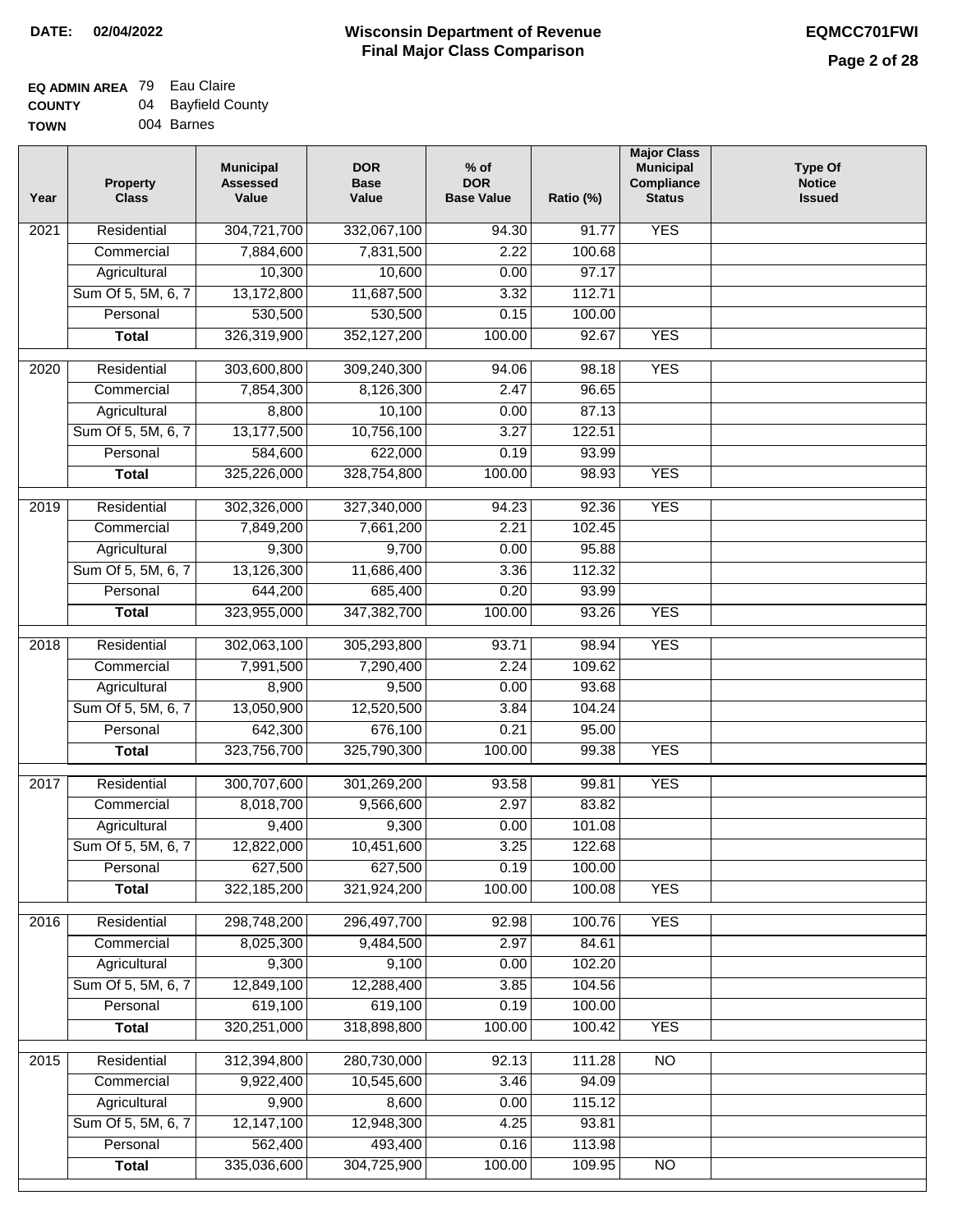| Year              | <b>Property</b><br><b>Class</b> | <b>Municipal</b><br><b>Assessed</b><br>Value | <b>DOR</b><br><b>Base</b><br>Value | $%$ of<br><b>DOR</b><br><b>Base Value</b> | Ratio (%)        | <b>Major Class</b><br><b>Municipal</b><br>Compliance<br><b>Status</b> | <b>Type Of</b><br><b>Notice</b><br><b>Issued</b> |
|-------------------|---------------------------------|----------------------------------------------|------------------------------------|-------------------------------------------|------------------|-----------------------------------------------------------------------|--------------------------------------------------|
| $\overline{202}1$ | Residential                     | 139,774,000                                  | 146,188,200                        | 83.64                                     | 95.61            | <b>YES</b>                                                            |                                                  |
|                   | Commercial                      | 15,333,100                                   | 17,337,300                         | 9.92                                      | 88.44            |                                                                       |                                                  |
|                   | Agricultural                    | 304,500                                      | 316,100                            | 0.18                                      | 96.33            |                                                                       |                                                  |
|                   | Sum Of 5, 5M, 6, 7              | 9,207,600                                    | 10,323,600                         | 5.91                                      | 89.19            |                                                                       |                                                  |
|                   | Personal                        | 612,300                                      | 624,800                            | 0.36                                      | 98.00            |                                                                       |                                                  |
|                   | <b>Total</b>                    | 165,231,500                                  | 174,790,000                        | 100.00                                    | 94.53            | <b>YES</b>                                                            |                                                  |
| $\overline{2020}$ | Residential                     | 138,501,900                                  | 137,941,600                        | 83.12                                     | 100.41           | <b>YES</b>                                                            |                                                  |
|                   | Commercial                      | 14,521,400                                   | 17,196,800                         | 10.36                                     | 84.44            | $\overline{NO}$                                                       |                                                  |
|                   | Agricultural                    | 290,900                                      | 303,000                            | 0.18                                      | 96.01            |                                                                       |                                                  |
|                   | Sum Of 5, 5M, 6, 7              | 9,481,700                                    | 9,883,700                          | 5.96                                      | 95.93            |                                                                       |                                                  |
|                   | Personal                        | 629,100                                      | 629,100                            | 0.38                                      | 100.00           |                                                                       |                                                  |
|                   | <b>Total</b>                    | 163,425,000                                  | 165,954,200                        | 100.00                                    | 98.48            | $\overline{NO}$                                                       |                                                  |
| 2019              | Residential                     | 137,837,400                                  | 144,485,200                        | 85.02                                     | 95.40            | <b>YES</b>                                                            |                                                  |
|                   | Commercial                      | 14,606,800                                   | 15,492,600                         | 9.12                                      | 94.28            |                                                                       |                                                  |
|                   | Agricultural                    | 290,900                                      | 290,900                            | 0.17                                      | 100.00           |                                                                       |                                                  |
|                   | Sum Of 5, 5M, 6, 7              | 9,445,900                                    | 9,050,300                          | 5.33                                      | 104.37           |                                                                       |                                                  |
|                   | Personal                        | 628,600                                      | 628,600                            | 0.37                                      | 100.00           |                                                                       |                                                  |
|                   | <b>Total</b>                    | 162,809,600                                  | 169,947,600                        | 100.00                                    | 95.80            | <b>YES</b>                                                            |                                                  |
|                   |                                 |                                              |                                    |                                           |                  |                                                                       |                                                  |
| 2018              | Residential                     | 146,246,800                                  | 145,854,000                        | 85.95                                     | 100.27           | <b>YES</b>                                                            |                                                  |
|                   | Commercial                      | 14,569,500                                   | 15,409,700                         | 9.08                                      | 94.55            |                                                                       |                                                  |
|                   | Agricultural                    | 268,200                                      | 255,300                            | 0.15                                      | 105.05           |                                                                       |                                                  |
|                   | Sum Of 5, 5M, 6, 7              | 10,058,500                                   | 7,604,900                          | 4.48                                      | 132.26           |                                                                       |                                                  |
|                   | Personal                        | 606,100                                      | 577,200                            | 0.34                                      | 105.01           |                                                                       |                                                  |
|                   | <b>Total</b>                    | 171,749,100                                  | 169,701,100                        | 100.00                                    | 101.21           | <b>YES</b>                                                            |                                                  |
| 2017              | Residential                     | 145,432,800                                  | 141,996,100                        | 86.21                                     | 102.42           | <b>YES</b>                                                            |                                                  |
|                   | Commercial                      | 14,618,900                                   | 14,194,900                         | 8.62                                      | 102.99           |                                                                       |                                                  |
|                   | Agricultural                    | 264,300                                      | 244,600                            | 0.15                                      | 108.05           |                                                                       |                                                  |
|                   | Sum Of 5, 5M, 6, 7              | 10,178,300                                   | 7,399,300                          | 4.49                                      | 137.56           |                                                                       |                                                  |
|                   | Personal                        | 916,700                                      | 873,100                            | 0.53                                      | 104.99           |                                                                       |                                                  |
|                   | <b>Total</b>                    | 171,411,000                                  | 164,708,000                        | 100.00                                    | 104.07           | <b>YES</b>                                                            |                                                  |
| 2016              | Residential                     | 146, 157, 200                                | 143,840,400                        | 86.14                                     | 101.61           | <b>YES</b>                                                            |                                                  |
|                   | Commercial                      | 14,618,900                                   | 14,054,300                         | 8.42                                      | 104.02           |                                                                       |                                                  |
|                   | Agricultural                    | 266,200                                      | 255,100                            | 0.15                                      | 104.35           |                                                                       |                                                  |
|                   | Sum Of 5, 5M, 6, 7              | 10,173,500                                   | 7,847,300                          | 4.70                                      | 129.64           |                                                                       |                                                  |
|                   | Personal                        | 1,034,300                                    | 985,100                            | 0.59                                      | 104.99           |                                                                       |                                                  |
|                   | <b>Total</b>                    | 172,250,100                                  | 166,982,200                        | 100.00                                    | 103.15           | <b>YES</b>                                                            |                                                  |
|                   |                                 |                                              |                                    |                                           |                  |                                                                       |                                                  |
| 2015              | Residential                     | 146,681,200                                  | 141,677,300                        | 85.72                                     | 103.53           | <b>YES</b>                                                            |                                                  |
|                   | Commercial                      | 14,554,300                                   | 13,931,900                         | 8.43                                      | 104.47           | <b>YES</b>                                                            |                                                  |
|                   | Agricultural                    | 251,700                                      | 248,100                            | 0.15                                      | 101.45           |                                                                       |                                                  |
|                   | Sum Of 5, 5M, 6, 7              | 10,015,000                                   | 8,461,800                          | 5.12                                      | 118.36           | <b>NO</b>                                                             |                                                  |
|                   | Personal<br><b>Total</b>        | 968,300<br>172,470,500                       | 968,300<br>165,287,400             | 0.59<br>100.00                            | 100.00<br>104.35 | NO                                                                    |                                                  |
|                   |                                 |                                              |                                    |                                           |                  |                                                                       |                                                  |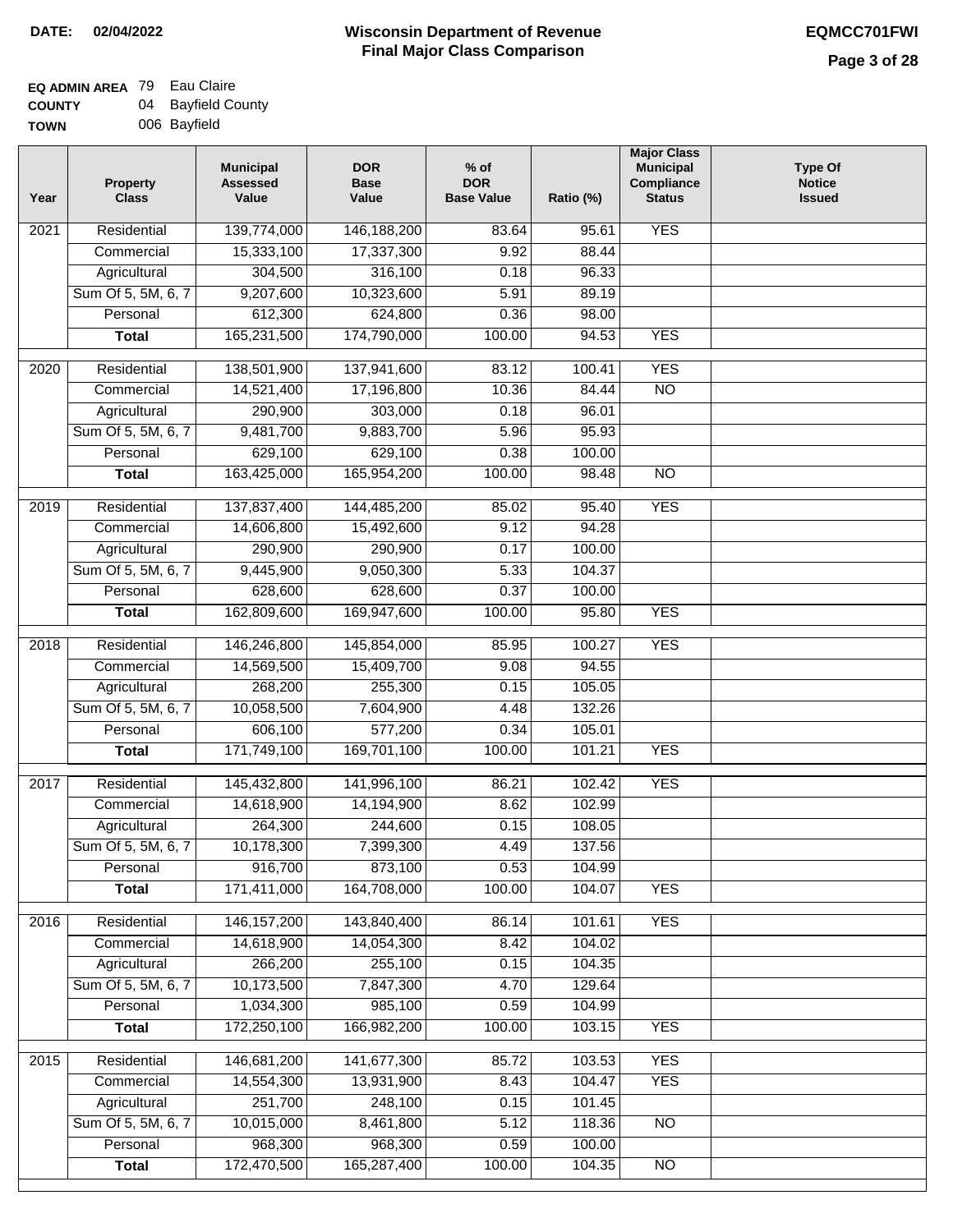# **Wisconsin Department of Revenue Final Major Class Comparison DATE: 02/04/2022 EQMCC701FWI**

| <b>TOWN</b> | 008 Bayview |
|-------------|-------------|

| Year              | <b>Property</b><br><b>Class</b> | <b>Municipal</b><br><b>Assessed</b><br>Value | <b>DOR</b><br><b>Base</b><br>Value | % of<br><b>DOR</b><br><b>Base Value</b> | Ratio (%) | <b>Major Class</b><br><b>Municipal</b><br>Compliance<br><b>Status</b> | <b>Type Of</b><br><b>Notice</b><br><b>Issued</b> |
|-------------------|---------------------------------|----------------------------------------------|------------------------------------|-----------------------------------------|-----------|-----------------------------------------------------------------------|--------------------------------------------------|
| 2021              | Residential                     | 67,202,300                                   | 79,612,800                         | 88.26                                   | 84.41     | N <sub>O</sub>                                                        |                                                  |
|                   | Commercial                      | 1,950,800                                    | 2,473,900                          | 2.74                                    | 78.86     |                                                                       |                                                  |
|                   | Agricultural                    | 136,600                                      | 136,100                            | 0.15                                    | 100.37    |                                                                       |                                                  |
|                   | Sum Of 5, 5M, 6, 7              | 9,037,400                                    | 7,879,800                          | 8.74                                    | 114.69    |                                                                       |                                                  |
|                   | Personal                        | 90,200                                       | 94,900                             | 0.11                                    | 95.05     |                                                                       |                                                  |
|                   | <b>Total</b>                    | 78,417,300                                   | 90,197,500                         | 100.00                                  | 86.94     | $\overline{NO}$                                                       |                                                  |
| $\overline{2020}$ | Residential                     | 66,466,400                                   | 75,120,400                         | 88.20                                   | 88.48     | $\overline{NO}$                                                       |                                                  |
|                   | Commercial                      | 1,908,300                                    | 2,530,400                          | 2.97                                    | 75.41     |                                                                       |                                                  |
|                   | Agricultural                    | 117,000                                      | 158,200                            | 0.19                                    | 73.96     |                                                                       |                                                  |
|                   | Sum Of 5, 5M, 6, 7              | 9,032,600                                    | 7,271,500                          | 8.54                                    | 124.22    |                                                                       |                                                  |
|                   | Personal                        | 91,500                                       | 91,500                             | 0.11                                    | 100.00    |                                                                       |                                                  |
|                   | <b>Total</b>                    | 77,615,800                                   | 85,172,000                         | 100.00                                  | 91.13     | $\overline{NO}$                                                       |                                                  |
|                   |                                 |                                              |                                    |                                         |           |                                                                       |                                                  |
| 2019              | Residential                     | 65,992,300                                   | 72,487,400                         | 88.87                                   | 91.04     | <b>YES</b>                                                            |                                                  |
|                   | Commercial                      | 1,823,900                                    | 2,203,600                          | 2.70                                    | 82.77     |                                                                       |                                                  |
|                   | Agricultural                    | 117,000                                      | 125,400                            | 0.15                                    | 93.30     |                                                                       |                                                  |
|                   | Sum Of 5, 5M, 6, 7              | 9,050,600                                    | 6,662,400                          | 8.17                                    | 135.85    |                                                                       |                                                  |
|                   | Personal                        | 88,000                                       | 88,000                             | 0.11                                    | 100.00    |                                                                       |                                                  |
|                   | <b>Total</b>                    | 77,071,800                                   | 81,566,800                         | 100.00                                  | 94.49     | <b>YES</b>                                                            |                                                  |
| 2018              | Residential                     | 65,907,900                                   | 67,721,700                         | 87.65                                   | 97.32     | <b>YES</b>                                                            |                                                  |
|                   | Commercial                      | 1,840,100                                    | 2,077,000                          | 2.69                                    | 88.59     |                                                                       |                                                  |
|                   | Agricultural                    | 117,000                                      | 122,300                            | 0.16                                    | 95.67     |                                                                       |                                                  |
|                   | Sum Of 5, 5M, 6, 7              | 9,052,200                                    | 7,250,300                          | 9.38                                    | 124.85    |                                                                       |                                                  |
|                   | Personal                        | 92,500                                       | 92,500                             | 0.12                                    | 100.00    |                                                                       |                                                  |
|                   | <b>Total</b>                    | 77,009,700                                   | 77,263,800                         | 100.00                                  | 99.67     | <b>YES</b>                                                            |                                                  |
| 2017              | Residential                     | 65,733,300                                   | 70,117,800                         | 88.92                                   | 93.75     | <b>YES</b>                                                            |                                                  |
|                   | Commercial                      | 1,707,400                                    | 1,508,600                          | 1.91                                    | 113.18    |                                                                       |                                                  |
|                   | Agricultural                    | 117,000                                      | 119,300                            | 0.15                                    | 98.07     |                                                                       |                                                  |
|                   | Sum Of 5, 5M, 6, 7              | 9,044,500                                    | 6,979,200                          | 8.85                                    | 129.59    |                                                                       |                                                  |
|                   | Personal                        | 130,700                                      | 130,700                            | 0.17                                    | 100.00    |                                                                       |                                                  |
|                   | <b>Total</b>                    | 76,732,900                                   | 78,855,600                         | 100.00                                  | 97.31     | <b>YES</b>                                                            |                                                  |
| 2016              | Residential                     | 65,420,600                                   | 71,229,800                         | 88.48                                   | 91.84     | <b>YES</b>                                                            |                                                  |
|                   | Commercial                      | 1,723,000                                    | 1,506,600                          | 1.87                                    | 114.36    |                                                                       |                                                  |
|                   | Agricultural                    | 117,000                                      | 117,500                            | 0.15                                    | 99.57     |                                                                       |                                                  |
|                   | Sum Of 5, 5M, 6, 7              | 8,953,500                                    | 7,488,900                          | 9.30                                    | 119.56    |                                                                       |                                                  |
|                   | Personal                        | 161,400                                      | 161,400                            | 0.20                                    | 100.00    |                                                                       |                                                  |
|                   | <b>Total</b>                    | 76,375,500                                   | 80,504,200                         | 100.00                                  | 94.87     | <b>YES</b>                                                            |                                                  |
| 2015              | Residential                     | 65,279,200                                   | 70,279,700                         | 87.05                                   | 92.88     | <b>YES</b>                                                            |                                                  |
|                   | Commercial                      | 1,700,000                                    | 1,553,200                          | 1.92                                    | 109.45    |                                                                       |                                                  |
|                   | Agricultural                    | 117,000                                      | 116,200                            | 0.14                                    | 100.69    |                                                                       |                                                  |
|                   | Sum Of 5, 5M, 6, 7              | 9,215,800                                    | 8,647,400                          | 10.71                                   | 106.57    | <b>YES</b>                                                            |                                                  |
|                   | Personal                        | 139,100                                      | 139,100                            | 0.17                                    | 100.00    |                                                                       |                                                  |
|                   | <b>Total</b>                    | 76,451,100                                   | 80,735,600                         | 100.00                                  | 94.69     | <b>YES</b>                                                            |                                                  |
|                   |                                 |                                              |                                    |                                         |           |                                                                       |                                                  |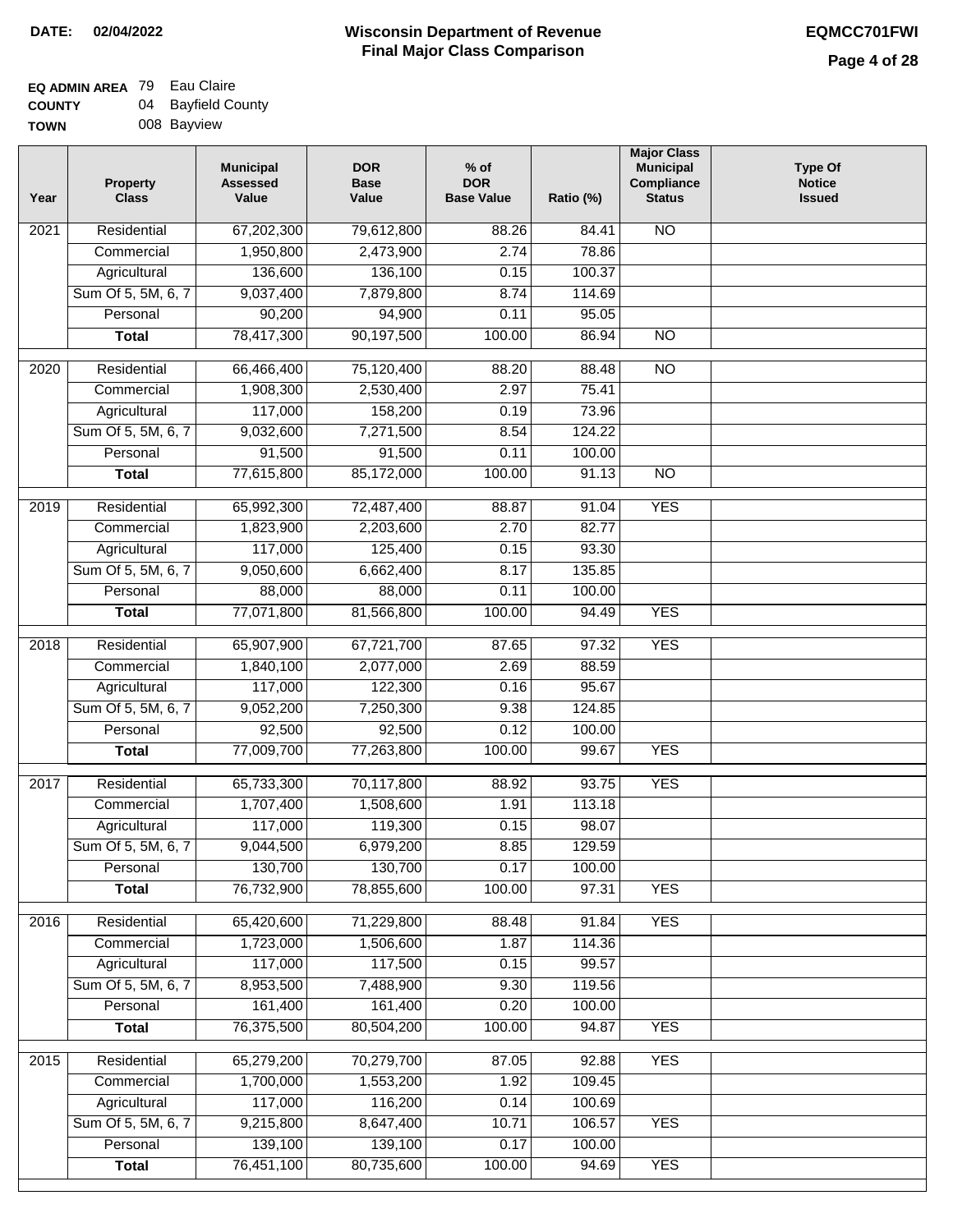| <b>TOWN</b> | 010 Bell |
|-------------|----------|

| Year              | <b>Property</b><br><b>Class</b> | <b>Municipal</b><br><b>Assessed</b><br>Value | <b>DOR</b><br><b>Base</b><br>Value | % of<br><b>DOR</b><br><b>Base Value</b> | Ratio (%) | <b>Major Class</b><br><b>Municipal</b><br>Compliance<br><b>Status</b> | <b>Type Of</b><br><b>Notice</b><br><b>Issued</b> |
|-------------------|---------------------------------|----------------------------------------------|------------------------------------|-----------------------------------------|-----------|-----------------------------------------------------------------------|--------------------------------------------------|
| $\overline{202}1$ | Residential                     | 89,527,100                                   | 104,137,500                        | $\frac{1}{91.46}$                       | 85.97     | <b>NO</b>                                                             |                                                  |
|                   | Commercial                      | 2,710,000                                    | 3,476,200                          | 3.05                                    | 77.96     |                                                                       |                                                  |
|                   | Agricultural                    | 30,900                                       | 34,300                             | 0.03                                    | 90.09     |                                                                       |                                                  |
|                   | Sum Of 5, 5M, 6, 7              | 6,266,800                                    | 5,463,600                          | 4.80                                    | 114.70    |                                                                       |                                                  |
|                   | Personal                        | 669,300                                      | 743,700                            | 0.65                                    | 90.00     |                                                                       |                                                  |
|                   | <b>Total</b>                    | 99,204,100                                   | 113,855,300                        | 100.00                                  | 87.13     | $\overline{NO}$                                                       |                                                  |
| $\overline{2020}$ | Residential                     | 89,012,300                                   | 97,715,700                         | 91.18                                   | 91.09     | <b>YES</b>                                                            |                                                  |
|                   | Commercial                      | 2,675,700                                    | 3,581,300                          | 3.34                                    | 74.71     |                                                                       |                                                  |
|                   | Agricultural                    | 31,100                                       | 32,900                             | 0.03                                    | 94.53     |                                                                       |                                                  |
|                   | Sum Of 5, 5M, 6, 7              | 6,411,900                                    | 5,142,000                          | 4.80                                    | 124.70    |                                                                       |                                                  |
|                   | Personal                        | 659,200                                      | 693,900                            | 0.65                                    | 95.00     |                                                                       |                                                  |
|                   | <b>Total</b>                    | 98,790,200                                   | 107,165,800                        | 100.00                                  | 92.18     | <b>YES</b>                                                            |                                                  |
|                   |                                 |                                              |                                    |                                         |           |                                                                       |                                                  |
| 2019              | Residential                     | 88,974,700                                   | 95,190,100                         | 91.51                                   | 93.47     | <b>YES</b>                                                            |                                                  |
|                   | Commercial                      | 2,648,900                                    | 3,201,100                          | 3.08                                    | 82.75     |                                                                       |                                                  |
|                   | Agricultural                    | 31,100                                       | 31,500                             | 0.03                                    | 98.73     |                                                                       |                                                  |
|                   | Sum Of 5, 5M, 6, 7              | 6,406,300                                    | 4,909,900                          | 4.72                                    | 130.48    |                                                                       |                                                  |
|                   | Personal                        | 653,700                                      | 688,100                            | 0.66                                    | 95.00     |                                                                       |                                                  |
|                   | <b>Total</b>                    | 98,714,700                                   | 104,020,700                        | 100.00                                  | 94.90     | <b>YES</b>                                                            |                                                  |
| 2018              | Residential                     | 87,980,100                                   | 87,733,100                         | 90.63                                   | 100.28    | <b>YES</b>                                                            |                                                  |
|                   | Commercial                      | 2,609,600                                    | 2,959,100                          | 3.06                                    | 88.19     |                                                                       |                                                  |
|                   | Agricultural                    | 30,900                                       | 30,800                             | 0.03                                    | 100.32    |                                                                       |                                                  |
|                   | Sum Of 5, 5M, 6, 7              | 6,523,500                                    | 5,451,300                          | 5.63                                    | 119.67    |                                                                       |                                                  |
|                   | Personal                        | 631,500                                      | 631,500                            | 0.65                                    | 100.00    |                                                                       |                                                  |
|                   | <b>Total</b>                    | 97,775,600                                   | 96,805,800                         | 100.00                                  | 101.00    | <b>YES</b>                                                            |                                                  |
| $\overline{2017}$ | Residential                     | 87,123,400                                   | 85,388,200                         | 90.97                                   | 102.03    | <b>YES</b>                                                            |                                                  |
|                   | Commercial                      | 2,619,200                                    | 2,315,100                          | 2.47                                    | 113.14    |                                                                       |                                                  |
|                   | Agricultural                    | 30,400                                       | 30,000                             | 0.03                                    | 101.33    |                                                                       |                                                  |
|                   | Sum Of 5, 5M, 6, 7              | 6,593,900                                    | 5,287,600                          | 5.63                                    | 124.70    |                                                                       |                                                  |
|                   | Personal                        | 841,000                                      | 841,000                            | 0.90                                    | 100.00    |                                                                       |                                                  |
|                   | <b>Total</b>                    | 97,207,900                                   | 93,861,900                         | 100.00                                  | 103.56    | <b>YES</b>                                                            |                                                  |
| 2016              | Residential                     | 87,034,400                                   | 84,910,300                         | 90.66                                   | 102.50    | <b>YES</b>                                                            |                                                  |
|                   | Commercial                      | 2,531,200                                    | 2,200,300                          | 2.35                                    | 115.04    |                                                                       |                                                  |
|                   | Agricultural                    | 29,700                                       | 29,500                             | 0.03                                    | 100.68    |                                                                       |                                                  |
|                   | Sum Of 5, 5M, 6, 7              | 6,573,500                                    | 5,710,600                          | 6.10                                    | 115.11    |                                                                       |                                                  |
|                   | Personal                        | 807,800                                      | 807,800                            | 0.86                                    | 100.00    |                                                                       |                                                  |
|                   | <b>Total</b>                    | 96,976,600                                   | 93,658,500                         | 100.00                                  | 103.54    | <b>YES</b>                                                            |                                                  |
|                   |                                 |                                              |                                    |                                         |           |                                                                       |                                                  |
| 2015              | Residential                     | 86,378,800                                   | 84,097,700                         | 89.86                                   | 102.71    | <b>YES</b>                                                            |                                                  |
|                   | Commercial                      | 2,639,100                                    | 2,366,600                          | 2.53                                    | 111.51    |                                                                       |                                                  |
|                   | Agricultural                    | 28,800                                       | 29,300                             | 0.03                                    | 98.29     |                                                                       |                                                  |
|                   | Sum Of 5, 5M, 6, 7              | 6,433,000                                    | 6,303,800                          | 6.74                                    | 102.05    | <b>YES</b>                                                            |                                                  |
|                   | Personal                        | 789,600                                      | 789,600                            | 0.84                                    | 100.00    |                                                                       |                                                  |
|                   | <b>Total</b>                    | 96,269,300                                   | 93,587,000                         | 100.00                                  | 102.87    | <b>YES</b>                                                            |                                                  |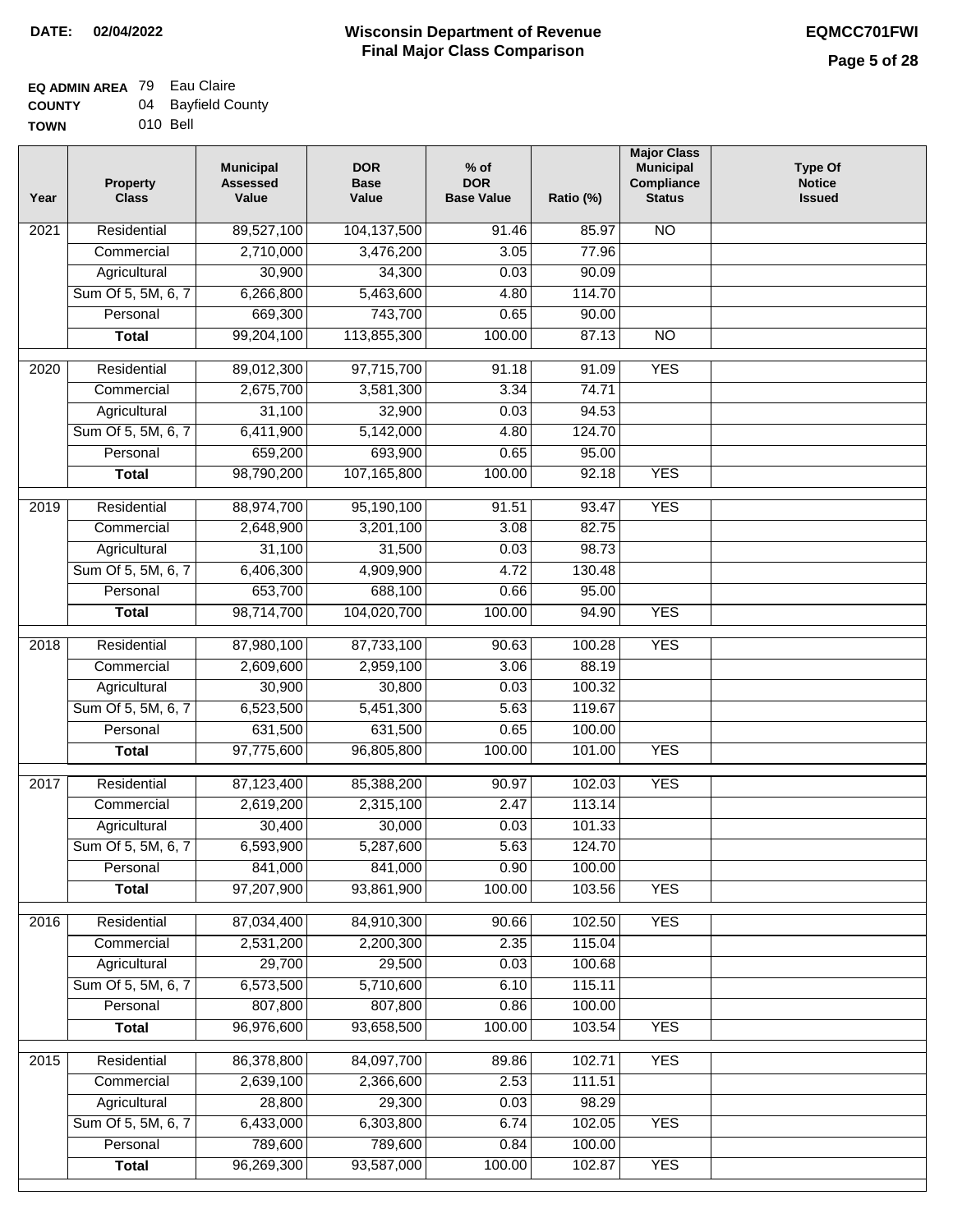#### **Wisconsin Department of Revenue Final Major Class Comparison DATE: 02/04/2022 EQMCC701FWI**

#### **EQ ADMIN AREA** 79 Eau Claire **COUNTY** 04 Bayfield County

| <b>COUNT</b> | V4. | Dayliciu Cuu |
|--------------|-----|--------------|
| <b>TOWN</b>  |     | 012 Cable    |

| 128,125,700<br><b>NO</b><br>Residential<br>149,589,500<br>71.33<br>85.65<br>2021<br>18,353,200<br>92.51<br>Commercial<br>19,839,800<br>9.46<br>173,600<br>172,900<br>0.08<br>Agricultural<br>100.40<br>Sum Of 5, 5M, 6, 7<br>37,298,700<br>39,209,400<br>18.70<br>95.13<br><b>YES</b><br>882,700<br>910,000<br>Personal<br>0.43<br>97.00<br>184,833,900<br>209,721,600<br>100.00<br>$\overline{NO}$<br>88.13<br><b>Total</b><br><b>YES</b><br>$\overline{2020}$<br>Residential<br>126,653,800<br>132,207,100<br>69.96<br>95.80<br>10.51<br><b>YES</b><br>Commercial<br>18,343,300<br>19,852,900<br>92.40<br>166,700<br>Agricultural<br>166,700<br>0.09<br>100.00<br>Sum Of 5, 5M, 6, 7<br>37,297,800<br>36,042,500<br>19.07<br>103.48<br><b>YES</b><br>708,600<br>708,600<br>0.37<br>100.00<br>Personal<br>183,170,200<br><b>YES</b><br><b>Total</b><br>188,977,800<br>100.00<br>96.93<br>$\overline{NO}$<br>2019<br>Residential<br>110,783,000<br>128,749,900<br>86.05<br>68.68<br>9.96<br>Commercial<br>14,948,900<br>18,677,200<br>80.04<br>163,800<br>225,600<br>0.12<br>72.61<br>Agricultural<br>Sum Of 5, 5M, 6, 7<br>37,696,200<br>39,306,700<br><b>YES</b><br>20.97<br>95.90<br>456,600<br>507,300<br>0.27<br>Personal<br>90.01<br>164,048,500<br>1st Notice of Non-Compliance<br>187,466,700<br>100.00<br>87.51<br>$\overline{NO}$<br><b>Total</b><br>110,210,900<br>$\overline{NO}$<br>2018<br>Residential<br>124,035,400<br>67.16<br>88.85<br>Commercial<br>14,945,100<br>17,454,700<br>9.45<br>85.62<br>163,300<br>219,500<br>0.12<br>74.40<br>Agricultural<br>Sum Of 5, 5M, 6, 7<br>37,796,800<br>22.99<br>89.01<br><b>NO</b><br>42,462,000<br>459,000<br>510,000<br>0.28<br>90.00<br>Personal<br>163,575,100<br>184,681,600<br>100.00<br>88.57<br>$\overline{10}$<br><b>Total</b><br>Residential<br>109,728,600<br>122,286,400<br>67.51<br>89.73<br><b>NO</b><br>2017<br>15,022,700<br>15,250,200<br>8.42<br>98.51<br>Commercial<br>163,700<br>151,900<br>0.08<br>107.77<br>Agricultural<br>Sum Of 5, 5M, 6, 7<br>37,917,700<br>42,570,800<br>23.50<br>89.07<br>$\overline{N}$<br>835,700<br>879,700<br>Personal<br>0.49<br>95.00<br>163,668,400<br>181,139,000<br>100.00<br>90.36<br>$\overline{30}$<br><b>Total</b><br>2016<br>Residential<br>108,769,800<br>116,615,900<br>66.49<br>93.27<br><b>YES</b><br>99.54<br>Commercial<br>14,852,300<br>14,921,200<br>8.51<br>163,700<br>149,300<br>109.65<br>Agricultural<br>0.09<br>38,360,300<br>Sum Of 5, 5M, 6, 7<br>42,818,500<br>24.41<br>89.59<br><b>NO</b><br>800,900<br>889,800<br>Personal<br>0.51<br>90.01<br>162,947,000<br>175,394,700<br>100.00<br>92.90<br>N <sub>O</sub><br><b>Total</b><br>108,414,400<br>116, 144, 700<br><b>YES</b><br>2015<br>Residential<br>66.66<br>93.34<br>8.83<br><b>YES</b><br>14,876,300<br>15,391,000<br>96.66<br>Commercial<br>163,700<br>Agricultural<br>209,200<br>0.12<br>78.25<br>Sum Of 5, 5M, 6, 7<br>38,612,300<br>41,650,200<br>92.71<br><b>YES</b><br>23.91<br>834,100<br>Personal<br>834,100<br>0.48<br>100.00<br>162,900,800<br>100.00<br><b>YES</b><br>174,229,200<br>93.50<br><b>Total</b> | Year | <b>Property</b><br><b>Class</b> | <b>Municipal</b><br><b>Assessed</b><br>Value | <b>DOR</b><br><b>Base</b><br>Value | $%$ of<br><b>DOR</b><br><b>Base Value</b> | Ratio (%) | <b>Major Class</b><br><b>Municipal</b><br>Compliance<br><b>Status</b> | <b>Type Of</b><br><b>Notice</b><br><b>Issued</b> |
|----------------------------------------------------------------------------------------------------------------------------------------------------------------------------------------------------------------------------------------------------------------------------------------------------------------------------------------------------------------------------------------------------------------------------------------------------------------------------------------------------------------------------------------------------------------------------------------------------------------------------------------------------------------------------------------------------------------------------------------------------------------------------------------------------------------------------------------------------------------------------------------------------------------------------------------------------------------------------------------------------------------------------------------------------------------------------------------------------------------------------------------------------------------------------------------------------------------------------------------------------------------------------------------------------------------------------------------------------------------------------------------------------------------------------------------------------------------------------------------------------------------------------------------------------------------------------------------------------------------------------------------------------------------------------------------------------------------------------------------------------------------------------------------------------------------------------------------------------------------------------------------------------------------------------------------------------------------------------------------------------------------------------------------------------------------------------------------------------------------------------------------------------------------------------------------------------------------------------------------------------------------------------------------------------------------------------------------------------------------------------------------------------------------------------------------------------------------------------------------------------------------------------------------------------------------------------------------------------------------------------------------------------------------------------------------------------------------------------------------------------------------------------------------------------------------------------------------------------------------------------------------------------------------------------------------------------------------------------------------------------------------------------------------------------------------------------------------------------------------|------|---------------------------------|----------------------------------------------|------------------------------------|-------------------------------------------|-----------|-----------------------------------------------------------------------|--------------------------------------------------|
|                                                                                                                                                                                                                                                                                                                                                                                                                                                                                                                                                                                                                                                                                                                                                                                                                                                                                                                                                                                                                                                                                                                                                                                                                                                                                                                                                                                                                                                                                                                                                                                                                                                                                                                                                                                                                                                                                                                                                                                                                                                                                                                                                                                                                                                                                                                                                                                                                                                                                                                                                                                                                                                                                                                                                                                                                                                                                                                                                                                                                                                                                                                |      |                                 |                                              |                                    |                                           |           |                                                                       |                                                  |
|                                                                                                                                                                                                                                                                                                                                                                                                                                                                                                                                                                                                                                                                                                                                                                                                                                                                                                                                                                                                                                                                                                                                                                                                                                                                                                                                                                                                                                                                                                                                                                                                                                                                                                                                                                                                                                                                                                                                                                                                                                                                                                                                                                                                                                                                                                                                                                                                                                                                                                                                                                                                                                                                                                                                                                                                                                                                                                                                                                                                                                                                                                                |      |                                 |                                              |                                    |                                           |           |                                                                       |                                                  |
|                                                                                                                                                                                                                                                                                                                                                                                                                                                                                                                                                                                                                                                                                                                                                                                                                                                                                                                                                                                                                                                                                                                                                                                                                                                                                                                                                                                                                                                                                                                                                                                                                                                                                                                                                                                                                                                                                                                                                                                                                                                                                                                                                                                                                                                                                                                                                                                                                                                                                                                                                                                                                                                                                                                                                                                                                                                                                                                                                                                                                                                                                                                |      |                                 |                                              |                                    |                                           |           |                                                                       |                                                  |
|                                                                                                                                                                                                                                                                                                                                                                                                                                                                                                                                                                                                                                                                                                                                                                                                                                                                                                                                                                                                                                                                                                                                                                                                                                                                                                                                                                                                                                                                                                                                                                                                                                                                                                                                                                                                                                                                                                                                                                                                                                                                                                                                                                                                                                                                                                                                                                                                                                                                                                                                                                                                                                                                                                                                                                                                                                                                                                                                                                                                                                                                                                                |      |                                 |                                              |                                    |                                           |           |                                                                       |                                                  |
|                                                                                                                                                                                                                                                                                                                                                                                                                                                                                                                                                                                                                                                                                                                                                                                                                                                                                                                                                                                                                                                                                                                                                                                                                                                                                                                                                                                                                                                                                                                                                                                                                                                                                                                                                                                                                                                                                                                                                                                                                                                                                                                                                                                                                                                                                                                                                                                                                                                                                                                                                                                                                                                                                                                                                                                                                                                                                                                                                                                                                                                                                                                |      |                                 |                                              |                                    |                                           |           |                                                                       |                                                  |
|                                                                                                                                                                                                                                                                                                                                                                                                                                                                                                                                                                                                                                                                                                                                                                                                                                                                                                                                                                                                                                                                                                                                                                                                                                                                                                                                                                                                                                                                                                                                                                                                                                                                                                                                                                                                                                                                                                                                                                                                                                                                                                                                                                                                                                                                                                                                                                                                                                                                                                                                                                                                                                                                                                                                                                                                                                                                                                                                                                                                                                                                                                                |      |                                 |                                              |                                    |                                           |           |                                                                       |                                                  |
|                                                                                                                                                                                                                                                                                                                                                                                                                                                                                                                                                                                                                                                                                                                                                                                                                                                                                                                                                                                                                                                                                                                                                                                                                                                                                                                                                                                                                                                                                                                                                                                                                                                                                                                                                                                                                                                                                                                                                                                                                                                                                                                                                                                                                                                                                                                                                                                                                                                                                                                                                                                                                                                                                                                                                                                                                                                                                                                                                                                                                                                                                                                |      |                                 |                                              |                                    |                                           |           |                                                                       |                                                  |
|                                                                                                                                                                                                                                                                                                                                                                                                                                                                                                                                                                                                                                                                                                                                                                                                                                                                                                                                                                                                                                                                                                                                                                                                                                                                                                                                                                                                                                                                                                                                                                                                                                                                                                                                                                                                                                                                                                                                                                                                                                                                                                                                                                                                                                                                                                                                                                                                                                                                                                                                                                                                                                                                                                                                                                                                                                                                                                                                                                                                                                                                                                                |      |                                 |                                              |                                    |                                           |           |                                                                       |                                                  |
|                                                                                                                                                                                                                                                                                                                                                                                                                                                                                                                                                                                                                                                                                                                                                                                                                                                                                                                                                                                                                                                                                                                                                                                                                                                                                                                                                                                                                                                                                                                                                                                                                                                                                                                                                                                                                                                                                                                                                                                                                                                                                                                                                                                                                                                                                                                                                                                                                                                                                                                                                                                                                                                                                                                                                                                                                                                                                                                                                                                                                                                                                                                |      |                                 |                                              |                                    |                                           |           |                                                                       |                                                  |
|                                                                                                                                                                                                                                                                                                                                                                                                                                                                                                                                                                                                                                                                                                                                                                                                                                                                                                                                                                                                                                                                                                                                                                                                                                                                                                                                                                                                                                                                                                                                                                                                                                                                                                                                                                                                                                                                                                                                                                                                                                                                                                                                                                                                                                                                                                                                                                                                                                                                                                                                                                                                                                                                                                                                                                                                                                                                                                                                                                                                                                                                                                                |      |                                 |                                              |                                    |                                           |           |                                                                       |                                                  |
|                                                                                                                                                                                                                                                                                                                                                                                                                                                                                                                                                                                                                                                                                                                                                                                                                                                                                                                                                                                                                                                                                                                                                                                                                                                                                                                                                                                                                                                                                                                                                                                                                                                                                                                                                                                                                                                                                                                                                                                                                                                                                                                                                                                                                                                                                                                                                                                                                                                                                                                                                                                                                                                                                                                                                                                                                                                                                                                                                                                                                                                                                                                |      |                                 |                                              |                                    |                                           |           |                                                                       |                                                  |
|                                                                                                                                                                                                                                                                                                                                                                                                                                                                                                                                                                                                                                                                                                                                                                                                                                                                                                                                                                                                                                                                                                                                                                                                                                                                                                                                                                                                                                                                                                                                                                                                                                                                                                                                                                                                                                                                                                                                                                                                                                                                                                                                                                                                                                                                                                                                                                                                                                                                                                                                                                                                                                                                                                                                                                                                                                                                                                                                                                                                                                                                                                                |      |                                 |                                              |                                    |                                           |           |                                                                       |                                                  |
|                                                                                                                                                                                                                                                                                                                                                                                                                                                                                                                                                                                                                                                                                                                                                                                                                                                                                                                                                                                                                                                                                                                                                                                                                                                                                                                                                                                                                                                                                                                                                                                                                                                                                                                                                                                                                                                                                                                                                                                                                                                                                                                                                                                                                                                                                                                                                                                                                                                                                                                                                                                                                                                                                                                                                                                                                                                                                                                                                                                                                                                                                                                |      |                                 |                                              |                                    |                                           |           |                                                                       |                                                  |
|                                                                                                                                                                                                                                                                                                                                                                                                                                                                                                                                                                                                                                                                                                                                                                                                                                                                                                                                                                                                                                                                                                                                                                                                                                                                                                                                                                                                                                                                                                                                                                                                                                                                                                                                                                                                                                                                                                                                                                                                                                                                                                                                                                                                                                                                                                                                                                                                                                                                                                                                                                                                                                                                                                                                                                                                                                                                                                                                                                                                                                                                                                                |      |                                 |                                              |                                    |                                           |           |                                                                       |                                                  |
|                                                                                                                                                                                                                                                                                                                                                                                                                                                                                                                                                                                                                                                                                                                                                                                                                                                                                                                                                                                                                                                                                                                                                                                                                                                                                                                                                                                                                                                                                                                                                                                                                                                                                                                                                                                                                                                                                                                                                                                                                                                                                                                                                                                                                                                                                                                                                                                                                                                                                                                                                                                                                                                                                                                                                                                                                                                                                                                                                                                                                                                                                                                |      |                                 |                                              |                                    |                                           |           |                                                                       |                                                  |
|                                                                                                                                                                                                                                                                                                                                                                                                                                                                                                                                                                                                                                                                                                                                                                                                                                                                                                                                                                                                                                                                                                                                                                                                                                                                                                                                                                                                                                                                                                                                                                                                                                                                                                                                                                                                                                                                                                                                                                                                                                                                                                                                                                                                                                                                                                                                                                                                                                                                                                                                                                                                                                                                                                                                                                                                                                                                                                                                                                                                                                                                                                                |      |                                 |                                              |                                    |                                           |           |                                                                       |                                                  |
|                                                                                                                                                                                                                                                                                                                                                                                                                                                                                                                                                                                                                                                                                                                                                                                                                                                                                                                                                                                                                                                                                                                                                                                                                                                                                                                                                                                                                                                                                                                                                                                                                                                                                                                                                                                                                                                                                                                                                                                                                                                                                                                                                                                                                                                                                                                                                                                                                                                                                                                                                                                                                                                                                                                                                                                                                                                                                                                                                                                                                                                                                                                |      |                                 |                                              |                                    |                                           |           |                                                                       |                                                  |
|                                                                                                                                                                                                                                                                                                                                                                                                                                                                                                                                                                                                                                                                                                                                                                                                                                                                                                                                                                                                                                                                                                                                                                                                                                                                                                                                                                                                                                                                                                                                                                                                                                                                                                                                                                                                                                                                                                                                                                                                                                                                                                                                                                                                                                                                                                                                                                                                                                                                                                                                                                                                                                                                                                                                                                                                                                                                                                                                                                                                                                                                                                                |      |                                 |                                              |                                    |                                           |           |                                                                       |                                                  |
|                                                                                                                                                                                                                                                                                                                                                                                                                                                                                                                                                                                                                                                                                                                                                                                                                                                                                                                                                                                                                                                                                                                                                                                                                                                                                                                                                                                                                                                                                                                                                                                                                                                                                                                                                                                                                                                                                                                                                                                                                                                                                                                                                                                                                                                                                                                                                                                                                                                                                                                                                                                                                                                                                                                                                                                                                                                                                                                                                                                                                                                                                                                |      |                                 |                                              |                                    |                                           |           |                                                                       |                                                  |
|                                                                                                                                                                                                                                                                                                                                                                                                                                                                                                                                                                                                                                                                                                                                                                                                                                                                                                                                                                                                                                                                                                                                                                                                                                                                                                                                                                                                                                                                                                                                                                                                                                                                                                                                                                                                                                                                                                                                                                                                                                                                                                                                                                                                                                                                                                                                                                                                                                                                                                                                                                                                                                                                                                                                                                                                                                                                                                                                                                                                                                                                                                                |      |                                 |                                              |                                    |                                           |           |                                                                       |                                                  |
|                                                                                                                                                                                                                                                                                                                                                                                                                                                                                                                                                                                                                                                                                                                                                                                                                                                                                                                                                                                                                                                                                                                                                                                                                                                                                                                                                                                                                                                                                                                                                                                                                                                                                                                                                                                                                                                                                                                                                                                                                                                                                                                                                                                                                                                                                                                                                                                                                                                                                                                                                                                                                                                                                                                                                                                                                                                                                                                                                                                                                                                                                                                |      |                                 |                                              |                                    |                                           |           |                                                                       |                                                  |
|                                                                                                                                                                                                                                                                                                                                                                                                                                                                                                                                                                                                                                                                                                                                                                                                                                                                                                                                                                                                                                                                                                                                                                                                                                                                                                                                                                                                                                                                                                                                                                                                                                                                                                                                                                                                                                                                                                                                                                                                                                                                                                                                                                                                                                                                                                                                                                                                                                                                                                                                                                                                                                                                                                                                                                                                                                                                                                                                                                                                                                                                                                                |      |                                 |                                              |                                    |                                           |           |                                                                       |                                                  |
|                                                                                                                                                                                                                                                                                                                                                                                                                                                                                                                                                                                                                                                                                                                                                                                                                                                                                                                                                                                                                                                                                                                                                                                                                                                                                                                                                                                                                                                                                                                                                                                                                                                                                                                                                                                                                                                                                                                                                                                                                                                                                                                                                                                                                                                                                                                                                                                                                                                                                                                                                                                                                                                                                                                                                                                                                                                                                                                                                                                                                                                                                                                |      |                                 |                                              |                                    |                                           |           |                                                                       |                                                  |
|                                                                                                                                                                                                                                                                                                                                                                                                                                                                                                                                                                                                                                                                                                                                                                                                                                                                                                                                                                                                                                                                                                                                                                                                                                                                                                                                                                                                                                                                                                                                                                                                                                                                                                                                                                                                                                                                                                                                                                                                                                                                                                                                                                                                                                                                                                                                                                                                                                                                                                                                                                                                                                                                                                                                                                                                                                                                                                                                                                                                                                                                                                                |      |                                 |                                              |                                    |                                           |           |                                                                       |                                                  |
|                                                                                                                                                                                                                                                                                                                                                                                                                                                                                                                                                                                                                                                                                                                                                                                                                                                                                                                                                                                                                                                                                                                                                                                                                                                                                                                                                                                                                                                                                                                                                                                                                                                                                                                                                                                                                                                                                                                                                                                                                                                                                                                                                                                                                                                                                                                                                                                                                                                                                                                                                                                                                                                                                                                                                                                                                                                                                                                                                                                                                                                                                                                |      |                                 |                                              |                                    |                                           |           |                                                                       |                                                  |
|                                                                                                                                                                                                                                                                                                                                                                                                                                                                                                                                                                                                                                                                                                                                                                                                                                                                                                                                                                                                                                                                                                                                                                                                                                                                                                                                                                                                                                                                                                                                                                                                                                                                                                                                                                                                                                                                                                                                                                                                                                                                                                                                                                                                                                                                                                                                                                                                                                                                                                                                                                                                                                                                                                                                                                                                                                                                                                                                                                                                                                                                                                                |      |                                 |                                              |                                    |                                           |           |                                                                       |                                                  |
|                                                                                                                                                                                                                                                                                                                                                                                                                                                                                                                                                                                                                                                                                                                                                                                                                                                                                                                                                                                                                                                                                                                                                                                                                                                                                                                                                                                                                                                                                                                                                                                                                                                                                                                                                                                                                                                                                                                                                                                                                                                                                                                                                                                                                                                                                                                                                                                                                                                                                                                                                                                                                                                                                                                                                                                                                                                                                                                                                                                                                                                                                                                |      |                                 |                                              |                                    |                                           |           |                                                                       |                                                  |
|                                                                                                                                                                                                                                                                                                                                                                                                                                                                                                                                                                                                                                                                                                                                                                                                                                                                                                                                                                                                                                                                                                                                                                                                                                                                                                                                                                                                                                                                                                                                                                                                                                                                                                                                                                                                                                                                                                                                                                                                                                                                                                                                                                                                                                                                                                                                                                                                                                                                                                                                                                                                                                                                                                                                                                                                                                                                                                                                                                                                                                                                                                                |      |                                 |                                              |                                    |                                           |           |                                                                       |                                                  |
|                                                                                                                                                                                                                                                                                                                                                                                                                                                                                                                                                                                                                                                                                                                                                                                                                                                                                                                                                                                                                                                                                                                                                                                                                                                                                                                                                                                                                                                                                                                                                                                                                                                                                                                                                                                                                                                                                                                                                                                                                                                                                                                                                                                                                                                                                                                                                                                                                                                                                                                                                                                                                                                                                                                                                                                                                                                                                                                                                                                                                                                                                                                |      |                                 |                                              |                                    |                                           |           |                                                                       |                                                  |
|                                                                                                                                                                                                                                                                                                                                                                                                                                                                                                                                                                                                                                                                                                                                                                                                                                                                                                                                                                                                                                                                                                                                                                                                                                                                                                                                                                                                                                                                                                                                                                                                                                                                                                                                                                                                                                                                                                                                                                                                                                                                                                                                                                                                                                                                                                                                                                                                                                                                                                                                                                                                                                                                                                                                                                                                                                                                                                                                                                                                                                                                                                                |      |                                 |                                              |                                    |                                           |           |                                                                       |                                                  |
|                                                                                                                                                                                                                                                                                                                                                                                                                                                                                                                                                                                                                                                                                                                                                                                                                                                                                                                                                                                                                                                                                                                                                                                                                                                                                                                                                                                                                                                                                                                                                                                                                                                                                                                                                                                                                                                                                                                                                                                                                                                                                                                                                                                                                                                                                                                                                                                                                                                                                                                                                                                                                                                                                                                                                                                                                                                                                                                                                                                                                                                                                                                |      |                                 |                                              |                                    |                                           |           |                                                                       |                                                  |
|                                                                                                                                                                                                                                                                                                                                                                                                                                                                                                                                                                                                                                                                                                                                                                                                                                                                                                                                                                                                                                                                                                                                                                                                                                                                                                                                                                                                                                                                                                                                                                                                                                                                                                                                                                                                                                                                                                                                                                                                                                                                                                                                                                                                                                                                                                                                                                                                                                                                                                                                                                                                                                                                                                                                                                                                                                                                                                                                                                                                                                                                                                                |      |                                 |                                              |                                    |                                           |           |                                                                       |                                                  |
|                                                                                                                                                                                                                                                                                                                                                                                                                                                                                                                                                                                                                                                                                                                                                                                                                                                                                                                                                                                                                                                                                                                                                                                                                                                                                                                                                                                                                                                                                                                                                                                                                                                                                                                                                                                                                                                                                                                                                                                                                                                                                                                                                                                                                                                                                                                                                                                                                                                                                                                                                                                                                                                                                                                                                                                                                                                                                                                                                                                                                                                                                                                |      |                                 |                                              |                                    |                                           |           |                                                                       |                                                  |
|                                                                                                                                                                                                                                                                                                                                                                                                                                                                                                                                                                                                                                                                                                                                                                                                                                                                                                                                                                                                                                                                                                                                                                                                                                                                                                                                                                                                                                                                                                                                                                                                                                                                                                                                                                                                                                                                                                                                                                                                                                                                                                                                                                                                                                                                                                                                                                                                                                                                                                                                                                                                                                                                                                                                                                                                                                                                                                                                                                                                                                                                                                                |      |                                 |                                              |                                    |                                           |           |                                                                       |                                                  |
|                                                                                                                                                                                                                                                                                                                                                                                                                                                                                                                                                                                                                                                                                                                                                                                                                                                                                                                                                                                                                                                                                                                                                                                                                                                                                                                                                                                                                                                                                                                                                                                                                                                                                                                                                                                                                                                                                                                                                                                                                                                                                                                                                                                                                                                                                                                                                                                                                                                                                                                                                                                                                                                                                                                                                                                                                                                                                                                                                                                                                                                                                                                |      |                                 |                                              |                                    |                                           |           |                                                                       |                                                  |
|                                                                                                                                                                                                                                                                                                                                                                                                                                                                                                                                                                                                                                                                                                                                                                                                                                                                                                                                                                                                                                                                                                                                                                                                                                                                                                                                                                                                                                                                                                                                                                                                                                                                                                                                                                                                                                                                                                                                                                                                                                                                                                                                                                                                                                                                                                                                                                                                                                                                                                                                                                                                                                                                                                                                                                                                                                                                                                                                                                                                                                                                                                                |      |                                 |                                              |                                    |                                           |           |                                                                       |                                                  |
|                                                                                                                                                                                                                                                                                                                                                                                                                                                                                                                                                                                                                                                                                                                                                                                                                                                                                                                                                                                                                                                                                                                                                                                                                                                                                                                                                                                                                                                                                                                                                                                                                                                                                                                                                                                                                                                                                                                                                                                                                                                                                                                                                                                                                                                                                                                                                                                                                                                                                                                                                                                                                                                                                                                                                                                                                                                                                                                                                                                                                                                                                                                |      |                                 |                                              |                                    |                                           |           |                                                                       |                                                  |
|                                                                                                                                                                                                                                                                                                                                                                                                                                                                                                                                                                                                                                                                                                                                                                                                                                                                                                                                                                                                                                                                                                                                                                                                                                                                                                                                                                                                                                                                                                                                                                                                                                                                                                                                                                                                                                                                                                                                                                                                                                                                                                                                                                                                                                                                                                                                                                                                                                                                                                                                                                                                                                                                                                                                                                                                                                                                                                                                                                                                                                                                                                                |      |                                 |                                              |                                    |                                           |           |                                                                       |                                                  |
|                                                                                                                                                                                                                                                                                                                                                                                                                                                                                                                                                                                                                                                                                                                                                                                                                                                                                                                                                                                                                                                                                                                                                                                                                                                                                                                                                                                                                                                                                                                                                                                                                                                                                                                                                                                                                                                                                                                                                                                                                                                                                                                                                                                                                                                                                                                                                                                                                                                                                                                                                                                                                                                                                                                                                                                                                                                                                                                                                                                                                                                                                                                |      |                                 |                                              |                                    |                                           |           |                                                                       |                                                  |
|                                                                                                                                                                                                                                                                                                                                                                                                                                                                                                                                                                                                                                                                                                                                                                                                                                                                                                                                                                                                                                                                                                                                                                                                                                                                                                                                                                                                                                                                                                                                                                                                                                                                                                                                                                                                                                                                                                                                                                                                                                                                                                                                                                                                                                                                                                                                                                                                                                                                                                                                                                                                                                                                                                                                                                                                                                                                                                                                                                                                                                                                                                                |      |                                 |                                              |                                    |                                           |           |                                                                       |                                                  |
|                                                                                                                                                                                                                                                                                                                                                                                                                                                                                                                                                                                                                                                                                                                                                                                                                                                                                                                                                                                                                                                                                                                                                                                                                                                                                                                                                                                                                                                                                                                                                                                                                                                                                                                                                                                                                                                                                                                                                                                                                                                                                                                                                                                                                                                                                                                                                                                                                                                                                                                                                                                                                                                                                                                                                                                                                                                                                                                                                                                                                                                                                                                |      |                                 |                                              |                                    |                                           |           |                                                                       |                                                  |
|                                                                                                                                                                                                                                                                                                                                                                                                                                                                                                                                                                                                                                                                                                                                                                                                                                                                                                                                                                                                                                                                                                                                                                                                                                                                                                                                                                                                                                                                                                                                                                                                                                                                                                                                                                                                                                                                                                                                                                                                                                                                                                                                                                                                                                                                                                                                                                                                                                                                                                                                                                                                                                                                                                                                                                                                                                                                                                                                                                                                                                                                                                                |      |                                 |                                              |                                    |                                           |           |                                                                       |                                                  |
|                                                                                                                                                                                                                                                                                                                                                                                                                                                                                                                                                                                                                                                                                                                                                                                                                                                                                                                                                                                                                                                                                                                                                                                                                                                                                                                                                                                                                                                                                                                                                                                                                                                                                                                                                                                                                                                                                                                                                                                                                                                                                                                                                                                                                                                                                                                                                                                                                                                                                                                                                                                                                                                                                                                                                                                                                                                                                                                                                                                                                                                                                                                |      |                                 |                                              |                                    |                                           |           |                                                                       |                                                  |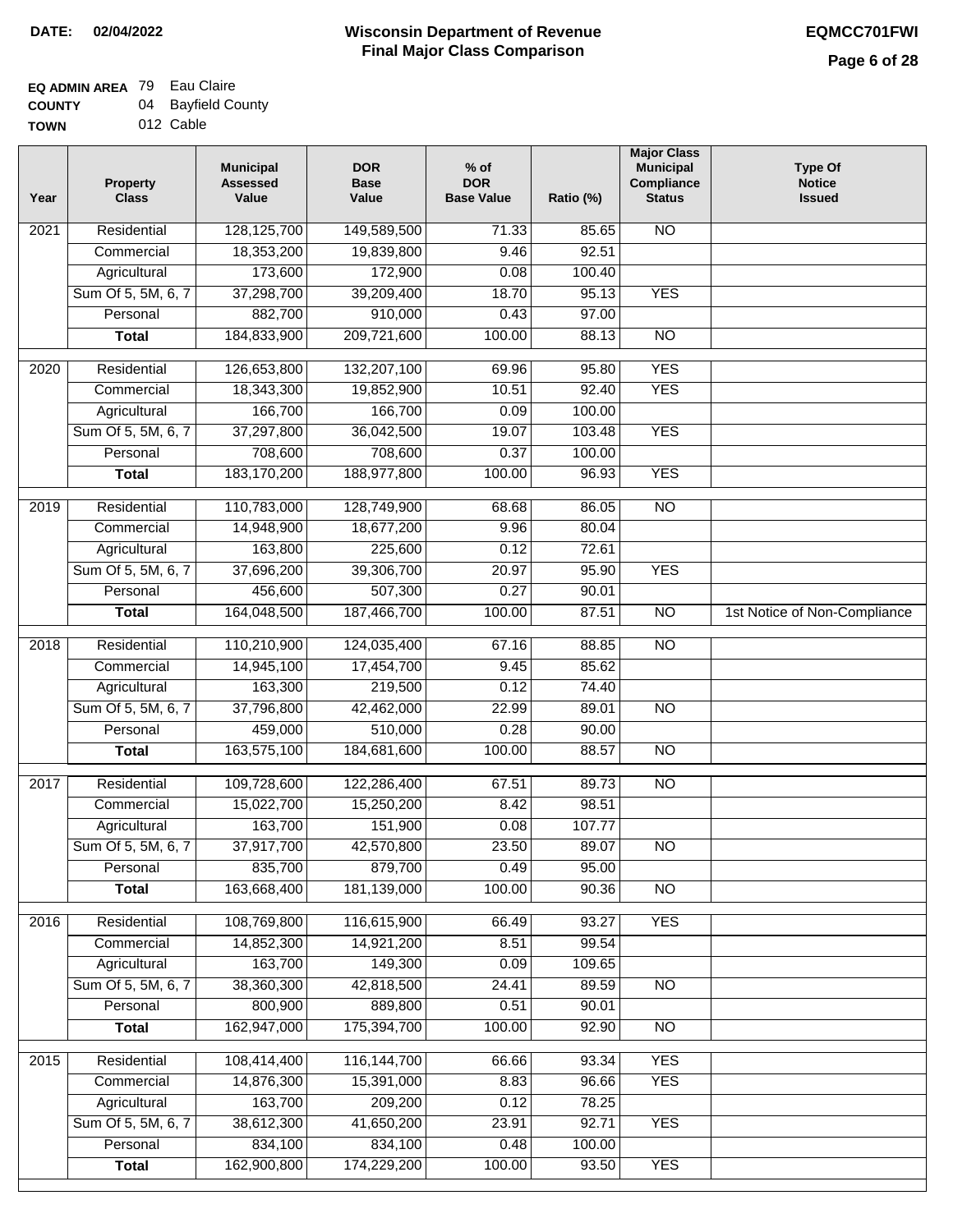# **EQ ADMIN AREA** 79 Eau Claire **COUNTY**

| <b>COUNTY</b> | 04 Bayfield County |
|---------------|--------------------|
| <b>TOWN</b>   | 014 Clover         |

| Year | <b>Property</b><br><b>Class</b> | <b>Municipal</b><br><b>Assessed</b><br>Value | <b>DOR</b><br><b>Base</b><br>Value | $%$ of<br><b>DOR</b><br><b>Base Value</b> | Ratio (%) | <b>Major Class</b><br><b>Municipal</b><br>Compliance<br><b>Status</b> | <b>Type Of</b><br><b>Notice</b><br><b>Issued</b> |
|------|---------------------------------|----------------------------------------------|------------------------------------|-------------------------------------------|-----------|-----------------------------------------------------------------------|--------------------------------------------------|
| 2021 | Residential                     | 58,641,800                                   | 59,229,000                         | 80.89                                     | 99.01     | <b>YES</b>                                                            |                                                  |
|      | Commercial                      | 2,057,400                                    | 2,127,700                          | 2.91                                      | 96.70     |                                                                       |                                                  |
|      | Agricultural                    | 114,900                                      | 114,400                            | 0.16                                      | 100.44    |                                                                       |                                                  |
|      | Sum Of 5, 5M, 6, 7              | 11,015,300                                   | 11,584,600                         | 15.82                                     | 95.09     | <b>YES</b>                                                            |                                                  |
|      | Personal                        | 169,975                                      | 170,000                            | 0.23                                      | 99.99     |                                                                       |                                                  |
|      | <b>Total</b>                    | 71,999,375                                   | 73,225,700                         | 100.00                                    | 98.33     | <b>YES</b>                                                            |                                                  |
| 2020 | Residential                     | 58,629,900                                   | 65,080,800                         | 83.16                                     | 90.09     | <b>YES</b>                                                            |                                                  |
|      | Commercial                      | 2,057,400                                    | 2,216,300                          | 2.83                                      | 92.83     |                                                                       |                                                  |
|      | Agricultural                    | 110,100                                      | 109,100                            | 0.14                                      | 100.92    |                                                                       |                                                  |
|      | Sum Of 5, 5M, 6, 7              | 11,042,300                                   | 10,686,900                         | 13.66                                     | 103.33    | <b>YES</b>                                                            |                                                  |
|      | Personal                        | 170,385                                      | 170,400                            | 0.22                                      | 99.99     |                                                                       |                                                  |
|      | <b>Total</b>                    | 72,010,085                                   | 78,263,500                         | 100.00                                    | 92.01     | <b>YES</b>                                                            |                                                  |
| 2019 | Residential                     | 58,396,400                                   | 58,437,700                         | 82.36                                     | 99.93     | <b>YES</b>                                                            |                                                  |
|      | Commercial                      | 2,057,400                                    | 2,090,800                          | 2.95                                      | 98.40     |                                                                       |                                                  |
|      | Agricultural                    | 101,300                                      | 136,800                            | 0.19                                      | 74.05     |                                                                       |                                                  |
|      | Sum Of 5, 5M, 6, 7              | 11,003,400                                   | 10,121,700                         | 14.26                                     | 108.71    | <b>YES</b>                                                            |                                                  |
|      | Personal                        | 170,095                                      | 170,100                            | 0.24                                      | 100.00    |                                                                       |                                                  |
|      |                                 | 71,728,595                                   | 70,957,100                         | 100.00                                    | 101.09    | <b>YES</b>                                                            |                                                  |
|      | <b>Total</b>                    |                                              |                                    |                                           |           |                                                                       |                                                  |
| 2018 | Residential                     | 58,248,300                                   | 60,290,500                         | 81.86                                     | 96.61     | <b>YES</b>                                                            |                                                  |
|      | Commercial                      | 2,198,900                                    | 2,019,900                          | 2.74                                      | 108.86    |                                                                       |                                                  |
|      | Agricultural                    | 100,300                                      | 100,000                            | 0.14                                      | 100.30    |                                                                       |                                                  |
|      | Sum Of 5, 5M, 6, 7              | 11,194,100                                   | 11,067,500                         | 15.03                                     | 101.14    | <b>YES</b>                                                            |                                                  |
|      | Personal                        | 176,305                                      | 176,300                            | 0.24                                      | 100.00    |                                                                       |                                                  |
|      | <b>Total</b>                    | 71,917,905                                   | 73,654,200                         | 100.00                                    | 97.64     | <b>YES</b>                                                            |                                                  |
| 2017 | Residential                     | 58,122,500                                   | 57,177,600                         | 81.73                                     | 101.65    | <b>YES</b>                                                            |                                                  |
|      | Commercial                      | 2,204,400                                    | 2,019,900                          | 2.89                                      | 109.13    |                                                                       |                                                  |
|      | Agricultural                    | 96,900                                       | 96,400                             | 0.14                                      | 100.52    |                                                                       |                                                  |
|      | Sum Of 5, 5M, 6, 7              | 11,063,300                                   | 10,440,500                         | 14.92                                     | 105.97    | YES                                                                   |                                                  |
|      | Personal                        | 221,050                                      | 221,000                            | 0.32                                      | 100.02    |                                                                       |                                                  |
|      | <b>Total</b>                    | 71,708,150                                   | 69,955,400                         | 100.00                                    | 102.51    | <b>YES</b>                                                            |                                                  |
| 2016 | Residential                     | 61,614,200                                   | 56,945,000                         | 80.69                                     | 108.20    | <b>YES</b>                                                            |                                                  |
|      | Commercial                      | 2,334,100                                    | 1,999,900                          | 2.83                                      | 116.71    |                                                                       |                                                  |
|      | Agricultural                    | 116,700                                      | 116,600                            | 0.17                                      | 100.09    |                                                                       |                                                  |
|      | Sum Of 5, 5M, 6, 7              | 13,896,600                                   | 11,330,300                         | 16.05                                     | 122.65    | N <sub>O</sub>                                                        |                                                  |
|      | Personal                        | 182,750                                      | 182,800                            | 0.26                                      | 99.97     |                                                                       |                                                  |
|      | <b>Total</b>                    | 78,144,350                                   | 70,574,600                         | 100.00                                    | 110.73    | N <sub>O</sub>                                                        |                                                  |
| 2015 | Residential                     | 61,661,600                                   | 59,871,600                         | 79.78                                     | 102.99    | <b>YES</b>                                                            |                                                  |
|      | Commercial                      | 2,299,100                                    | 2,061,800                          | 2.75                                      | 111.51    |                                                                       |                                                  |
|      | Agricultural                    | 109,900                                      | 114,500                            | 0.15                                      | 95.98     |                                                                       |                                                  |
|      | Sum Of 5, 5M, 6, 7              | 14,118,300                                   | 12,772,600                         | 17.02                                     | 110.54    | NO                                                                    |                                                  |
|      | Personal                        | 227,425                                      | 227,400                            | 0.30                                      | 100.01    |                                                                       |                                                  |
|      | <b>Total</b>                    | 78,416,325                                   | 75,047,900                         | 100.00                                    | 104.49    | $\overline{NO}$                                                       |                                                  |
|      |                                 |                                              |                                    |                                           |           |                                                                       |                                                  |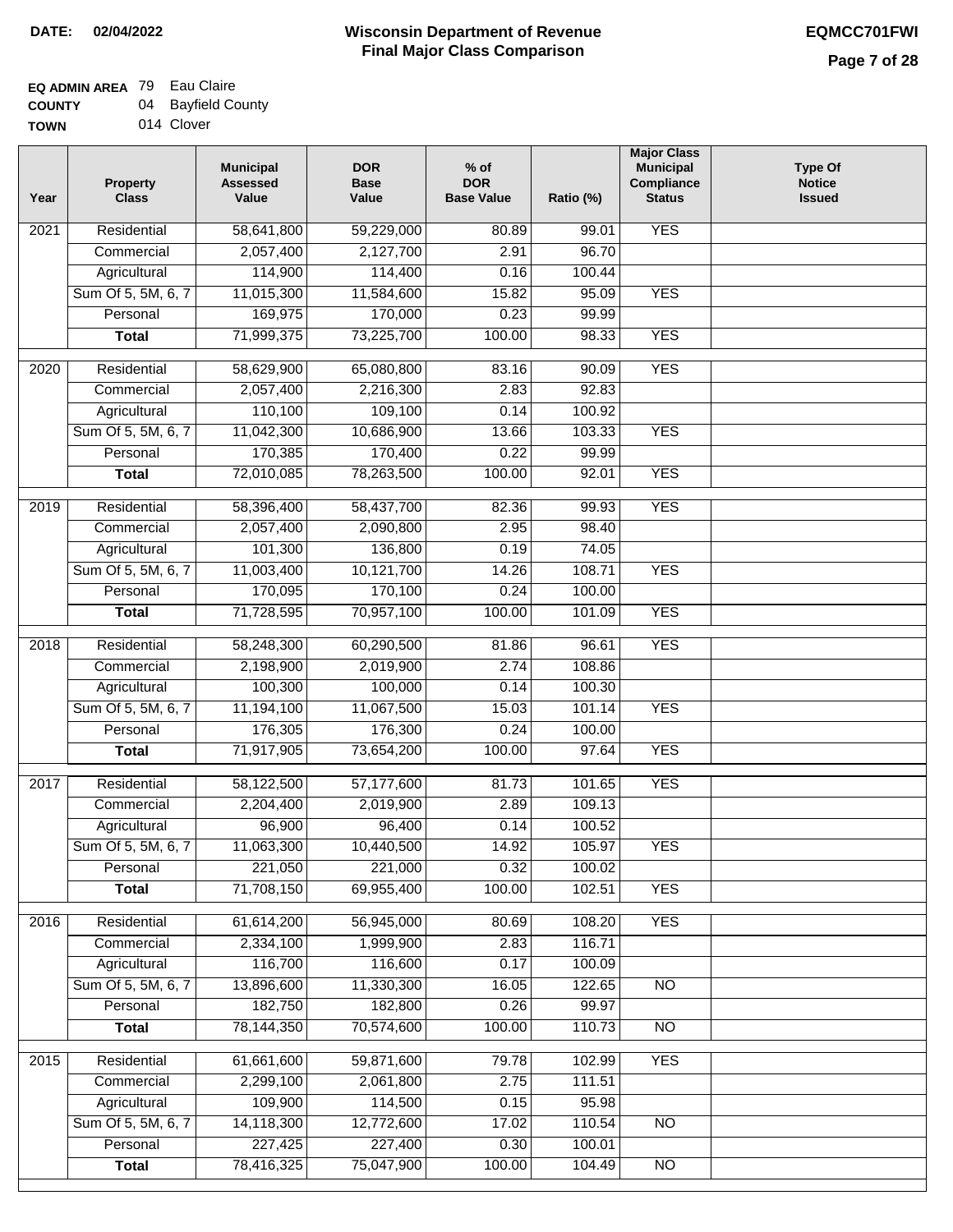## **Wisconsin Department of Revenue Final Major Class Comparison DATE: 02/04/2022 EQMCC701FWI**

| <b>TOWN</b> | 016 Delta |
|-------------|-----------|

| Year | <b>Property</b><br><b>Class</b> | <b>Municipal</b><br><b>Assessed</b><br>Value | <b>DOR</b><br><b>Base</b><br>Value | $%$ of<br><b>DOR</b><br><b>Base Value</b> | Ratio (%) | <b>Major Class</b><br><b>Municipal</b><br>Compliance<br><b>Status</b> | <b>Type Of</b><br><b>Notice</b><br><b>Issued</b> |
|------|---------------------------------|----------------------------------------------|------------------------------------|-------------------------------------------|-----------|-----------------------------------------------------------------------|--------------------------------------------------|
| 2021 | Residential                     | 66,176,400                                   | 70,714,800                         | 75.51                                     | 93.58     | <b>YES</b>                                                            |                                                  |
|      | Commercial                      | 2,798,800                                    | 3,224,000                          | 3.44                                      | 86.81     |                                                                       |                                                  |
|      | Agricultural                    | 196,400                                      | 196,600                            | 0.21                                      | 99.90     |                                                                       |                                                  |
|      | Sum Of 5, 5M, 6, 7              | 19,924,100                                   | 19,412,500                         | 20.73                                     | 102.64    | <b>YES</b>                                                            |                                                  |
|      | Personal                        | 106,300                                      | 106,300                            | 0.11                                      | 100.00    |                                                                       |                                                  |
|      | <b>Total</b>                    | 89,202,000                                   | 93,654,200                         | 100.00                                    | 95.25     | <b>YES</b>                                                            |                                                  |
| 2020 | Residential                     | 65,924,600                                   | 62,892,300                         | 73.67                                     | 104.82    | <b>YES</b>                                                            |                                                  |
|      | Commercial                      | 2,797,600                                    | 3,357,100                          | 3.93                                      | 83.33     |                                                                       |                                                  |
|      | Agricultural                    | 172,300                                      | 189,100                            | 0.22                                      | 91.12     |                                                                       |                                                  |
|      | Sum Of 5, 5M, 6, 7              | 19,925,600                                   | 18,814,500                         | 22.04                                     | 105.91    | <b>YES</b>                                                            |                                                  |
|      | Personal                        | 113,600                                      | 113,600                            | 0.13                                      | 100.00    |                                                                       |                                                  |
|      | <b>Total</b>                    | 88,933,700                                   | 85,366,600                         | 100.00                                    | 104.18    | <b>YES</b>                                                            |                                                  |
|      |                                 |                                              |                                    |                                           |           |                                                                       |                                                  |
| 2019 | Residential                     | 65,413,200                                   | 67,805,900                         | 74.49                                     | 96.47     | <b>YES</b>                                                            |                                                  |
|      | Commercial                      | 2,793,500                                    | 3,160,000                          | 3.47                                      | 88.40     |                                                                       |                                                  |
|      | Agricultural                    | 172,300                                      | 181,700                            | 0.20                                      | 94.83     |                                                                       |                                                  |
|      | Sum Of 5, 5M, 6, 7              | 19,707,800                                   | 19,790,900                         | 21.74                                     | 99.58     | <b>YES</b>                                                            |                                                  |
|      | Personal                        | 90,400                                       | 86,100                             | 0.09                                      | 104.99    |                                                                       |                                                  |
|      | <b>Total</b>                    | 88,177,200                                   | 91,024,600                         | 100.00                                    | 96.87     | <b>YES</b>                                                            |                                                  |
| 2018 | Residential                     | 65,092,500                                   | 65,500,100                         | 75.61                                     | 99.38     | <b>YES</b>                                                            |                                                  |
|      | Commercial                      | 2,784,800                                    | 2,945,400                          | 3.40                                      | 94.55     |                                                                       |                                                  |
|      | Agricultural                    | 172,300                                      | 176,700                            | 0.20                                      | 97.51     |                                                                       |                                                  |
|      | Sum Of 5, 5M, 6, 7              | 19,657,100                                   | 17,927,400                         | 20.69                                     | 109.65    | <b>YES</b>                                                            |                                                  |
|      | Personal                        | 89,500                                       | 82,900                             | 0.10                                      | 107.96    |                                                                       |                                                  |
|      | <b>Total</b>                    | 87,796,200                                   | 86,632,500                         | 100.00                                    | 101.34    | <b>YES</b>                                                            |                                                  |
| 2017 | Residential                     | 64,758,500                                   | 59,546,300                         | 73.67                                     | 108.75    | <b>YES</b>                                                            |                                                  |
|      | Commercial                      | 2,784,800                                    | 2,580,200                          | 3.19                                      | 107.93    |                                                                       |                                                  |
|      | Agricultural                    | 172,300                                      | 172,500                            | 0.21                                      | 99.88     |                                                                       |                                                  |
|      | Sum Of 5, 5M, 6, 7              | 19,677,600                                   | 18,447,500                         | 22.82                                     | 106.67    | <b>YES</b>                                                            |                                                  |
|      | Personal                        | 88,700                                       | 82,100                             | 0.10                                      | 108.04    |                                                                       |                                                  |
|      | <b>Total</b>                    | 87,481,900                                   | 80,828,600                         | 100.00                                    | 108.23    | <b>YES</b>                                                            |                                                  |
| 2016 | Residential                     | 65,023,000                                   | 57,058,400                         | 72.41                                     | 113.96    | $\overline{NO}$                                                       |                                                  |
|      | Commercial                      | 2,745,600                                    | 2,518,700                          | 3.20                                      | 109.01    |                                                                       |                                                  |
|      | Agricultural                    | 179,200                                      | 169,600                            | 0.22                                      | 105.66    |                                                                       |                                                  |
|      | Sum Of 5, 5M, 6, 7              | 19,626,400                                   | 18,980,300                         | 24.09                                     | 103.40    | <b>YES</b>                                                            |                                                  |
|      | Personal                        | 88,900                                       | 77,200                             | 0.10                                      | 115.16    |                                                                       |                                                  |
|      | <b>Total</b>                    | 87,663,100                                   | 78,804,200                         | 100.00                                    | 111.24    | N <sub>O</sub>                                                        | 2nd Notice of Non-Compliance                     |
| 2015 | Residential                     | 64,781,500                                   | 54, 141, 400                       | 71.32                                     | 119.65    | N <sub>O</sub>                                                        |                                                  |
|      | Commercial                      | 2,684,000                                    | 2,534,000                          | 3.34                                      | 105.92    |                                                                       |                                                  |
|      | Agricultural                    | 179,200                                      | 167,300                            | 0.22                                      | 107.11    |                                                                       |                                                  |
|      | Sum Of 5, 5M, 6, 7              | 19,671,500                                   | 18,998,300                         | 25.03                                     | 103.54    | <b>YES</b>                                                            |                                                  |
|      | Personal                        | 88,300                                       | 73,700                             | 0.10                                      | 119.81    |                                                                       |                                                  |
|      | <b>Total</b>                    | 87,404,500                                   | 75,914,700                         | 100.00                                    | 115.14    | $\overline{NO}$                                                       | Non-Compliance Notice                            |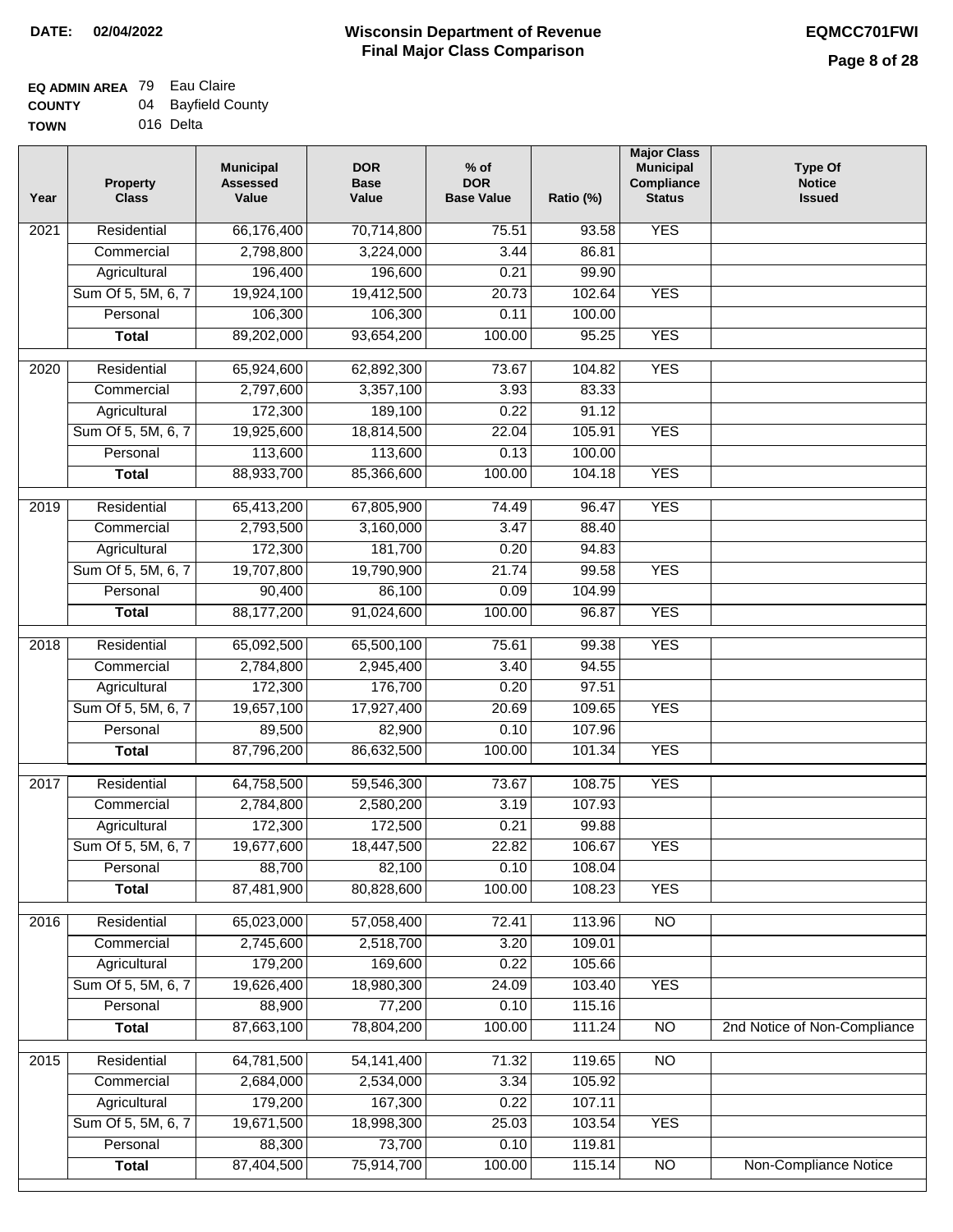# **EQ ADMIN AREA** 79 Eau Claire

**COUNTY TOWN** 04 Bayfield County 018 Drummond

| Year | <b>Property</b><br><b>Class</b> | <b>Municipal</b><br><b>Assessed</b><br>Value | <b>DOR</b><br><b>Base</b><br>Value | $%$ of<br><b>DOR</b><br><b>Base Value</b> | Ratio (%) | <b>Major Class</b><br><b>Municipal</b><br>Compliance<br><b>Status</b> | <b>Type Of</b><br><b>Notice</b><br><b>Issued</b> |
|------|---------------------------------|----------------------------------------------|------------------------------------|-------------------------------------------|-----------|-----------------------------------------------------------------------|--------------------------------------------------|
| 2021 | Residential                     | 226,699,500                                  | 234,840,300                        | 92.55                                     | 96.53     | <b>YES</b>                                                            |                                                  |
|      | Commercial                      | 2,673,700                                    | 2,689,300                          | 1.06                                      | 99.42     |                                                                       |                                                  |
|      | Agricultural                    | 54,100                                       | 53,900                             | 0.02                                      | 100.37    |                                                                       |                                                  |
|      | Sum Of 5, 5M, 6, 7              | 15,859,000                                   | 15,136,100                         | 5.97                                      | 104.78    |                                                                       |                                                  |
|      | Personal                        | 1,020,700                                    | 1,020,700                          | 0.40                                      | 100.00    |                                                                       |                                                  |
|      | <b>Total</b>                    | 246,307,000                                  | 253,740,300                        | 100.00                                    | 97.07     | <b>YES</b>                                                            |                                                  |
| 2020 | Residential                     | 185,615,200                                  | 209,710,300                        | 92.49                                     | 88.51     | $\overline{NO}$                                                       |                                                  |
|      | Commercial                      | 2,766,500                                    | 2,965,200                          | 1.31                                      | 93.30     |                                                                       |                                                  |
|      | Agricultural                    | 84,500                                       | 95,300                             | 0.04                                      | 88.67     |                                                                       |                                                  |
|      | Sum Of 5, 5M, 6, 7              | 15,381,600                                   | 13,207,900                         | 5.83                                      | 116.46    |                                                                       |                                                  |
|      | Personal                        | 688,300                                      | 764,700                            | 0.34                                      | 90.01     |                                                                       |                                                  |
|      | <b>Total</b>                    | 204,536,100                                  | 226,743,400                        | 100.00                                    | 90.21     | $\overline{NO}$                                                       |                                                  |
| 2019 | Residential                     | 184,706,000                                  | 193,280,200                        | 92.06                                     | 95.56     | <b>YES</b>                                                            |                                                  |
|      | Commercial                      | 2,766,500                                    | 2,797,300                          | 1.33                                      | 98.90     |                                                                       |                                                  |
|      | Agricultural                    | 84,500                                       | 91,500                             | 0.04                                      | 92.35     |                                                                       |                                                  |
|      | Sum Of 5, 5M, 6, 7              | 15,169,300                                   | 13,063,000                         | 6.22                                      | 116.12    |                                                                       |                                                  |
|      | Personal                        | 652,400                                      | 709,200                            | 0.34                                      | 91.99     |                                                                       |                                                  |
|      | <b>Total</b>                    | 203,378,700                                  | 209,941,200                        | 100.00                                    | 96.87     | <b>YES</b>                                                            |                                                  |
| 2018 | Residential                     | 184,740,000                                  | 180,624,000                        | 91.39                                     | 102.28    | <b>YES</b>                                                            |                                                  |
|      | Commercial                      | 2,640,600                                    | 2,604,300                          | 1.32                                      | 101.39    |                                                                       |                                                  |
|      | Agricultural                    | 84,500                                       | 89,100                             | 0.05                                      | 94.84     |                                                                       |                                                  |
|      | Sum Of 5, 5M, 6, 7              | 15,251,800                                   | 13,648,200                         | 6.91                                      | 111.75    |                                                                       |                                                  |
|      | Personal                        | 667,900                                      | 670,200                            | 0.34                                      | 99.66     |                                                                       |                                                  |
|      | <b>Total</b>                    | 203,384,800                                  | 197,635,800                        | 100.00                                    | 102.91    | <b>YES</b>                                                            |                                                  |
| 2017 | Residential                     | 183,253,000                                  | 182,093,200                        | 90.64                                     | 100.64    | <b>YES</b>                                                            |                                                  |
|      | Commercial                      | 2,600,900                                    | 2,573,600                          | 1.28                                      | 101.06    |                                                                       |                                                  |
|      | Agricultural                    | 84,500                                       | 87,300                             | 0.04                                      | 96.79     |                                                                       |                                                  |
|      | Sum Of 5, 5M, 6, 7              | 15,180,600                                   | 15,440,400                         | 7.69                                      | 98.32     |                                                                       |                                                  |
|      | Personal                        | 697,400                                      | 704,500                            | 0.35                                      | 98.99     |                                                                       |                                                  |
|      | <b>Total</b>                    | 201,816,400                                  | 200,899,000                        | 100.00                                    | 100.46    | <b>YES</b>                                                            |                                                  |
| 2016 | Residential                     | 182,178,500                                  | 177,607,400                        | 90.08                                     | 102.57    | <b>YES</b>                                                            |                                                  |
|      | Commercial                      | 2,598,000                                    | 2,548,100                          | 1.29                                      | 101.96    |                                                                       |                                                  |
|      | Agricultural                    | 84,500                                       | 85,600                             | 0.04                                      | 98.71     |                                                                       |                                                  |
|      | Sum Of 5, 5M, 6, 7              | 15,113,800                                   | 16,222,600                         | 8.23                                      | 93.17     |                                                                       |                                                  |
|      | Personal                        | 721,800                                      | 703,900                            | 0.36                                      | 102.54    |                                                                       |                                                  |
|      | <b>Total</b>                    | 200,696,600                                  | 197, 167, 600                      | 100.00                                    | 101.79    | <b>YES</b>                                                            |                                                  |
| 2015 | Residential                     | 180,496,100                                  | 176,237,100                        | 89.81                                     | 102.42    | <b>YES</b>                                                            |                                                  |
|      | Commercial                      | 2,568,000                                    | 2,596,700                          | 1.32                                      | 98.89     |                                                                       |                                                  |
|      | Agricultural                    | 84,500                                       | 84,500                             | 0.04                                      | 100.00    |                                                                       |                                                  |
|      | Sum Of 5, 5M, 6, 7              | 15,144,300                                   | 16,665,700                         | 8.49                                      | 90.87     | <b>YES</b>                                                            |                                                  |
|      | Personal                        | 642,000                                      | 642,000                            | 0.33                                      | 100.00    |                                                                       |                                                  |
|      | <b>Total</b>                    | 198,934,900                                  | 196,226,000                        | 100.00                                    | 101.38    | <b>YES</b>                                                            |                                                  |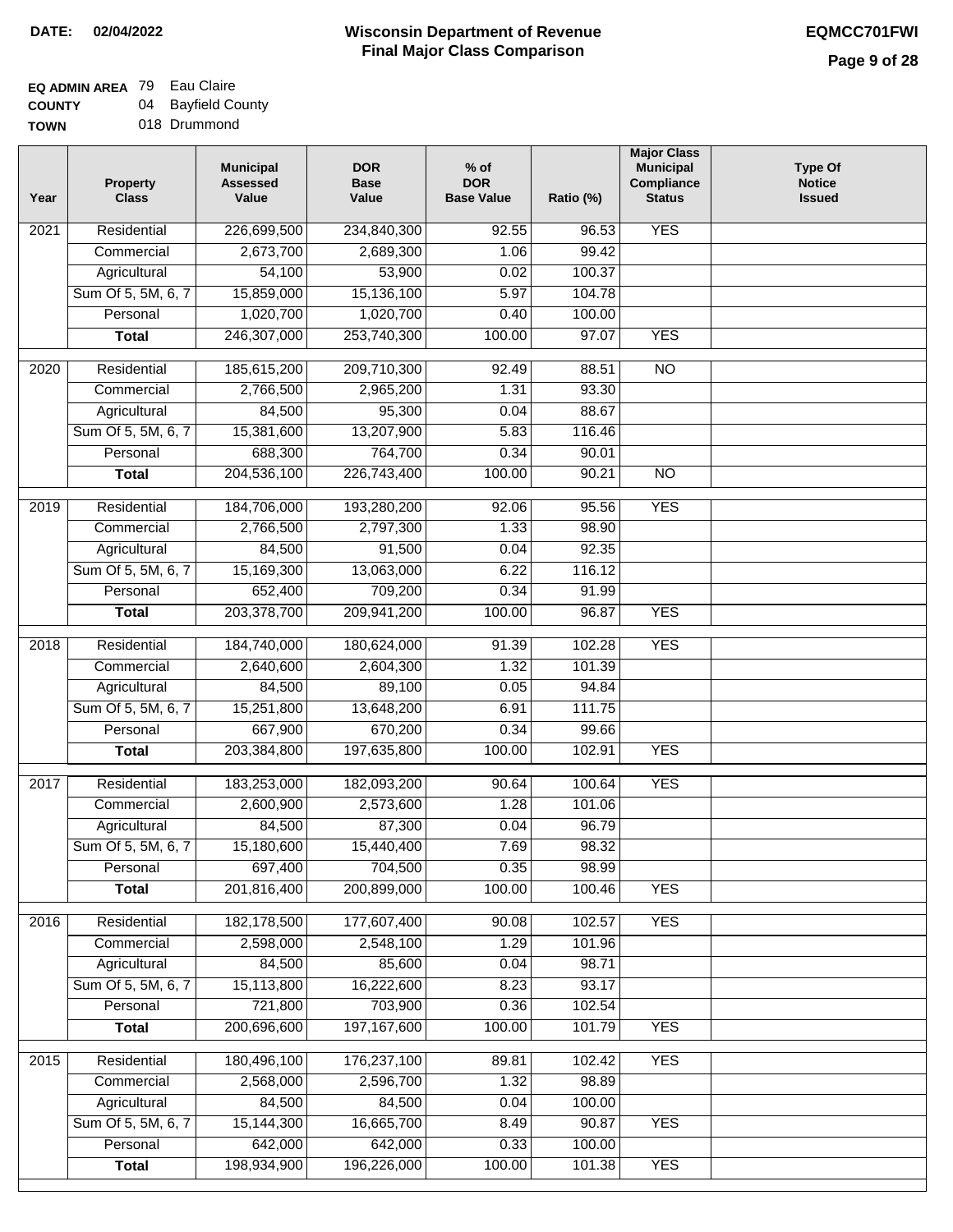| -------     | - - - - - - |
|-------------|-------------|
| <b>TOWN</b> | 020 Eileen  |

| Year              | <b>Property</b><br><b>Class</b> | <b>Municipal</b><br><b>Assessed</b><br>Value | <b>DOR</b><br><b>Base</b><br>Value | $%$ of<br><b>DOR</b><br><b>Base Value</b> | Ratio (%) | <b>Major Class</b><br><b>Municipal</b><br>Compliance<br><b>Status</b> | <b>Type Of</b><br><b>Notice</b><br><b>Issued</b> |
|-------------------|---------------------------------|----------------------------------------------|------------------------------------|-------------------------------------------|-----------|-----------------------------------------------------------------------|--------------------------------------------------|
| 2021              | Residential                     | 39,336,800                                   | 51,492,400                         | 67.41                                     | 76.39     | $\overline{NO}$                                                       |                                                  |
|                   | Commercial                      | 10,056,300                                   | 10,709,700                         | 14.02                                     | 93.90     | <b>YES</b>                                                            |                                                  |
|                   | Agricultural                    | 1,411,600                                    | 1,411,000                          | 1.85                                      | 100.04    |                                                                       |                                                  |
|                   | Sum Of 5, 5M, 6, 7              | 12,308,300                                   | 12,400,500                         | 16.23                                     | 99.26     | <b>YES</b>                                                            |                                                  |
|                   | Personal                        | 372,000                                      | 372,000                            | 0.49                                      | 100.00    |                                                                       |                                                  |
|                   | <b>Total</b>                    | 63,485,000                                   | 76,385,600                         | 100.00                                    | 83.11     | $\overline{NO}$                                                       |                                                  |
| 2020              | Residential                     | 38,895,600                                   | 47,277,700                         | 65.45                                     | 82.27     | $\overline{NO}$                                                       |                                                  |
|                   | Commercial                      | 9,976,900                                    | 11,076,600                         | 15.33                                     | 90.07     | <b>YES</b>                                                            |                                                  |
|                   | Agricultural                    | 1,354,000                                    | 1,354,500                          | 1.88                                      | 99.96     |                                                                       |                                                  |
|                   | Sum Of 5, 5M, 6, 7              | 12,247,000                                   | 12,267,200                         | 16.98                                     | 99.84     | <b>YES</b>                                                            |                                                  |
|                   | Personal                        | 259,100                                      | 259,100                            | 0.36                                      | 100.00    |                                                                       |                                                  |
|                   | <b>Total</b>                    | 62,732,600                                   | 72,235,100                         | 100.00                                    | 86.85     | $\overline{NO}$                                                       |                                                  |
|                   |                                 |                                              |                                    |                                           |           |                                                                       |                                                  |
| 2019              | Residential                     | 38,311,000                                   | 44,168,000                         | 64.41                                     | 86.74     | $\overline{NO}$                                                       |                                                  |
|                   | Commercial                      | 9,973,900                                    | 10,390,200                         | 15.15                                     | 95.99     | <b>YES</b>                                                            |                                                  |
|                   | Agricultural                    | 1,305,700                                    | 1,305,600                          | 1.90                                      | 100.01    |                                                                       |                                                  |
|                   | Sum Of 5, 5M, 6, 7              | 12,230,000                                   | 12,403,600                         | 18.09                                     | 98.60     | <b>YES</b>                                                            |                                                  |
|                   | Personal                        | 309,400                                      | 309,400                            | 0.45                                      | 100.00    |                                                                       |                                                  |
|                   | <b>Total</b>                    | 62,130,000                                   | 68,576,800                         | 100.00                                    | 90.60     | $\overline{NO}$                                                       |                                                  |
| $\overline{2018}$ | Residential                     | 38,034,900                                   | 41,032,300                         | 63.41                                     | 92.70     | <b>YES</b>                                                            |                                                  |
|                   | Commercial                      | 9,983,900                                    | 9,738,400                          | 15.05                                     | 102.52    | <b>YES</b>                                                            |                                                  |
|                   | Agricultural                    | 1,233,700                                    | 1,266,100                          | 1.96                                      | 97.44     |                                                                       |                                                  |
|                   | Sum Of 5, 5M, 6, 7              | 12,188,200                                   | 12,157,000                         | 18.79                                     | 100.26    | <b>YES</b>                                                            |                                                  |
|                   | Personal                        | 514,500                                      | 514,500                            | 0.80                                      | 100.00    |                                                                       |                                                  |
|                   | <b>Total</b>                    | 61,955,200                                   | 64,708,300                         | 100.00                                    | 95.75     | <b>YES</b>                                                            |                                                  |
| 2017              | Residential                     | 37,707,800                                   | 41,872,200                         | 67.54                                     | 90.05     | <b>YES</b>                                                            |                                                  |
|                   | Commercial                      | 6,770,000                                    | 6,664,700                          | 10.75                                     | 101.58    | <b>YES</b>                                                            |                                                  |
|                   | Agricultural                    | 1,231,300                                    | 1,231,400                          | 1.99                                      | 99.99     |                                                                       |                                                  |
|                   | Sum Of 5, 5M, 6, 7              | 12,045,400                                   | 11,320,400                         | 18.26                                     | 106.40    | <b>YES</b>                                                            |                                                  |
|                   | Personal                        | 903,700                                      | 903,700                            | 1.46                                      | 100.00    |                                                                       |                                                  |
|                   | <b>Total</b>                    | 58,658,200                                   | 61,992,400                         | 100.00                                    | 94.62     | <b>YES</b>                                                            |                                                  |
|                   |                                 |                                              |                                    |                                           |           |                                                                       |                                                  |
| 2016              | Residential                     | 37,388,200                                   | 40,206,700                         | 66.53                                     | 92.99     | <b>YES</b>                                                            |                                                  |
|                   | Commercial                      | 6,868,500                                    | 6,342,000                          | 10.49                                     | 108.30    | <b>YES</b>                                                            |                                                  |
|                   | Agricultural                    | 1,213,200                                    | 1,213,400                          | 2.01                                      | 99.98     |                                                                       |                                                  |
|                   | Sum Of 5, 5M, 6, 7              | 13,774,300                                   | 11,726,900                         | 19.40                                     | 117.46    | <b>NO</b>                                                             |                                                  |
|                   | Personal                        | 948,800                                      | 948,800                            | 1.57                                      | 100.00    |                                                                       |                                                  |
|                   | <b>Total</b>                    | 60,193,000                                   | 60,437,800                         | 100.00                                    | 99.59     | N <sub>O</sub>                                                        | 1st Notice of Non-Compliance                     |
| 2015              | Residential                     | 36,705,400                                   | 39,330,500                         | 66.60                                     | 93.33     | <b>YES</b>                                                            |                                                  |
|                   | Commercial                      | 6,552,200                                    | 6,212,100                          | 10.52                                     | 105.47    | <b>YES</b>                                                            |                                                  |
|                   | Agricultural                    | 1,196,400                                    | 1,197,800                          | 2.03                                      | 99.88     |                                                                       |                                                  |
|                   | Sum Of 5, 5M, 6, 7              | 13,516,800                                   | 11,469,900                         | 19.42                                     | 117.85    | <b>NO</b>                                                             |                                                  |
|                   | Personal                        | 841,200                                      | 841,200                            | 1.42                                      | 100.00    |                                                                       |                                                  |
|                   | <b>Total</b>                    | 58,812,000                                   | 59,051,500                         | 100.00                                    | 99.59     | $\overline{NO}$                                                       |                                                  |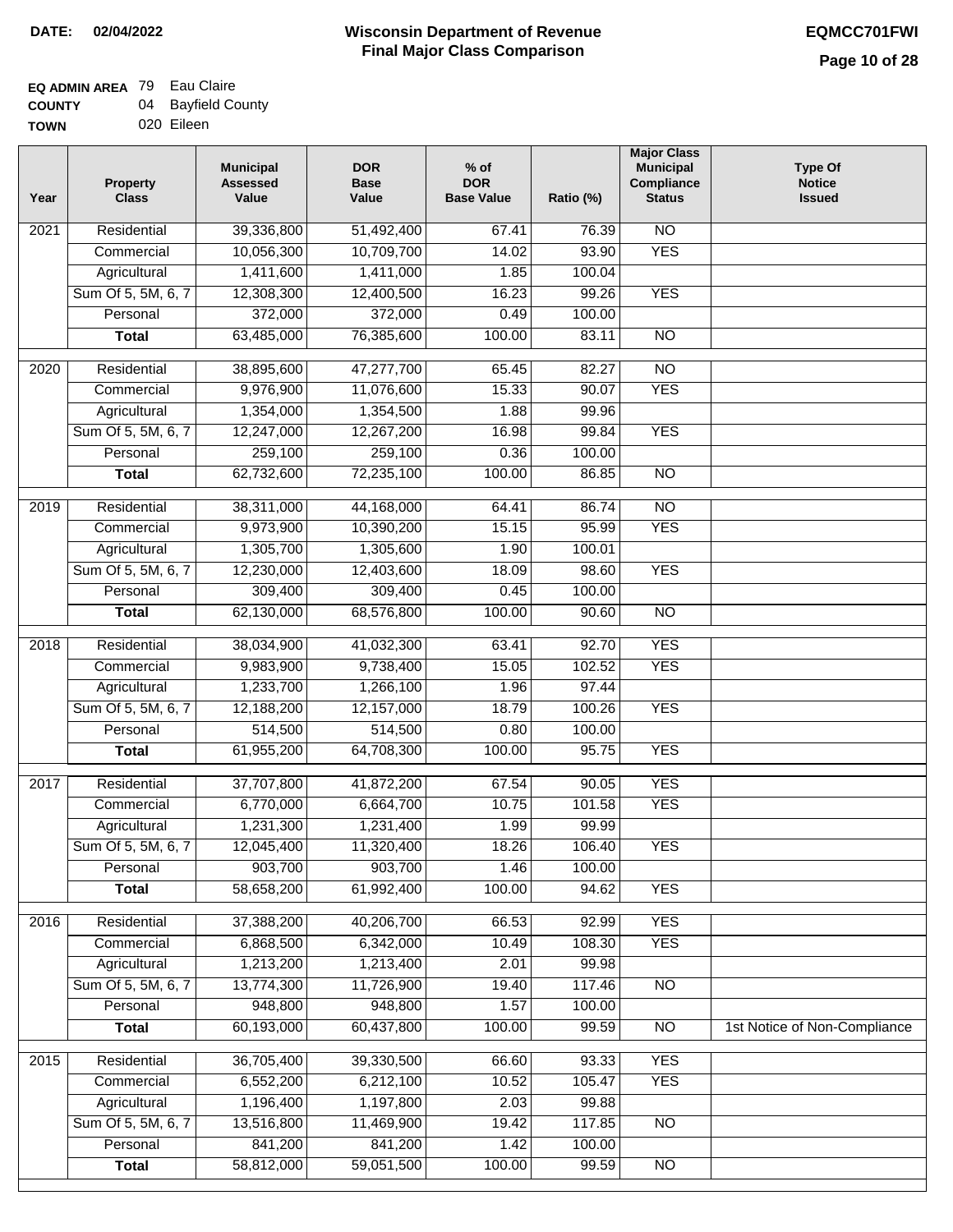#### **EQ ADMIN AREA** 79 Eau Claire **COUNTY** 04 Bayfield County

**TOWN** 021 Grand View

| Year | <b>Property</b><br><b>Class</b> | <b>Municipal</b><br><b>Assessed</b><br>Value | <b>DOR</b><br><b>Base</b><br>Value | % of<br><b>DOR</b><br><b>Base Value</b> | Ratio (%) | <b>Major Class</b><br><b>Municipal</b><br>Compliance<br><b>Status</b> | <b>Type Of</b><br><b>Notice</b><br><b>Issued</b> |
|------|---------------------------------|----------------------------------------------|------------------------------------|-----------------------------------------|-----------|-----------------------------------------------------------------------|--------------------------------------------------|
| 2021 | Residential                     | 123,017,600                                  | 122,900,100                        | 87.20                                   | 100.10    | <b>YES</b>                                                            |                                                  |
|      | Commercial                      | 2,205,300                                    | 2,088,700                          | 1.48                                    | 105.58    |                                                                       |                                                  |
|      | Agricultural                    | 69,300                                       | 63,600                             | 0.05                                    | 108.96    |                                                                       |                                                  |
|      | Sum Of 5, 5M, 6, 7              | 17,622,000                                   | 15,648,600                         | 11.10                                   | 112.61    | $\overline{NO}$                                                       |                                                  |
|      | Personal                        | 266,300                                      | 244,300                            | 0.17                                    | 109.01    |                                                                       |                                                  |
|      | <b>Total</b>                    | 143,180,500                                  | 140,945,300                        | 100.00                                  | 101.59    | $\overline{NO}$                                                       |                                                  |
| 2020 | Residential                     | 122,574,000                                  | 114,260,200                        | 87.57                                   | 107.28    | <b>YES</b>                                                            |                                                  |
|      | Commercial                      | 2,205,300                                    | 2,175,700                          | 1.67                                    | 101.36    |                                                                       |                                                  |
|      | Agricultural                    | 64,100                                       | 61,200                             | 0.05                                    | 104.74    |                                                                       |                                                  |
|      | Sum Of 5, 5M, 6, 7              | 17,551,500                                   | 13,748,500                         | 10.54                                   | 127.66    | $\overline{NO}$                                                       |                                                  |
|      | Personal                        | 240,700                                      | 229,300                            | 0.18                                    | 104.97    |                                                                       |                                                  |
|      | <b>Total</b>                    | 142,635,600                                  | 130,474,900                        | 100.00                                  | 109.32    | $\overline{NO}$                                                       |                                                  |
| 2019 | Residential                     | 121,354,700                                  | 123,965,500                        | 87.40                                   | 97.89     | <b>YES</b>                                                            |                                                  |
|      | Commercial                      | 2,195,900                                    | 2,044,100                          | 1.44                                    | 107.43    |                                                                       |                                                  |
|      | Agricultural                    | 61,600                                       | 58,600                             | 0.04                                    | 105.12    |                                                                       |                                                  |
|      | Sum Of 5, 5M, 6, 7              | 17,473,500                                   | 15,537,000                         | 10.95                                   | 112.46    | $\overline{NO}$                                                       |                                                  |
|      | Personal                        | 242,100                                      | 230,600                            | 0.16                                    | 104.99    |                                                                       |                                                  |
|      | <b>Total</b>                    | 141,327,800                                  | 141,835,800                        | 100.00                                  | 99.64     | $\overline{NO}$                                                       |                                                  |
| 2018 | Residential                     | 120,768,500                                  | 114,222,400                        | 86.14                                   | 105.73    | <b>YES</b>                                                            |                                                  |
|      | Commercial                      | 2,167,700                                    | 1,885,200                          | 1.42                                    | 114.99    |                                                                       |                                                  |
|      | Agricultural                    | 59,900                                       | 57,100                             | 0.04                                    | 104.90    |                                                                       |                                                  |
|      | Sum Of 5, 5M, 6, 7              | 17,468,800                                   | 16,204,400                         | 12.22                                   | 107.80    | <b>YES</b>                                                            |                                                  |
|      | Personal                        | 237,700                                      | 226,400                            | 0.17                                    | 104.99    |                                                                       |                                                  |
|      | <b>Total</b>                    | 140,702,600                                  | 132,595,500                        | 100.00                                  | 106.11    | <b>YES</b>                                                            |                                                  |
| 2017 | Residential                     | 120,544,300                                  | 118,521,400                        | 86.31                                   | 101.71    | <b>YES</b>                                                            |                                                  |
|      | Commercial                      | 2,203,400                                    | 1,753,500                          | 1.28                                    | 125.66    |                                                                       |                                                  |
|      | Agricultural                    | 51,400                                       | 52,200                             | 0.04                                    | 98.47     |                                                                       |                                                  |
|      | Sum Of 5, 5M, 6, 7              | 17,446,000                                   | 16,728,600                         | 12.18                                   | 104.29    | <b>YES</b>                                                            |                                                  |
|      | Personal                        | 262,800                                      | 262,800                            | 0.19                                    | 100.00    |                                                                       |                                                  |
|      | <b>Total</b>                    | 140,507,900                                  | 137,318,500                        | 100.00                                  | 102.32    | <b>YES</b>                                                            |                                                  |
| 2016 | Residential                     | 120,940,400                                  | 126,015,900                        | 87.38                                   | 95.97     | <b>YES</b>                                                            |                                                  |
|      | Commercial                      | 2,252,400                                    | 1,774,900                          | 1.23                                    | 126.90    |                                                                       |                                                  |
|      | Agricultural                    | 41,600                                       | 43,400                             | 0.03                                    | 95.85     |                                                                       |                                                  |
|      | Sum Of 5, 5M, 6, 7              | 17,405,000                                   | 16,097,000                         | 11.16                                   | 108.13    | <b>YES</b>                                                            |                                                  |
|      | Personal                        | 285,800                                      | 291,700                            | 0.20                                    | 97.98     |                                                                       |                                                  |
|      | <b>Total</b>                    | 140,925,200                                  | 144,222,900                        | 100.00                                  | 97.71     | <b>YES</b>                                                            |                                                  |
| 2015 | Residential                     | 120,892,800                                  | 126,651,100                        | 86.22                                   | 95.45     | <b>YES</b>                                                            |                                                  |
|      | Commercial                      | 2,252,400                                    | 1,829,800                          | 1.25                                    | 123.10    |                                                                       |                                                  |
|      | Agricultural                    | 46,700                                       | 42,800                             | 0.03                                    | 109.11    |                                                                       |                                                  |
|      | Sum Of 5, 5M, 6, 7              | 21,081,600                                   | 18,056,900                         | 12.29                                   | 116.75    | $\overline{NO}$                                                       |                                                  |
|      | Personal                        | 346,000                                      | 317,500                            | 0.22                                    | 108.98    |                                                                       |                                                  |
|      | <b>Total</b>                    | 144,619,500                                  | 146,898,100                        | 100.00                                  | 98.45     | $\overline{NO}$                                                       |                                                  |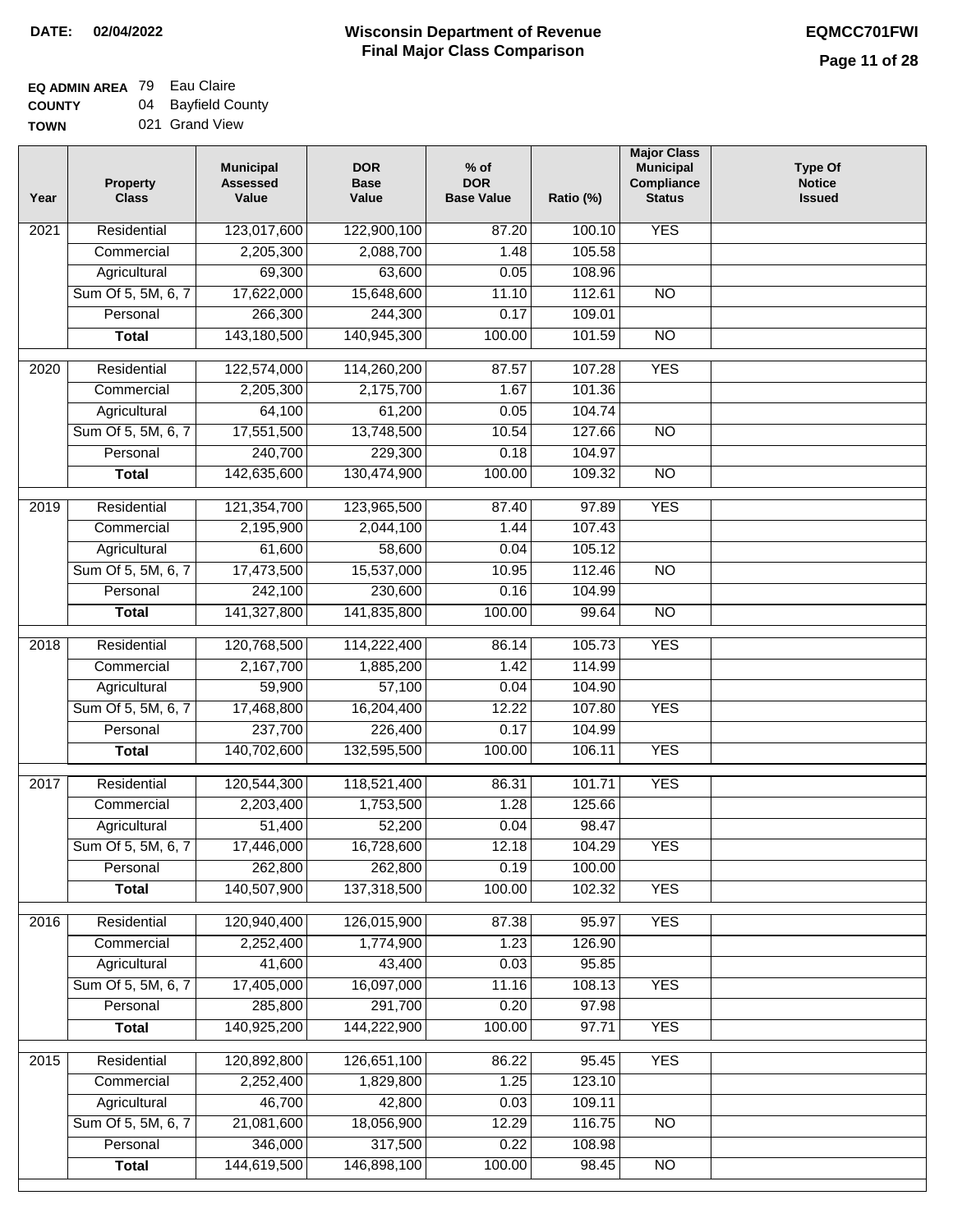# **Wisconsin Department of Revenue Final Major Class Comparison DATE: 02/04/2022 EQMCC701FWI**

# **EQ ADMIN AREA** 79 Eau Claire **COUNTY**

| <b>COUNTY</b> | 04 | Bayfield County |
|---------------|----|-----------------|
| <b>TOWN</b>   |    | 022 Hughes      |

| Year | <b>Property</b><br><b>Class</b> | <b>Municipal</b><br><b>Assessed</b><br>Value | <b>DOR</b><br><b>Base</b><br>Value | $%$ of<br><b>DOR</b><br><b>Base Value</b> | Ratio (%) | <b>Major Class</b><br><b>Municipal</b><br>Compliance<br><b>Status</b> | <b>Type Of</b><br><b>Notice</b><br><b>Issued</b> |
|------|---------------------------------|----------------------------------------------|------------------------------------|-------------------------------------------|-----------|-----------------------------------------------------------------------|--------------------------------------------------|
| 2021 | Residential                     | 59,461,600                                   | 68,275,200                         | 86.80                                     | 87.09     | <b>NO</b>                                                             |                                                  |
|      | Commercial                      | 2,820,600                                    | 3,423,400                          | 4.35                                      | 82.39     |                                                                       |                                                  |
|      | Agricultural                    | 43,650                                       | 43,700                             | 0.06                                      | 99.89     |                                                                       |                                                  |
|      | Sum Of 5, 5M, 6, 7              | 8,849,400                                    | 6,760,400                          | 8.60                                      | 130.90    |                                                                       |                                                  |
|      | Personal                        | 152,000                                      | 152,000                            | 0.19                                      | 100.00    |                                                                       |                                                  |
|      | <b>Total</b>                    | 71,327,250                                   | 78,654,700                         | 100.00                                    | 90.68     | $\overline{NO}$                                                       |                                                  |
| 2020 | Residential                     | 58,947,300                                   | 59,442,200                         | 85.00                                     | 99.17     | <b>YES</b>                                                            |                                                  |
|      | Commercial                      | 2,820,600                                    | 3,566,000                          | 5.10                                      | 79.10     |                                                                       |                                                  |
|      | Agricultural                    | 42,050                                       | 42,000                             | 0.06                                      | 100.12    |                                                                       |                                                  |
|      | Sum Of 5, 5M, 6, 7              | 8,849,400                                    | 6,760,300                          | 9.67                                      | 130.90    |                                                                       |                                                  |
|      | Personal                        | 123,040                                      | 123,000                            | 0.18                                      | 100.03    |                                                                       |                                                  |
|      | <b>Total</b>                    | 70,782,390                                   | 69,933,500                         | 100.00                                    | 101.21    | <b>YES</b>                                                            |                                                  |
|      |                                 |                                              |                                    |                                           |           |                                                                       |                                                  |
| 2019 | Residential                     | 58,470,300                                   | 61,733,000                         | 85.49                                     | 94.71     | <b>YES</b>                                                            |                                                  |
|      | Commercial                      | 2,820,600                                    | 3,241,800                          | 4.49                                      | 87.01     |                                                                       |                                                  |
|      | Agricultural                    | 39,450                                       | 40,200                             | 0.06                                      | 98.13     |                                                                       |                                                  |
|      | Sum Of 5, 5M, 6, 7              | 8,852,500                                    | 7,068,400                          | 9.79                                      | 125.24    |                                                                       |                                                  |
|      | Personal                        | 126,455                                      | 126,500                            | 0.18                                      | 99.96     |                                                                       |                                                  |
|      | <b>Total</b>                    | 70,309,305                                   | 72,209,900                         | 100.00                                    | 97.37     | <b>YES</b>                                                            |                                                  |
| 2018 | Residential                     | 57,895,700                                   | 58,264,100                         | 84.28                                     | 99.37     | <b>YES</b>                                                            |                                                  |
|      | Commercial                      | 2,863,700                                    | 3,080,900                          | 4.46                                      | 92.95     |                                                                       |                                                  |
|      | Agricultural                    | 37,500                                       | 37,400                             | 0.05                                      | 100.27    |                                                                       |                                                  |
|      | Sum Of 5, 5M, 6, 7              | 8,959,800                                    | 7,671,700                          | 11.10                                     | 116.79    | <b>NO</b>                                                             |                                                  |
|      | Personal                        | 75,679                                       | 75,700                             | 0.11                                      | 99.97     |                                                                       |                                                  |
|      | <b>Total</b>                    | 69,832,379                                   | 69,129,800                         | 100.00                                    | 101.02    | $\overline{10}$                                                       |                                                  |
| 2017 | Residential                     | 57,849,400                                   | 58,526,800                         | 84.13                                     | 98.84     | <b>YES</b>                                                            |                                                  |
|      | Commercial                      | 2,863,700                                    | 2,974,300                          | 4.28                                      | 96.28     |                                                                       |                                                  |
|      | Agricultural                    | 36,600                                       | 36,500                             | 0.05                                      | 100.27    |                                                                       |                                                  |
|      | Sum Of 5, 5M, 6, 7              | 8,959,800                                    | 7,943,300                          | 11.42                                     | 112.80    | $\overline{N}$                                                        |                                                  |
|      | Personal                        | 83,835                                       | 83,900                             | 0.12                                      | 99.92     |                                                                       |                                                  |
|      | <b>Total</b>                    | 69,793,335                                   | 69,564,800                         | 100.00                                    | 100.33    | $\overline{30}$                                                       |                                                  |
| 2016 | Residential                     | 57,274,200                                   | 56,293,100                         | 83.31                                     | 101.74    | <b>YES</b>                                                            |                                                  |
|      | Commercial                      | 3,023,900                                    | 2,956,000                          | 4.37                                      | 102.30    |                                                                       |                                                  |
|      | Agricultural                    | 35,900                                       | 35,900                             | 0.05                                      | 100.00    |                                                                       |                                                  |
|      | Sum Of 5, 5M, 6, 7              | 8,962,700                                    | 8,199,000                          | 12.13                                     | 109.31    | <b>YES</b>                                                            |                                                  |
|      | Personal                        | 83,440                                       | 83,500                             | 0.12                                      | 99.93     |                                                                       |                                                  |
|      | <b>Total</b>                    | 69,380,140                                   | 67,567,500                         | 100.00                                    | 102.68    | <b>YES</b>                                                            |                                                  |
| 2015 | Residential                     | 57,248,500                                   | 56,781,000                         | 82.92                                     | 100.82    | <b>YES</b>                                                            |                                                  |
|      | Commercial                      | 3,007,800                                    | 2,983,000                          | 4.36                                      | 100.83    |                                                                       |                                                  |
|      | Agricultural                    | 34,900                                       | 34,900                             | 0.05                                      | 100.00    |                                                                       |                                                  |
|      | Sum Of 5, 5M, 6, 7              | 9,074,700                                    | 8,580,200                          | 12.53                                     | 105.76    | <b>YES</b>                                                            |                                                  |
|      | Personal                        | 94,155                                       | 94,100                             | 0.14                                      | 100.06    |                                                                       |                                                  |
|      | <b>Total</b>                    | 69,460,055                                   | 68,473,200                         | 100.00                                    | 101.44    | <b>YES</b>                                                            |                                                  |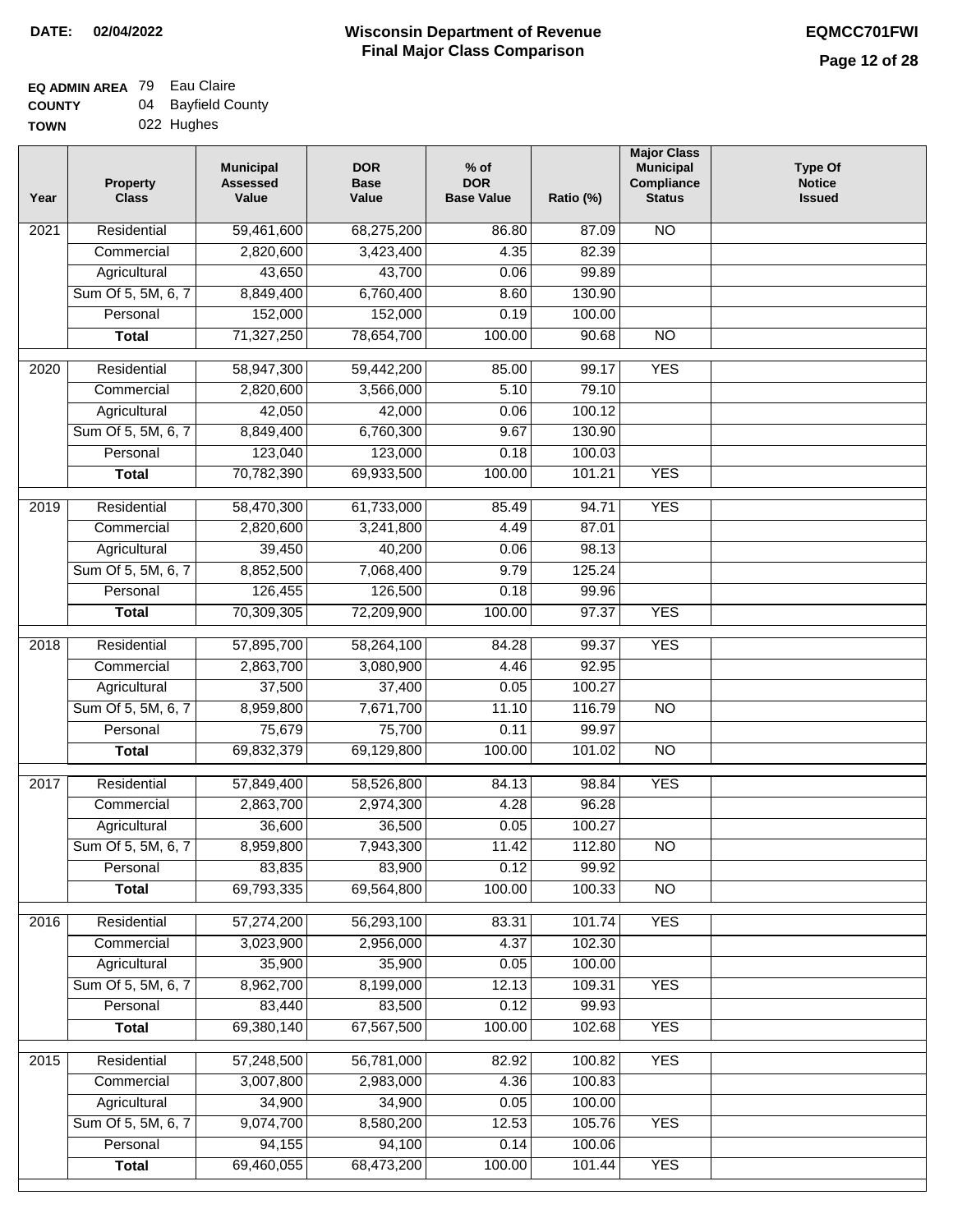| <b>0000000</b> | ິ | baynona oo a   |
|----------------|---|----------------|
| <b>TOWN</b>    |   | 024 Iron River |

| Year | <b>Property</b><br><b>Class</b> | <b>Municipal</b><br><b>Assessed</b><br>Value | <b>DOR</b><br><b>Base</b><br>Value | $%$ of<br><b>DOR</b><br><b>Base Value</b> | Ratio (%) | <b>Major Class</b><br><b>Municipal</b><br>Compliance<br><b>Status</b> | <b>Type Of</b><br><b>Notice</b><br><b>Issued</b> |
|------|---------------------------------|----------------------------------------------|------------------------------------|-------------------------------------------|-----------|-----------------------------------------------------------------------|--------------------------------------------------|
| 2021 | Residential                     | 170,577,600                                  | 188,326,300                        | 88.22                                     | 90.58     | <b>YES</b>                                                            |                                                  |
|      | Commercial                      | 13,181,200                                   | 13,532,500                         | 6.34                                      | 97.40     |                                                                       |                                                  |
|      | Agricultural                    | 5,000                                        | 4,800                              | 0.00                                      | 104.17    |                                                                       |                                                  |
|      | Sum Of 5, 5M, 6, 7              | 14,145,400                                   | 10,408,200                         | 4.88                                      | 135.91    |                                                                       |                                                  |
|      | Personal                        | 1,297,200                                    | 1,191,200                          | 0.56                                      | 108.90    |                                                                       |                                                  |
|      | <b>Total</b>                    | 199,206,400                                  | 213,463,000                        | 100.00                                    | 93.32     | <b>YES</b>                                                            |                                                  |
| 2020 | Residential                     | 169,420,800                                  | 170,851,000                        | 87.21                                     | 99.16     | <b>YES</b>                                                            |                                                  |
|      | Commercial                      | 12,585,200                                   | 13,548,600                         | 6.92                                      | 92.89     |                                                                       |                                                  |
|      | Agricultural                    | 4,500                                        | 4,200                              | 0.00                                      | 107.14    |                                                                       |                                                  |
|      | Sum Of 5, 5M, 6, 7              | 14,127,100                                   | 10,392,600                         | 5.30                                      | 135.93    |                                                                       |                                                  |
|      | Personal                        | 1,220,900                                    | 1,121,100                          | 0.57                                      | 108.90    |                                                                       |                                                  |
|      | <b>Total</b>                    | 197,358,500                                  | 195,917,500                        | 100.00                                    | 100.74    | <b>YES</b>                                                            |                                                  |
|      |                                 |                                              |                                    |                                           |           |                                                                       |                                                  |
| 2019 | Residential                     | 168,704,100                                  | 171,877,500                        | 86.41                                     | 98.15     | <b>YES</b>                                                            |                                                  |
|      | Commercial                      | 12,432,000                                   | 13,602,000                         | 6.84                                      | 91.40     |                                                                       |                                                  |
|      | Agricultural                    | 4,500                                        | 4,400                              | 0.00                                      | 102.27    |                                                                       |                                                  |
|      | Sum Of 5, 5M, 6, 7              | 14,244,600                                   | 12,227,400                         | 6.15                                      | 116.50    |                                                                       |                                                  |
|      | Personal                        | 1,315,500                                    | 1,208,000                          | 0.61                                      | 108.90    |                                                                       |                                                  |
|      | <b>Total</b>                    | 196,700,700                                  | 198,919,300                        | 100.00                                    | 98.88     | <b>YES</b>                                                            |                                                  |
| 2018 | Residential                     | 167,585,900                                  | 159,667,300                        | 85.71                                     | 104.96    | <b>YES</b>                                                            |                                                  |
|      | Commercial                      | 12,448,100                                   | 12,884,300                         | 6.92                                      | 96.61     |                                                                       |                                                  |
|      | Agricultural                    | 4,500                                        | 4,300                              | 0.00                                      | 104.65    |                                                                       |                                                  |
|      | Sum Of 5, 5M, 6, 7              | 14,018,100                                   | 12,487,300                         | 6.70                                      | 112.26    |                                                                       |                                                  |
|      | Personal                        | 1,347,200                                    | 1,237,100                          | 0.66                                      | 108.90    |                                                                       |                                                  |
|      | <b>Total</b>                    | 195,403,800                                  | 186,280,300                        | 100.00                                    | 104.90    | <b>YES</b>                                                            |                                                  |
| 2017 | Residential                     | 166,709,900                                  | 168,944,000                        | 86.34                                     | 98.68     | <b>YES</b>                                                            |                                                  |
|      | Commercial                      | 12,448,100                                   | 12,712,100                         | 6.50                                      | 97.92     |                                                                       |                                                  |
|      | Agricultural                    | 3,700                                        | 4,200                              | 0.00                                      | 88.10     |                                                                       |                                                  |
|      | Sum Of 5, 5M, 6, 7              | 14,122,500                                   | 12,487,800                         | 6.38                                      | 113.09    |                                                                       |                                                  |
|      | Personal                        | 1,650,100                                    | 1,515,400                          | 0.77                                      | 108.89    |                                                                       |                                                  |
|      | <b>Total</b>                    | 194,934,300                                  | 195,663,500                        | 100.00                                    | 99.63     | <b>YES</b>                                                            |                                                  |
| 2016 | Residential                     | 166,268,500                                  | 166,585,400                        | 85.45                                     | 99.81     | <b>YES</b>                                                            |                                                  |
|      | Commercial                      | 12,493,700                                   | 12,586,300                         | 6.46                                      | 99.26     |                                                                       |                                                  |
|      | Agricultural                    | 3,700                                        | 4,100                              | 0.00                                      | 90.24     |                                                                       |                                                  |
|      | Sum Of 5, 5M, 6, 7              | 14,219,300                                   | 14,048,700                         | 7.21                                      | 101.21    |                                                                       |                                                  |
|      | Personal                        | 1,872,600                                    | 1,719,600                          | 0.88                                      | 108.90    |                                                                       |                                                  |
|      | <b>Total</b>                    | 194,857,800                                  | 194,944,100                        | 100.00                                    | 99.96     | <b>YES</b>                                                            |                                                  |
|      |                                 |                                              |                                    |                                           |           |                                                                       |                                                  |
| 2015 | Residential                     | 166,136,000                                  | 164,265,300                        | 85.58                                     | 101.14    | <b>YES</b>                                                            |                                                  |
|      | Commercial                      | 11,782,600                                   | 12,578,800                         | 6.55                                      | 93.67     | <b>YES</b>                                                            |                                                  |
|      | Agricultural                    | 3,700                                        | 4,100                              | 0.00                                      | 90.24     |                                                                       |                                                  |
|      | Sum Of 5, 5M, 6, 7              | 14,293,700                                   | 13,773,200                         | 7.18                                      | 103.78    | <b>YES</b>                                                            |                                                  |
|      | Personal                        | 1,350,200                                    | 1,330,300                          | 0.69                                      | 101.50    |                                                                       |                                                  |
|      | <b>Total</b>                    | 193,566,200                                  | 191,951,700                        | 100.00                                    | 100.84    | <b>YES</b>                                                            |                                                  |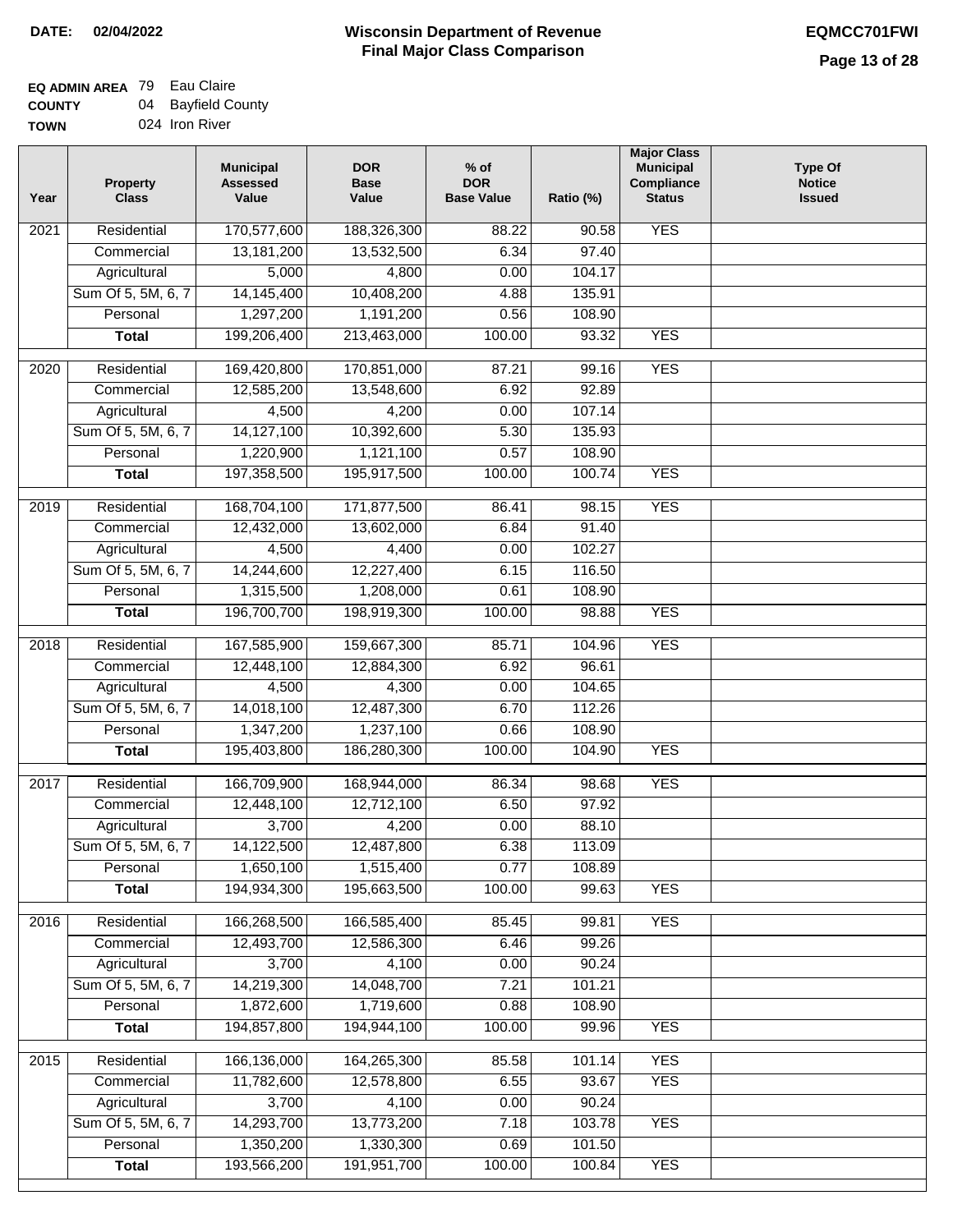| WN | 026 Kelly |  |
|----|-----------|--|
|    |           |  |

| Year              | <b>Property</b><br><b>Class</b> | <b>Municipal</b><br><b>Assessed</b><br>Value | <b>DOR</b><br><b>Base</b><br>Value | % of<br><b>DOR</b><br><b>Base Value</b> | Ratio (%) | <b>Major Class</b><br><b>Municipal</b><br>Compliance<br><b>Status</b> | <b>Type Of</b><br><b>Notice</b><br><b>Issued</b> |
|-------------------|---------------------------------|----------------------------------------------|------------------------------------|-----------------------------------------|-----------|-----------------------------------------------------------------------|--------------------------------------------------|
| 2021              | Residential                     | 22,040,800                                   | 23,022,400                         | 58.67                                   | 95.74     | <b>YES</b>                                                            |                                                  |
|                   | Commercial                      | 363,700                                      | 390,500                            | 1.00                                    | 93.14     |                                                                       |                                                  |
|                   | Agricultural                    | 1,164,900                                    | 1,171,200                          | 2.98                                    | 99.46     |                                                                       |                                                  |
|                   | Sum Of 5, 5M, 6, 7              | 13,990,500                                   | 14,640,300                         | 37.31                                   | 95.56     | <b>YES</b>                                                            |                                                  |
|                   | Personal                        | 16,400                                       | 16,400                             | 0.04                                    | 100.00    |                                                                       |                                                  |
|                   | <b>Total</b>                    | 37,576,300                                   | 39,240,800                         | 100.00                                  | 95.76     | <b>YES</b>                                                            |                                                  |
| 2020              | Residential                     | 21,543,200                                   | 22,527,500                         | 58.99                                   | 95.63     | <b>YES</b>                                                            |                                                  |
|                   | Commercial                      | 363,700                                      | 406,700                            | 1.07                                    | 89.43     |                                                                       |                                                  |
|                   | Agricultural                    | 1,119,900                                    | 1,126,400                          | 2.95                                    | 99.42     |                                                                       |                                                  |
|                   | Sum Of 5, 5M, 6, 7              | 14,019,400                                   | 14,108,000                         | 36.94                                   | 99.37     | <b>YES</b>                                                            |                                                  |
|                   | Personal                        | 18,170                                       | 18,200                             | 0.05                                    | 99.84     |                                                                       |                                                  |
|                   | <b>Total</b>                    | 37,064,370                                   | 38,186,800                         | 100.00                                  | 97.06     | <b>YES</b>                                                            |                                                  |
| 2019              | Residential                     | 21,401,500                                   | 22,611,900                         | 59.83                                   | 94.65     | <b>YES</b>                                                            |                                                  |
|                   | Commercial                      | 363,700                                      | 383,700                            | 1.02                                    | 94.79     |                                                                       |                                                  |
|                   | Agricultural                    | 1,074,600                                    | 1,082,100                          | 2.86                                    | 99.31     |                                                                       |                                                  |
|                   | Sum Of 5, 5M, 6, 7              | 13,850,000                                   | 13,697,200                         | 36.24                                   | 101.12    | <b>YES</b>                                                            |                                                  |
|                   | Personal                        | 18,483                                       | 18,600                             | 0.05                                    | 99.37     |                                                                       |                                                  |
|                   | <b>Total</b>                    | 36,708,283                                   | 37,793,500                         | 100.00                                  | 97.13     | <b>YES</b>                                                            |                                                  |
|                   |                                 |                                              |                                    |                                         |           |                                                                       |                                                  |
| $\overline{2018}$ | Residential                     | 18,049,500                                   | 21,594,900                         | 58.54                                   | 83.58     | $\overline{NO}$                                                       |                                                  |
|                   | Commercial                      | 436,400                                      | 358,600                            | 0.97                                    | 121.70    |                                                                       |                                                  |
|                   | Agricultural                    | 1,021,600                                    | 1,045,900                          | 2.84                                    | 97.68     |                                                                       |                                                  |
|                   | Sum Of 5, 5M, 6, 7              | 13,236,900                                   | 13,874,500                         | 37.61                                   | 95.40     | <b>YES</b>                                                            |                                                  |
|                   | Personal                        | 17,652                                       | 17,700                             | 0.05                                    | 99.73     |                                                                       |                                                  |
|                   | <b>Total</b>                    | 32,762,052                                   | 36,891,600                         | 100.00                                  | 88.81     | $\overline{10}$                                                       |                                                  |
| 2017              | Residential                     | 17,896,200                                   | 18,846,600                         | 55.72                                   | 94.96     | <b>YES</b>                                                            |                                                  |
|                   | Commercial                      | 421,600                                      | 395,600                            | 1.17                                    | 106.57    |                                                                       |                                                  |
|                   | Agricultural                    | 1,021,000                                    | 1,019,500                          | 3.01                                    | 100.15    |                                                                       |                                                  |
|                   | Sum Of 5, 5M, 6, 7              | 13,281,000                                   | 13,444,900                         | 39.75                                   | 98.78     | YES                                                                   |                                                  |
|                   | Personal                        | 118,124                                      | 118,900                            | 0.35                                    | 99.35     |                                                                       |                                                  |
|                   | <b>Total</b>                    | 32,737,924                                   | 33,825,500                         | 100.00                                  | 96.78     | <b>YES</b>                                                            |                                                  |
| 2016              | Residential                     | 18,033,500                                   | 18,440,500                         | 54.46                                   | 97.79     | <b>YES</b>                                                            |                                                  |
|                   | Commercial                      | 421,600                                      | 391,700                            | 1.16                                    | 107.63    |                                                                       |                                                  |
|                   | Agricultural                    | 994,000                                      | 1,008,800                          | 2.98                                    | 98.53     |                                                                       |                                                  |
|                   | Sum Of 5, 5M, 6, 7              | 13,114,300                                   | 13,881,500                         | 41.00                                   | 94.47     | <b>YES</b>                                                            |                                                  |
|                   | Personal                        | 136,061                                      | 136,900                            | 0.40                                    | 99.39     |                                                                       |                                                  |
|                   | <b>Total</b>                    | 32,699,461                                   | 33,859,400                         | 100.00                                  | 96.57     | <b>YES</b>                                                            |                                                  |
|                   |                                 |                                              |                                    |                                         |           |                                                                       |                                                  |
| $\overline{2015}$ | Residential                     | 17,921,200                                   | 18,114,900                         | 55.86                                   | 98.93     | <b>YES</b>                                                            |                                                  |
|                   | Commercial                      | 331,200                                      | 310,100                            | 0.96                                    | 106.80    |                                                                       |                                                  |
|                   | Agricultural                    | 992,500                                      | 992,000                            | 3.06                                    | 100.05    |                                                                       |                                                  |
|                   | Sum Of 5, 5M, 6, 7              | 12,837,700                                   | 12,857,400                         | 39.65                                   | 99.85     | <b>YES</b>                                                            |                                                  |
|                   | Personal                        | 149,519                                      | 155,700                            | 0.48                                    | 96.03     |                                                                       |                                                  |
|                   | <b>Total</b>                    | 32,232,119                                   | 32,430,100                         | 100.00                                  | 99.39     | <b>YES</b>                                                            |                                                  |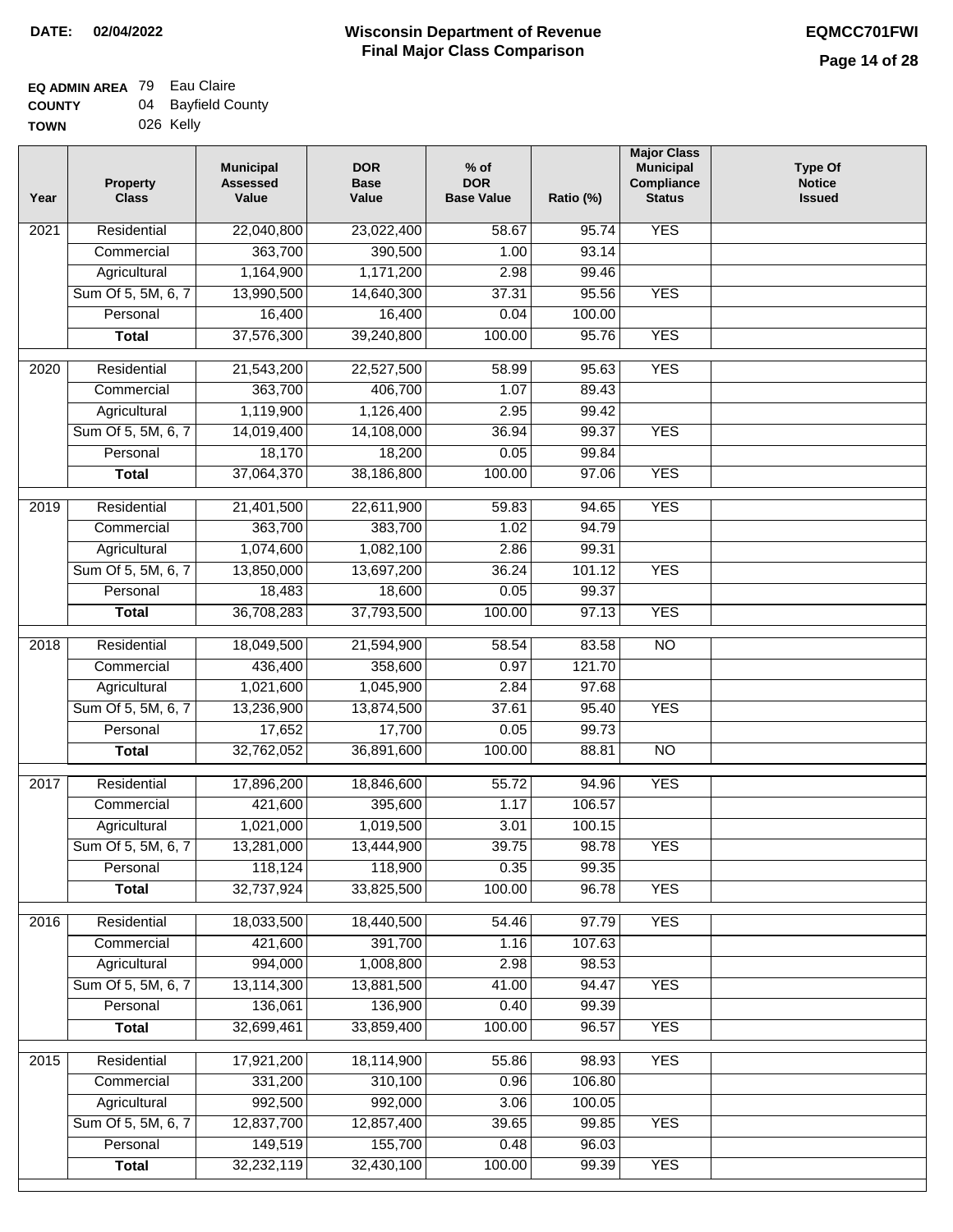# **EQ ADMIN AREA** 79 Eau Claire **COUNTY**

| <b>COUNTY</b> | 04 | Bayfield County |
|---------------|----|-----------------|
| <b>TOWN</b>   |    | 028 Keystone    |

| Year             | <b>Property</b><br><b>Class</b> | <b>Municipal</b><br><b>Assessed</b><br>Value | <b>DOR</b><br><b>Base</b><br>Value | $%$ of<br><b>DOR</b><br><b>Base Value</b> | Ratio (%) | <b>Major Class</b><br><b>Municipal</b><br>Compliance<br><b>Status</b> | <b>Type Of</b><br><b>Notice</b><br><b>Issued</b> |
|------------------|---------------------------------|----------------------------------------------|------------------------------------|-------------------------------------------|-----------|-----------------------------------------------------------------------|--------------------------------------------------|
| 2021             | Residential                     | 18,921,800                                   | 22,141,100                         | 72.69                                     | 85.46     | $\overline{NO}$                                                       |                                                  |
|                  | Commercial                      | 854,300                                      | 1,103,100                          | 3.62                                      | 77.45     |                                                                       |                                                  |
|                  | Agricultural                    | 964,500                                      | 962,600                            | 3.16                                      | 100.20    |                                                                       |                                                  |
|                  | Sum Of 5, 5M, 6, 7              | 6,049,700                                    | 6,224,000                          | 20.43                                     | 97.20     | <b>YES</b>                                                            |                                                  |
|                  | Personal                        | 30,840                                       | 30,800                             | 0.10                                      | 100.13    |                                                                       |                                                  |
|                  | <b>Total</b>                    | 26,821,140                                   | 30,461,600                         | 100.00                                    | 88.05     | $\overline{NO}$                                                       |                                                  |
| 2020             | Residential                     | 18,889,800                                   | 20,676,800                         | 71.45                                     | 91.36     | <b>YES</b>                                                            |                                                  |
|                  | Commercial                      | 854,300                                      | 1,149,100                          | 3.97                                      | 74.35     |                                                                       |                                                  |
|                  | Agricultural                    | 926,000                                      | 926,400                            | 3.20                                      | 99.96     |                                                                       |                                                  |
|                  | Sum Of 5, 5M, 6, 7              | 6,029,700                                    | 6,149,100                          | 21.25                                     | 98.06     | <b>YES</b>                                                            |                                                  |
|                  | Personal                        | 35,635                                       | 35,600                             | 0.12                                      | 100.10    |                                                                       |                                                  |
|                  | <b>Total</b>                    | 26,735,435                                   | 28,937,000                         | 100.00                                    | 92.39     | <b>YES</b>                                                            |                                                  |
|                  |                                 |                                              |                                    |                                           |           |                                                                       |                                                  |
| $\frac{1}{2019}$ | Residential                     | 18,665,200                                   | 19,665,600                         | 71.14                                     | 94.91     | <b>YES</b>                                                            |                                                  |
|                  | Commercial                      | 854,300                                      | 1,084,000                          | 3.92                                      | 78.81     |                                                                       |                                                  |
|                  | Agricultural                    | 889,900                                      | 890,200                            | 3.22                                      | 99.97     |                                                                       |                                                  |
|                  | Sum Of 5, 5M, 6, 7              | 5,937,400                                    | 5,975,800                          | 21.62                                     | 99.36     | <b>YES</b>                                                            |                                                  |
|                  | Personal                        | 29,525                                       | 29,500                             | 0.11                                      | 100.08    |                                                                       |                                                  |
|                  | <b>Total</b>                    | 26,376,325                                   | 27,645,100                         | 100.00                                    | 95.41     | <b>YES</b>                                                            |                                                  |
| 2018             | Residential                     | 18,558,100                                   | 18,807,500                         | 68.97                                     | 98.67     | <b>YES</b>                                                            |                                                  |
|                  | Commercial                      | 792,800                                      | 955,600                            | 3.50                                      | 82.96     |                                                                       |                                                  |
|                  | Agricultural                    | 874,800                                      | 873,600                            | 3.20                                      | 100.14    |                                                                       |                                                  |
|                  | Sum Of 5, 5M, 6, 7              | 5,984,400                                    | 6,590,200                          | 24.17                                     | 90.81     | <b>YES</b>                                                            |                                                  |
|                  | Personal                        | 42,023                                       | 42,000                             | 0.15                                      | 100.05    |                                                                       |                                                  |
|                  | <b>Total</b>                    | 26,252,123                                   | 27,268,900                         | 100.00                                    | 96.27     | <b>YES</b>                                                            |                                                  |
| 2017             | Residential                     | 18,515,400                                   | 19,564,800                         | 70.43                                     | 94.64     | <b>YES</b>                                                            |                                                  |
|                  | Commercial                      | 794,100                                      | 737,200                            | 2.65                                      | 107.72    |                                                                       |                                                  |
|                  | Agricultural                    | 853,300                                      | 853,200                            | 3.07                                      | 100.01    |                                                                       |                                                  |
|                  | Sum Of 5, 5M, 6, 7              | 6,048,700                                    | 6,570,700                          | 23.66                                     | 92.06     | <b>YES</b>                                                            |                                                  |
|                  | Personal                        | 51,365                                       | 51,300                             | 0.18                                      | 100.13    |                                                                       |                                                  |
|                  | <b>Total</b>                    | 26,262,865                                   | 27,777,200                         | 100.00                                    | 94.55     | <b>YES</b>                                                            |                                                  |
| 2016             | Residential                     | 18,461,200                                   | 19,709,700                         | 70.61                                     | 93.67     | <b>YES</b>                                                            |                                                  |
|                  | Commercial                      | 790,300                                      | 729,900                            | 2.61                                      | 108.28    |                                                                       |                                                  |
|                  | Agricultural                    | 840,100                                      | 839,100                            | 3.01                                      | 100.12    |                                                                       |                                                  |
|                  | Sum Of 5, 5M, 6, 7              | 6,049,200                                    | 6,571,300                          | 23.54                                     | 92.05     | <b>YES</b>                                                            |                                                  |
|                  | Personal                        | 62,245                                       | 62,300                             | 0.22                                      | 99.91     |                                                                       |                                                  |
|                  | <b>Total</b>                    | 26,203,045                                   | 27,912,300                         | 100.00                                    | 93.88     | <b>YES</b>                                                            |                                                  |
| 2015             | Residential                     | 18,224,200                                   | 19,284,000                         | 71.56                                     | 94.50     | <b>YES</b>                                                            |                                                  |
|                  | Commercial                      | 790,300                                      | 752,500                            | 2.79                                      | 105.02    |                                                                       |                                                  |
|                  | Agricultural                    | 829,600                                      | 829,500                            | 3.08                                      | 100.01    |                                                                       |                                                  |
|                  | Sum Of 5, 5M, 6, 7              | 6,010,100                                    | 6,033,500                          | 22.39                                     | 99.61     | <b>YES</b>                                                            |                                                  |
|                  | Personal                        | 47,845                                       | 47,900                             | 0.18                                      | 99.89     |                                                                       |                                                  |
|                  | <b>Total</b>                    | 25,902,045                                   | 26,947,400                         | 100.00                                    | 96.12     | <b>YES</b>                                                            |                                                  |
|                  |                                 |                                              |                                    |                                           |           |                                                                       |                                                  |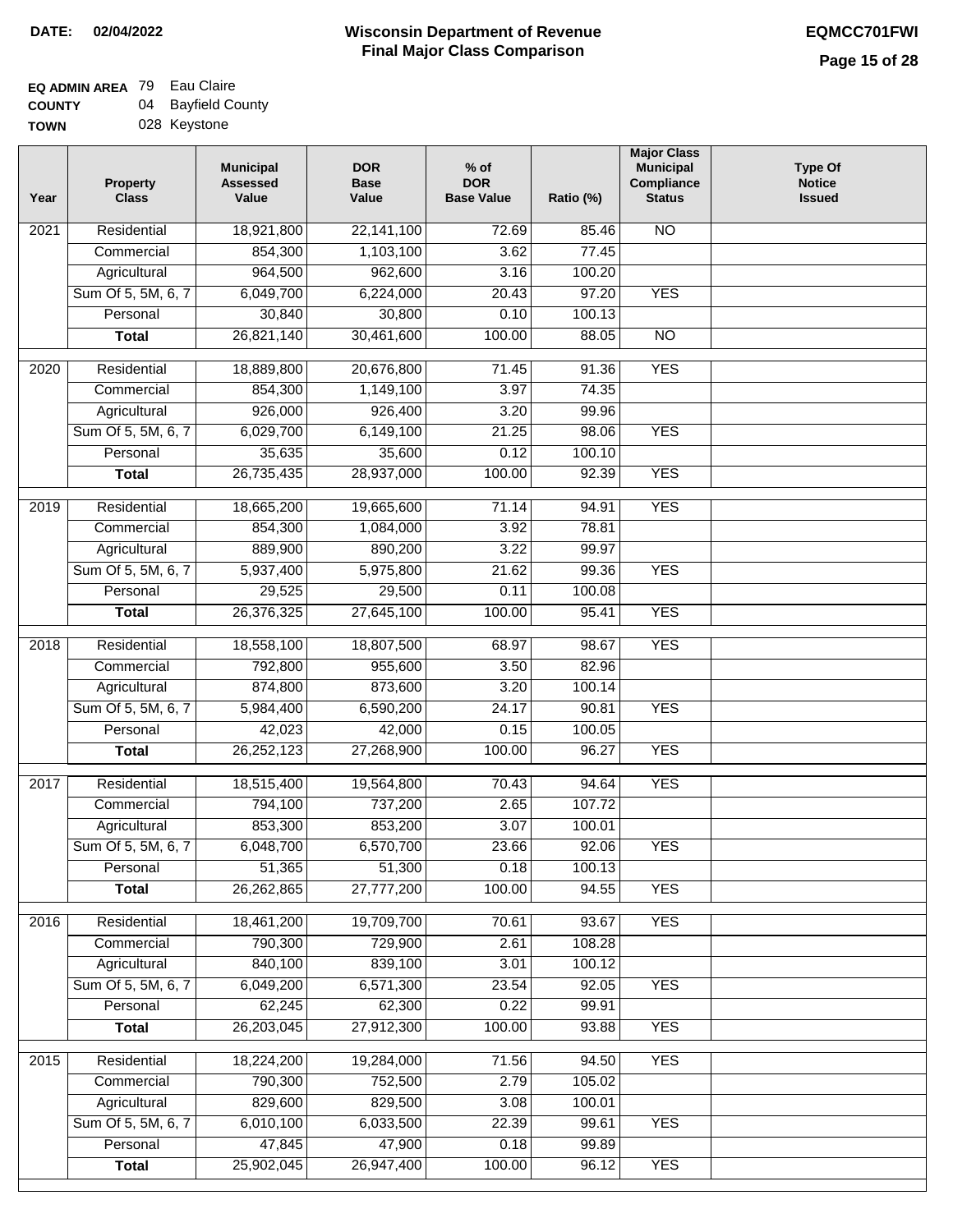# **Wisconsin Department of Revenue Final Major Class Comparison DATE: 02/04/2022 EQMCC701FWI**

# **EQ ADMIN AREA** 79 Eau Claire **COUNTY**

| <b>COUNTY</b> | 04 Bayfield County |
|---------------|--------------------|
| <b>TOWN</b>   | 030 Lincoln        |

| Year             | <b>Property</b><br><b>Class</b> | <b>Municipal</b><br><b>Assessed</b><br>Value | <b>DOR</b><br><b>Base</b><br>Value | $%$ of<br><b>DOR</b><br><b>Base Value</b> | Ratio (%) | <b>Major Class</b><br><b>Municipal</b><br>Compliance<br><b>Status</b> | <b>Type Of</b><br><b>Notice</b><br><b>Issued</b> |
|------------------|---------------------------------|----------------------------------------------|------------------------------------|-------------------------------------------|-----------|-----------------------------------------------------------------------|--------------------------------------------------|
| 2021             | Residential                     | 20,400,000                                   | 24,415,900                         | 59.24                                     | 83.55     | <b>NO</b>                                                             |                                                  |
|                  | Commercial                      | 91,600                                       | 171,100                            | 0.42                                      | 53.54     |                                                                       |                                                  |
|                  | Agricultural                    | 367,600                                      | 360,300                            | 0.87                                      | 102.03    |                                                                       |                                                  |
|                  | Sum Of 5, 5M, 6, 7              | 15,783,500                                   | 16,232,900                         | 39.39                                     | 97.23     | <b>YES</b>                                                            |                                                  |
|                  | Personal                        | 33,300                                       | 33,300                             | 0.08                                      | 100.00    |                                                                       |                                                  |
|                  | <b>Total</b>                    | 36,676,000                                   | 41,213,500                         | 100.00                                    | 88.99     | $\overline{NO}$                                                       |                                                  |
| $\frac{1}{2020}$ | Residential                     | 20,256,100                                   | 22,067,400                         | 58.55                                     | 91.79     | <b>YES</b>                                                            |                                                  |
|                  | Commercial                      | 91,600                                       | 178,200                            | 0.47                                      | 51.40     |                                                                       |                                                  |
|                  | Agricultural                    | 354,400                                      | 347,000                            | 0.92                                      | 102.13    |                                                                       |                                                  |
|                  | Sum Of 5, 5M, 6, 7              | 15,763,400                                   | 15,052,900                         | 39.94                                     | 104.72    | <b>YES</b>                                                            |                                                  |
|                  | Personal                        | 45,280                                       | 45,300                             | 0.12                                      | 99.96     |                                                                       |                                                  |
|                  | <b>Total</b>                    | 36,510,780                                   | 37,690,800                         | 100.00                                    | 96.87     | <b>YES</b>                                                            |                                                  |
|                  |                                 |                                              |                                    |                                           |           |                                                                       |                                                  |
| $\frac{1}{2019}$ | Residential                     | 20,191,800                                   | 20,366,600                         | 57.27                                     | 99.14     | <b>YES</b>                                                            |                                                  |
|                  | Commercial                      | 91,600                                       | 168,100                            | 0.47                                      | 54.49     |                                                                       |                                                  |
|                  | Agricultural                    | 331,800                                      | 331,600                            | 0.93                                      | 100.06    |                                                                       |                                                  |
|                  | Sum Of 5, 5M, 6, 7              | 15,417,700                                   | 14,660,700                         | 41.23                                     | 105.16    | <b>YES</b>                                                            |                                                  |
|                  | Personal                        | 34,876                                       | 34,200                             | 0.10                                      | 101.98    |                                                                       |                                                  |
|                  | <b>Total</b>                    | 36,067,776                                   | 35,561,200                         | 100.00                                    | 101.42    | <b>YES</b>                                                            |                                                  |
| 2018             | Residential                     | 20,023,800                                   | 19,398,700                         | 53.78                                     | 103.22    | <b>YES</b>                                                            |                                                  |
|                  | Commercial                      | 91,600                                       | 157,100                            | 0.44                                      | 58.31     |                                                                       |                                                  |
|                  | Agricultural                    | 316,400                                      | 323,900                            | 0.90                                      | 97.68     |                                                                       |                                                  |
|                  | Sum Of 5, 5M, 6, 7              | 15,835,700                                   | 16,156,200                         | 44.79                                     | 98.02     | <b>YES</b>                                                            |                                                  |
|                  | Personal                        | 34,346                                       | 33,600                             | 0.09                                      | 102.22    |                                                                       |                                                  |
|                  | <b>Total</b>                    | 36,301,846                                   | 36,069,500                         | 100.00                                    | 100.64    | <b>YES</b>                                                            |                                                  |
| 2017             | Residential                     | 19,917,600                                   | 19,743,900                         | 55.13                                     | 100.88    | <b>YES</b>                                                            |                                                  |
|                  | Commercial                      | 91,600                                       | 86,400                             | 0.24                                      | 106.02    |                                                                       |                                                  |
|                  | Agricultural                    | 317,300                                      | 317,200                            | 0.89                                      | 100.03    |                                                                       |                                                  |
|                  | Sum Of 5, 5M, 6, 7              | 16,085,200                                   | 15,634,000                         | 43.65                                     | 102.89    | <b>YES</b>                                                            |                                                  |
|                  | Personal                        | 34,309                                       | 33,600                             | 0.09                                      | 102.11    |                                                                       |                                                  |
|                  | <b>Total</b>                    | 36,446,009                                   | 35,815,100                         | 100.00                                    | 101.76    | <b>YES</b>                                                            |                                                  |
| 2016             | Residential                     | 19,842,500                                   | 19,630,300                         | 53.94                                     | 101.08    | <b>YES</b>                                                            |                                                  |
|                  | Commercial                      | 90,600                                       | 85,500                             | 0.23                                      | 105.96    |                                                                       |                                                  |
|                  | Agricultural                    | 306,700                                      | 311,900                            | 0.86                                      | 98.33     |                                                                       |                                                  |
|                  | Sum Of 5, 5M, 6, 7              | 15,656,400                                   | 16,329,600                         | 44.87                                     | 95.88     | <b>YES</b>                                                            |                                                  |
|                  | Personal                        | 34,380                                       | 33,700                             | 0.09                                      | 102.02    |                                                                       |                                                  |
|                  | <b>Total</b>                    | 35,930,580                                   | 36,391,000                         | 100.00                                    | 98.73     | <b>YES</b>                                                            |                                                  |
|                  |                                 |                                              |                                    |                                           |           |                                                                       |                                                  |
| 2015             | Residential                     | 19,702,800                                   | 19,294,300                         | 54.51                                     | 102.12    | <b>YES</b>                                                            |                                                  |
|                  | Commercial                      | 90,600                                       | 88,100                             | 0.25                                      | 102.84    |                                                                       |                                                  |
|                  | Agricultural                    | 306,600                                      | 306,600                            | 0.87                                      | 100.00    |                                                                       |                                                  |
|                  | Sum Of 5, 5M, 6, 7              | 16,470,500                                   | 15,668,000                         | 44.27                                     | 105.12    | <b>YES</b>                                                            |                                                  |
|                  | Personal                        | 34,671                                       | 35,700                             | 0.10                                      | 97.12     |                                                                       |                                                  |
|                  | <b>Total</b>                    | 36,605,171                                   | 35,392,700                         | 100.00                                    | 103.43    | <b>YES</b>                                                            |                                                  |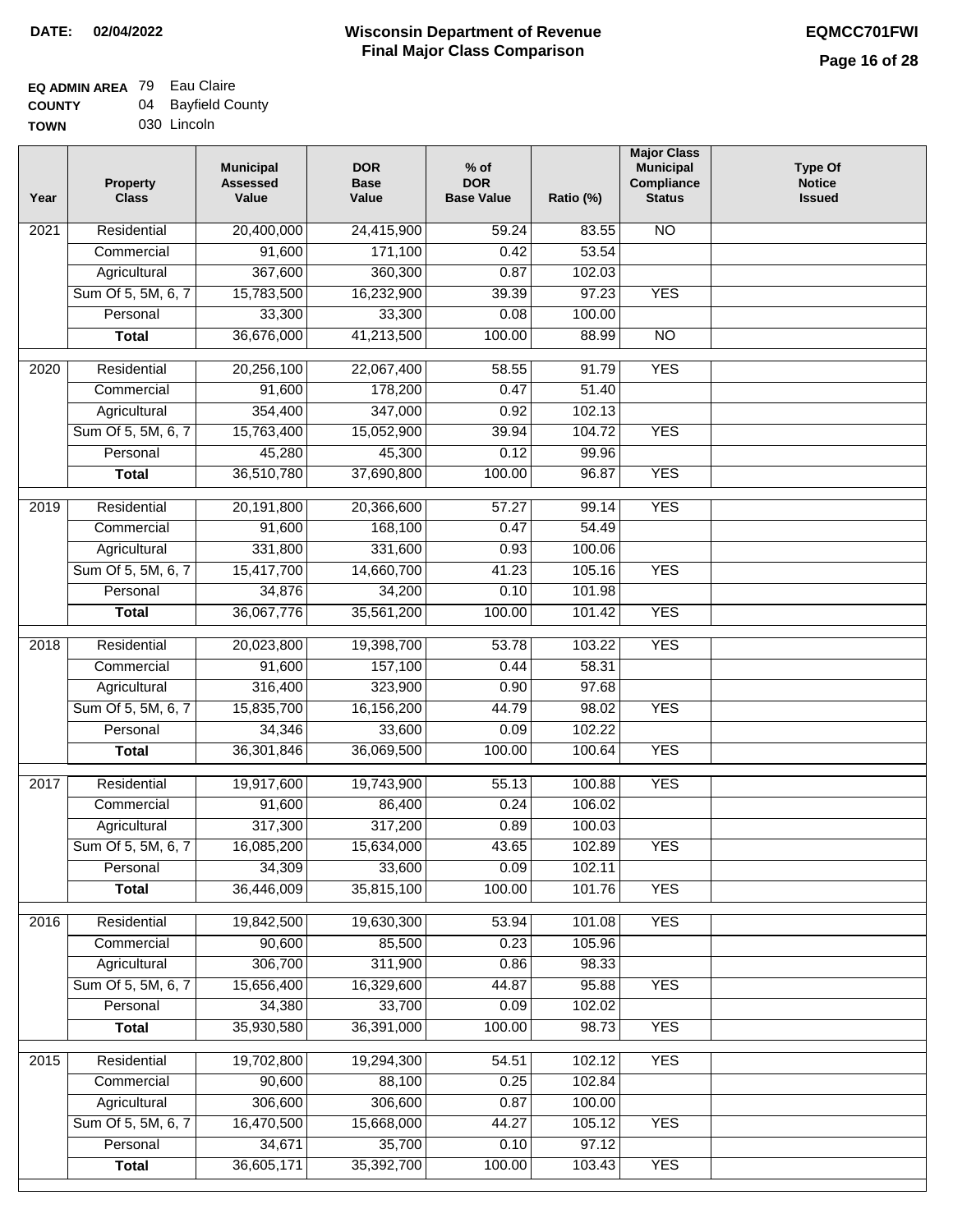| <b>TOWN</b> | 032 Mason |
|-------------|-----------|
|             |           |

| Year              | <b>Property</b><br><b>Class</b> | <b>Municipal</b><br><b>Assessed</b><br>Value | <b>DOR</b><br><b>Base</b><br>Value | % of<br><b>DOR</b><br><b>Base Value</b> | Ratio (%) | <b>Major Class</b><br><b>Municipal</b><br>Compliance<br><b>Status</b> | <b>Type Of</b><br><b>Notice</b><br><b>Issued</b> |
|-------------------|---------------------------------|----------------------------------------------|------------------------------------|-----------------------------------------|-----------|-----------------------------------------------------------------------|--------------------------------------------------|
| 2021              | Residential                     | 9,761,300                                    | 13,079,500                         | 54.25                                   | 74.63     | N <sub>O</sub>                                                        |                                                  |
|                   | Commercial                      | 80,600                                       | 116,600                            | 0.48                                    | 69.13     |                                                                       |                                                  |
|                   | Agricultural                    | 1,275,500                                    | 1,273,800                          | 5.28                                    | 100.13    |                                                                       |                                                  |
|                   | Sum Of 5, 5M, 6, 7              | 9,004,300                                    | 9,496,300                          | 39.39                                   | 94.82     | <b>YES</b>                                                            |                                                  |
|                   | Personal                        | 144,200                                      | 144,200                            | 0.60                                    | 100.00    |                                                                       |                                                  |
|                   | <b>Total</b>                    | 20,265,900                                   | 24,110,400                         | 100.00                                  | 84.05     | $\overline{NO}$                                                       | 1st Notice of Non-Compliance                     |
| 2020              | Residential                     | 9,653,700                                    | 12,016,100                         | 53.01                                   | 80.34     | $\overline{NO}$                                                       |                                                  |
|                   | Commercial                      | 80,600                                       | 121,500                            | 0.54                                    | 66.34     |                                                                       |                                                  |
|                   | Agricultural                    | 1,217,900                                    | 1,214,800                          | 5.36                                    | 100.26    |                                                                       |                                                  |
|                   | Sum Of 5, 5M, 6, 7              | 9,009,200                                    | 9,138,800                          | 40.32                                   | 98.58     | <b>YES</b>                                                            |                                                  |
|                   | Personal                        | 175,015                                      | 175,000                            | 0.77                                    | 100.01    |                                                                       |                                                  |
|                   | <b>Total</b>                    | 20,136,415                                   | 22,666,200                         | 100.00                                  | 88.84     | <b>NO</b>                                                             |                                                  |
| 2019              | Residential                     | 9,582,600                                    | 11,710,800                         | 53.54                                   | 81.83     | $\overline{NO}$                                                       |                                                  |
|                   | Commercial                      | 80,600                                       | 114,600                            | 0.52                                    | 70.33     |                                                                       |                                                  |
|                   | Agricultural                    | 1,137,700                                    | 1,170,300                          | 5.35                                    | 97.21     |                                                                       |                                                  |
|                   | Sum Of 5, 5M, 6, 7              | 8,986,000                                    | 8,700,700                          | 39.78                                   | 103.28    | <b>YES</b>                                                            |                                                  |
|                   | Personal                        | 175,900                                      | 175,900                            | 0.80                                    | 100.00    |                                                                       |                                                  |
|                   | <b>Total</b>                    | 19,962,800                                   | 21,872,300                         | 100.00                                  | 91.27     | $\overline{N}$                                                        |                                                  |
| 2018              | Residential                     | 9,500,200                                    | 11,193,400                         | 51.49                                   | 84.87     | $\overline{NO}$                                                       |                                                  |
|                   | Commercial                      | 104,000                                      | 137,400                            | 0.63                                    | 75.69     |                                                                       |                                                  |
|                   | Agricultural                    | 1,137,300                                    | 1,141,400                          | 5.25                                    | 99.64     |                                                                       |                                                  |
|                   | Sum Of 5, 5M, 6, 7              | 8,977,000                                    | 9,092,100                          | 41.82                                   | 98.73     | <b>YES</b>                                                            |                                                  |
|                   | Personal                        | 175,184                                      | 175,100                            | 0.81                                    | 100.05    |                                                                       |                                                  |
|                   | <b>Total</b>                    | 19,893,684                                   | 21,739,400                         | 100.00                                  | 91.51     | <b>NO</b>                                                             |                                                  |
| 2017              | Residential                     | 9,571,300                                    | 9,997,800                          | 49.04                                   | 95.73     | <b>YES</b>                                                            |                                                  |
|                   | Commercial                      | 104,000                                      | 119,600                            | 0.59                                    | 86.96     |                                                                       |                                                  |
|                   | Agricultural                    | 1,116,300                                    | 1,117,400                          | 5.48                                    | 99.90     |                                                                       |                                                  |
|                   | Sum Of 5, 5M, 6, 7              | 9,299,000                                    | 9,026,100                          | 44.27                                   | 103.02    | YES                                                                   |                                                  |
|                   | Personal                        | 125,995                                      | 126,000                            | 0.62                                    | 100.00    |                                                                       |                                                  |
|                   | <b>Total</b>                    | 20,216,595                                   | 20,386,900                         | 100.00                                  | 99.16     | <b>YES</b>                                                            |                                                  |
| 2016              | Residential                     | 9,421,000                                    | 9,864,900                          | 48.84                                   | 95.50     | <b>YES</b>                                                            |                                                  |
|                   | Commercial                      | 104,000                                      | 118,400                            | 0.59                                    | 87.84     |                                                                       |                                                  |
|                   | Agricultural                    | 1,093,300                                    | 1,095,900                          | 5.43                                    | 99.76     |                                                                       |                                                  |
|                   | Sum Of 5, 5M, 6, 7              | 9,317,200                                    | 8,989,500                          | 44.51                                   | 103.65    | <b>YES</b>                                                            |                                                  |
|                   | Personal                        | 127,885                                      | 127,900                            | 0.63                                    | 99.99     |                                                                       |                                                  |
|                   | <b>Total</b>                    | 20,063,385                                   | 20,196,600                         | 100.00                                  | 99.34     | <b>YES</b>                                                            |                                                  |
|                   |                                 |                                              |                                    |                                         |           |                                                                       |                                                  |
| $\overline{2015}$ | Residential                     | 9,254,400                                    | 9,602,500                          | 47.93                                   | 96.37     | <b>YES</b>                                                            |                                                  |
|                   | Commercial                      | 104,000                                      | 122,100                            | 0.61                                    | 85.18     |                                                                       |                                                  |
|                   | Agricultural                    | 1,084,900                                    | 1,082,400                          | 5.40                                    | 100.23    |                                                                       |                                                  |
|                   | Sum Of 5, 5M, 6, 7              | 9,333,000                                    | 9,086,800                          | 45.35                                   | 102.71    | <b>YES</b>                                                            |                                                  |
|                   | Personal                        | 142,260                                      | 142,300                            | 0.71                                    | 99.97     |                                                                       |                                                  |
|                   | <b>Total</b>                    | 19,918,560                                   | 20,036,100                         | 100.00                                  | 99.41     | <b>YES</b>                                                            |                                                  |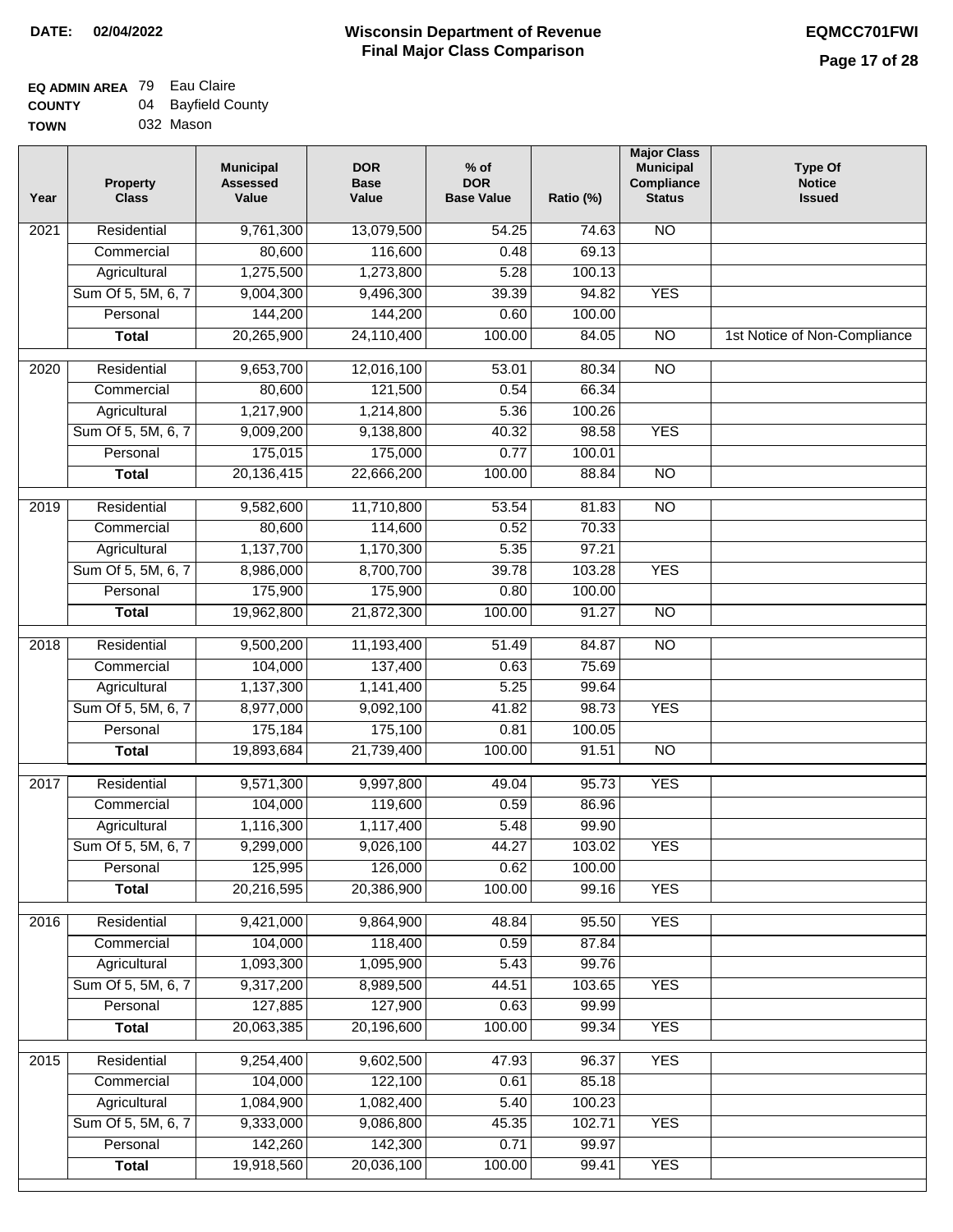#### **EQ ADMIN AREA** 79 Eau Claire **COUNTY** 04 Bayfield County

**TOWN** 034 Namakagon

| Year             | <b>Property</b><br><b>Class</b> | <b>Municipal</b><br><b>Assessed</b><br>Value | <b>DOR</b><br><b>Base</b><br>Value | $%$ of<br><b>DOR</b><br><b>Base Value</b> | Ratio (%) | <b>Major Class</b><br><b>Municipal</b><br>Compliance<br><b>Status</b> | <b>Type Of</b><br><b>Notice</b><br><b>Issued</b> |
|------------------|---------------------------------|----------------------------------------------|------------------------------------|-------------------------------------------|-----------|-----------------------------------------------------------------------|--------------------------------------------------|
| 2021             | Residential                     | 234,592,700                                  | 246,298,300                        | $\frac{1}{91.43}$                         | 95.25     | <b>YES</b>                                                            |                                                  |
|                  | Commercial                      | 12,748,300                                   | 12,768,500                         | 4.74                                      | 99.84     |                                                                       |                                                  |
|                  | Agricultural                    | 29,700                                       | 29,700                             | 0.01                                      | 100.00    |                                                                       |                                                  |
|                  | Sum Of 5, 5M, 6, 7              | 12,538,500                                   | 9,744,000                          | 3.62                                      | 128.68    |                                                                       |                                                  |
|                  | Personal                        | 554,700                                      | 554,700                            | 0.21                                      | 100.00    |                                                                       |                                                  |
|                  | <b>Total</b>                    | 260,463,900                                  | 269,395,200                        | 100.00                                    | 96.68     | <b>YES</b>                                                            |                                                  |
| $\frac{1}{2020}$ | Residential                     | 233,995,300                                  | 231,388,900                        | 90.75                                     | 101.13    | <b>YES</b>                                                            |                                                  |
|                  | Commercial                      | 12,633,100                                   | 13,180,600                         | 5.17                                      | 95.85     |                                                                       |                                                  |
|                  | Agricultural                    | 28,500                                       | 28,500                             | 0.01                                      | 100.00    |                                                                       |                                                  |
|                  | Sum Of 5, 5M, 6, 7              | 12,538,500                                   | 9,747,700                          | 3.82                                      | 128.63    |                                                                       |                                                  |
|                  | Personal                        | 618,800                                      | 618,800                            | 0.24                                      | 100.00    |                                                                       |                                                  |
|                  | <b>Total</b>                    | 259,814,200                                  | 254,964,500                        | 100.00                                    | 101.90    | <b>YES</b>                                                            |                                                  |
| $\frac{1}{2019}$ | Residential                     | 233,813,800                                  | 223,880,600                        | 90.26                                     | 104.44    | <b>YES</b>                                                            |                                                  |
|                  | Commercial                      | 13,052,600                                   | 12,979,500                         | 5.23                                      | 100.56    |                                                                       |                                                  |
|                  | Agricultural                    | 28,500                                       | 27,400                             | 0.01                                      | 104.01    |                                                                       |                                                  |
|                  | Sum Of 5, 5M, 6, 7              | 12,546,000                                   | 10,642,000                         | 4.29                                      | 117.89    |                                                                       |                                                  |
|                  | Personal                        | 541,900                                      | 521,100                            | 0.21                                      | 103.99    |                                                                       |                                                  |
|                  | <b>Total</b>                    | 259,982,800                                  | 248,050,600                        | 100.00                                    | 104.81    | <b>YES</b>                                                            |                                                  |
| 2018             | Residential                     | 232,384,000                                  | 217,707,000                        | 90.25                                     | 106.74    | <b>YES</b>                                                            |                                                  |
|                  | Commercial                      | 12,871,000                                   | 11,963,900                         | 4.96                                      | 107.58    |                                                                       |                                                  |
|                  | Agricultural                    | 28,100                                       | 26,600                             | 0.01                                      | 105.64    |                                                                       |                                                  |
|                  | Sum Of 5, 5M, 6, 7              | 12,575,900                                   | 11,005,300                         | 4.56                                      | 114.27    |                                                                       |                                                  |
|                  | Personal                        | 541,600                                      | 510,900                            | 0.21                                      | 106.01    |                                                                       |                                                  |
|                  | <b>Total</b>                    | 258,400,600                                  | 241,213,700                        | 100.00                                    | 107.13    | <b>YES</b>                                                            |                                                  |
| 2017             | Residential                     | 231,683,300                                  | 216,326,300                        | 90.52                                     | 107.10    | <b>YES</b>                                                            |                                                  |
|                  | Commercial                      | 12,872,000                                   | 10,978,200                         | 4.59                                      | 117.25    |                                                                       |                                                  |
|                  | Agricultural                    | 27,300                                       | 25,900                             | 0.01                                      | 105.41    |                                                                       |                                                  |
|                  | Sum Of 5, 5M, 6, 7              | 12,650,800                                   | 10,996,100                         | 4.60                                      | 115.05    |                                                                       |                                                  |
|                  | Personal                        | 682,500                                      | 643,900                            | 0.27                                      | 105.99    |                                                                       |                                                  |
|                  | <b>Total</b>                    | 257,915,900                                  | 238,970,400                        | 100.00                                    | 107.93    | <b>YES</b>                                                            |                                                  |
|                  |                                 |                                              |                                    |                                           |           |                                                                       |                                                  |
| 2016             | Residential                     | 230,991,100                                  | 228,833,600                        | 90.97                                     | 100.94    | <b>YES</b>                                                            |                                                  |
|                  | Commercial                      | 12,940,700                                   | 10,928,000                         | 4.34                                      | 118.42    |                                                                       |                                                  |
|                  | Agricultural                    | 26,800                                       | 25,600                             | 0.01                                      | 104.69    |                                                                       |                                                  |
|                  | Sum Of 5, 5M, 6, 7              | 12,820,800                                   | 11,155,300                         | 4.43                                      | 114.93    |                                                                       |                                                  |
|                  | Personal                        | 643,300                                      | 606,900                            | 0.24                                      | 106.00    |                                                                       |                                                  |
|                  | <b>Total</b>                    | 257,422,700                                  | 251,549,400                        | 100.00                                    | 102.33    | <b>YES</b>                                                            |                                                  |
| 2015             | Residential                     | 230,925,400                                  | 236,884,400                        | 91.34                                     | 97.48     | <b>YES</b>                                                            |                                                  |
|                  | Commercial                      | 13,066,200                                   | 11,376,300                         | 4.39                                      | 114.85    |                                                                       |                                                  |
|                  | Agricultural                    | 26,100                                       | 25,300                             | 0.01                                      | 103.16    |                                                                       |                                                  |
|                  | Sum Of 5, 5M, 6, 7              | 12,824,300                                   | 10,285,400                         | 3.97                                      | 124.68    |                                                                       |                                                  |
|                  | Personal                        | 790,100                                      | 759,700                            | 0.29                                      | 104.00    |                                                                       |                                                  |
|                  | <b>Total</b>                    | 257,632,100                                  | 259,331,100                        | 100.00                                    | 99.34     | <b>YES</b>                                                            |                                                  |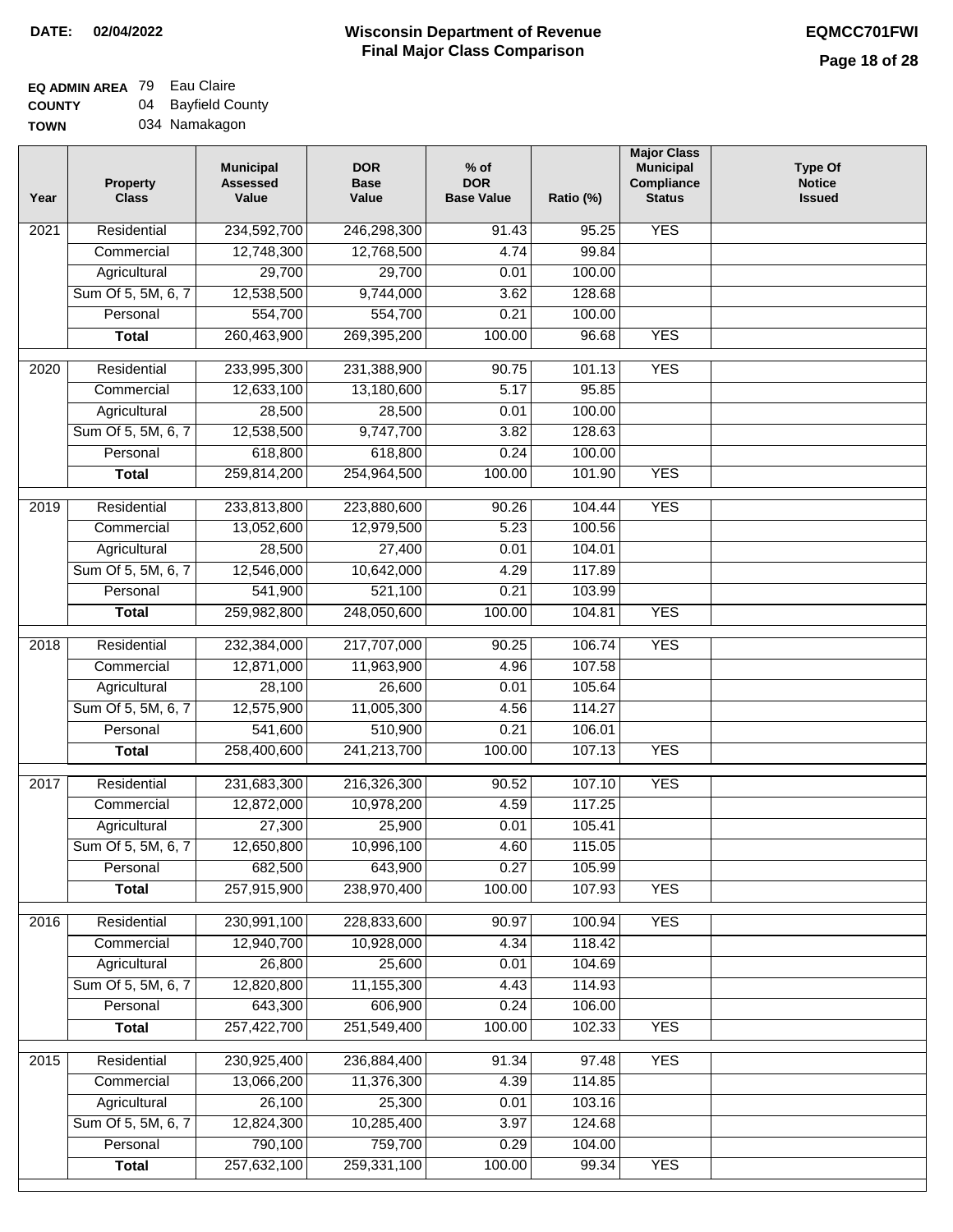| <b>UUUNII</b> | ◡᠇ | <b>Daynoid Ood</b> |
|---------------|----|--------------------|
| <b>TOWN</b>   |    | 036 Orienta        |

| N <sub>O</sub><br>Residential<br>22,795,200<br>26,957,600<br>56.65<br>84.56<br>2021<br>0.00<br>Commercial<br>0.00<br>0<br>0<br>Agricultural<br>302,850<br>302,600<br>0.64<br>100.08<br>Sum Of 5, 5M, 6, 7<br>17,462,600<br>20,116,100<br>42.28<br>86.81<br><b>NO</b><br>206,180<br>206,200<br>99.99<br>Personal<br>0.43<br>40,766,830<br>47,582,500<br>100.00<br>85.68<br>N <sub>O</sub><br><b>Total</b><br><b>YES</b><br>Residential<br>22,729,800<br>23,802,400<br>54.58<br>95.49<br>2020<br>Commercial<br>$\Omega$<br>0.00<br>0.00<br>$\Omega$<br>287,350<br>287,300<br>0.66<br>100.02<br>Agricultural<br><b>YES</b><br>Sum Of 5, 5M, 6, 7<br>17,546,900<br>44.28<br>19,311,000<br>90.86<br>206,330<br>Personal<br>206,400<br>0.47<br>99.97<br>40,770,380<br>100.00<br><b>YES</b><br>43,607,100<br>93.49<br><b>Total</b><br>Residential<br>22,368,500<br><b>YES</b><br>2019<br>24,674,700<br>57.81<br>90.65<br>Commercial<br>0.00<br>0.00<br>$\Omega$<br>$\Omega$<br>Agricultural<br>281,600<br>281,600<br>0.66<br>100.00<br>Sum Of 5, 5M, 6, 7<br>17,507,400<br>17,519,900<br>41.05<br>99.93<br><b>YES</b><br>Personal<br>205,310<br>205,300<br>0.48<br>100.00<br>40,362,810<br>42,681,500<br>100.00<br>94.57<br><b>YES</b><br><b>Total</b><br>2018<br>Residential<br>88.72<br>$\overline{NO}$<br>22,155,700<br>24,972,600<br>56.84<br>Commercial<br>0.00<br>$\Omega$<br>0.00<br>0<br>279,800<br>280,000<br>0.64<br>99.93<br>Agricultural<br>Sum Of 5, 5M, 6, 7<br>17,602,400<br>95.27<br><b>YES</b><br>18,477,000<br>42.06<br>Personal<br>205,540<br>205,500<br>0.47<br>100.02<br>40,243,440<br>43,935,100<br>100.00<br>$\overline{NO}$<br><b>Total</b><br>91.60<br><b>YES</b><br>Residential<br>97.26<br>2017<br>21,055,400<br>21,649,100<br>53.45<br>0.00<br>0.00<br>Commercial<br>$\Omega$<br>$\Omega$<br>273,800<br>273,900<br>0.68<br>99.96<br>Agricultural<br>Sum Of 5, 5M, 6, 7<br>17,745,500<br>18,401,300<br>45.43<br><b>YES</b><br>96.44<br>179,350<br>179,400<br>0.44<br>99.97<br>Personal<br>40,503,700<br>100.00<br><b>YES</b><br>39,254,050<br>96.91<br><b>Total</b><br>Residential<br><b>YES</b><br>20,836,100<br>21,464,100<br>52.10<br>97.07<br>2016<br>0.00<br>Commercial<br>0.00<br>0<br>0<br>268,800<br>Agricultural<br>268,100<br>0.65<br>100.26<br>Sum Of 5, 5M, 6, 7<br>17,757,600<br>46.80<br>92.10<br><b>YES</b><br>19,281,100<br>164,847<br>183,200<br>0.44<br>Personal<br>89.98<br>39,027,347<br>41,196,500<br>100.00<br>94.73<br><b>YES</b><br><b>Total</b><br>Residential<br>20,522,300<br>20,582,000<br><b>YES</b><br>2015<br>45.84<br>99.71<br>Commercial<br>0.00<br>$\Omega$<br>0.00<br>0<br>453,700<br>410,900<br>Agricultural<br>0.92<br>110.42<br>Sum Of 5, 5M, 6, 7<br><b>YES</b><br>23,028,400<br>23,720,100<br>52.83<br>97.08<br>Personal<br>186,880<br>186,900<br>0.42<br>99.99<br>44, 191, 280<br><b>YES</b><br>44,899,900<br>100.00<br>98.42<br><b>Total</b> | Year | <b>Property</b><br><b>Class</b> | <b>Municipal</b><br><b>Assessed</b><br>Value | <b>DOR</b><br><b>Base</b><br>Value | $%$ of<br><b>DOR</b><br><b>Base Value</b> | Ratio (%) | <b>Major Class</b><br><b>Municipal</b><br>Compliance<br><b>Status</b> | <b>Type Of</b><br><b>Notice</b><br><b>Issued</b> |
|------------------------------------------------------------------------------------------------------------------------------------------------------------------------------------------------------------------------------------------------------------------------------------------------------------------------------------------------------------------------------------------------------------------------------------------------------------------------------------------------------------------------------------------------------------------------------------------------------------------------------------------------------------------------------------------------------------------------------------------------------------------------------------------------------------------------------------------------------------------------------------------------------------------------------------------------------------------------------------------------------------------------------------------------------------------------------------------------------------------------------------------------------------------------------------------------------------------------------------------------------------------------------------------------------------------------------------------------------------------------------------------------------------------------------------------------------------------------------------------------------------------------------------------------------------------------------------------------------------------------------------------------------------------------------------------------------------------------------------------------------------------------------------------------------------------------------------------------------------------------------------------------------------------------------------------------------------------------------------------------------------------------------------------------------------------------------------------------------------------------------------------------------------------------------------------------------------------------------------------------------------------------------------------------------------------------------------------------------------------------------------------------------------------------------------------------------------------------------------------------------------------------------------------------------------------------------------------------------------------------------------------------------------------------------------------------------------------------------------------------------------------------------------------------------------------------------------------------------------------------------------------------------------|------|---------------------------------|----------------------------------------------|------------------------------------|-------------------------------------------|-----------|-----------------------------------------------------------------------|--------------------------------------------------|
|                                                                                                                                                                                                                                                                                                                                                                                                                                                                                                                                                                                                                                                                                                                                                                                                                                                                                                                                                                                                                                                                                                                                                                                                                                                                                                                                                                                                                                                                                                                                                                                                                                                                                                                                                                                                                                                                                                                                                                                                                                                                                                                                                                                                                                                                                                                                                                                                                                                                                                                                                                                                                                                                                                                                                                                                                                                                                                            |      |                                 |                                              |                                    |                                           |           |                                                                       |                                                  |
|                                                                                                                                                                                                                                                                                                                                                                                                                                                                                                                                                                                                                                                                                                                                                                                                                                                                                                                                                                                                                                                                                                                                                                                                                                                                                                                                                                                                                                                                                                                                                                                                                                                                                                                                                                                                                                                                                                                                                                                                                                                                                                                                                                                                                                                                                                                                                                                                                                                                                                                                                                                                                                                                                                                                                                                                                                                                                                            |      |                                 |                                              |                                    |                                           |           |                                                                       |                                                  |
|                                                                                                                                                                                                                                                                                                                                                                                                                                                                                                                                                                                                                                                                                                                                                                                                                                                                                                                                                                                                                                                                                                                                                                                                                                                                                                                                                                                                                                                                                                                                                                                                                                                                                                                                                                                                                                                                                                                                                                                                                                                                                                                                                                                                                                                                                                                                                                                                                                                                                                                                                                                                                                                                                                                                                                                                                                                                                                            |      |                                 |                                              |                                    |                                           |           |                                                                       |                                                  |
|                                                                                                                                                                                                                                                                                                                                                                                                                                                                                                                                                                                                                                                                                                                                                                                                                                                                                                                                                                                                                                                                                                                                                                                                                                                                                                                                                                                                                                                                                                                                                                                                                                                                                                                                                                                                                                                                                                                                                                                                                                                                                                                                                                                                                                                                                                                                                                                                                                                                                                                                                                                                                                                                                                                                                                                                                                                                                                            |      |                                 |                                              |                                    |                                           |           |                                                                       |                                                  |
|                                                                                                                                                                                                                                                                                                                                                                                                                                                                                                                                                                                                                                                                                                                                                                                                                                                                                                                                                                                                                                                                                                                                                                                                                                                                                                                                                                                                                                                                                                                                                                                                                                                                                                                                                                                                                                                                                                                                                                                                                                                                                                                                                                                                                                                                                                                                                                                                                                                                                                                                                                                                                                                                                                                                                                                                                                                                                                            |      |                                 |                                              |                                    |                                           |           |                                                                       |                                                  |
|                                                                                                                                                                                                                                                                                                                                                                                                                                                                                                                                                                                                                                                                                                                                                                                                                                                                                                                                                                                                                                                                                                                                                                                                                                                                                                                                                                                                                                                                                                                                                                                                                                                                                                                                                                                                                                                                                                                                                                                                                                                                                                                                                                                                                                                                                                                                                                                                                                                                                                                                                                                                                                                                                                                                                                                                                                                                                                            |      |                                 |                                              |                                    |                                           |           |                                                                       |                                                  |
|                                                                                                                                                                                                                                                                                                                                                                                                                                                                                                                                                                                                                                                                                                                                                                                                                                                                                                                                                                                                                                                                                                                                                                                                                                                                                                                                                                                                                                                                                                                                                                                                                                                                                                                                                                                                                                                                                                                                                                                                                                                                                                                                                                                                                                                                                                                                                                                                                                                                                                                                                                                                                                                                                                                                                                                                                                                                                                            |      |                                 |                                              |                                    |                                           |           |                                                                       |                                                  |
|                                                                                                                                                                                                                                                                                                                                                                                                                                                                                                                                                                                                                                                                                                                                                                                                                                                                                                                                                                                                                                                                                                                                                                                                                                                                                                                                                                                                                                                                                                                                                                                                                                                                                                                                                                                                                                                                                                                                                                                                                                                                                                                                                                                                                                                                                                                                                                                                                                                                                                                                                                                                                                                                                                                                                                                                                                                                                                            |      |                                 |                                              |                                    |                                           |           |                                                                       |                                                  |
|                                                                                                                                                                                                                                                                                                                                                                                                                                                                                                                                                                                                                                                                                                                                                                                                                                                                                                                                                                                                                                                                                                                                                                                                                                                                                                                                                                                                                                                                                                                                                                                                                                                                                                                                                                                                                                                                                                                                                                                                                                                                                                                                                                                                                                                                                                                                                                                                                                                                                                                                                                                                                                                                                                                                                                                                                                                                                                            |      |                                 |                                              |                                    |                                           |           |                                                                       |                                                  |
|                                                                                                                                                                                                                                                                                                                                                                                                                                                                                                                                                                                                                                                                                                                                                                                                                                                                                                                                                                                                                                                                                                                                                                                                                                                                                                                                                                                                                                                                                                                                                                                                                                                                                                                                                                                                                                                                                                                                                                                                                                                                                                                                                                                                                                                                                                                                                                                                                                                                                                                                                                                                                                                                                                                                                                                                                                                                                                            |      |                                 |                                              |                                    |                                           |           |                                                                       |                                                  |
|                                                                                                                                                                                                                                                                                                                                                                                                                                                                                                                                                                                                                                                                                                                                                                                                                                                                                                                                                                                                                                                                                                                                                                                                                                                                                                                                                                                                                                                                                                                                                                                                                                                                                                                                                                                                                                                                                                                                                                                                                                                                                                                                                                                                                                                                                                                                                                                                                                                                                                                                                                                                                                                                                                                                                                                                                                                                                                            |      |                                 |                                              |                                    |                                           |           |                                                                       |                                                  |
|                                                                                                                                                                                                                                                                                                                                                                                                                                                                                                                                                                                                                                                                                                                                                                                                                                                                                                                                                                                                                                                                                                                                                                                                                                                                                                                                                                                                                                                                                                                                                                                                                                                                                                                                                                                                                                                                                                                                                                                                                                                                                                                                                                                                                                                                                                                                                                                                                                                                                                                                                                                                                                                                                                                                                                                                                                                                                                            |      |                                 |                                              |                                    |                                           |           |                                                                       |                                                  |
|                                                                                                                                                                                                                                                                                                                                                                                                                                                                                                                                                                                                                                                                                                                                                                                                                                                                                                                                                                                                                                                                                                                                                                                                                                                                                                                                                                                                                                                                                                                                                                                                                                                                                                                                                                                                                                                                                                                                                                                                                                                                                                                                                                                                                                                                                                                                                                                                                                                                                                                                                                                                                                                                                                                                                                                                                                                                                                            |      |                                 |                                              |                                    |                                           |           |                                                                       |                                                  |
|                                                                                                                                                                                                                                                                                                                                                                                                                                                                                                                                                                                                                                                                                                                                                                                                                                                                                                                                                                                                                                                                                                                                                                                                                                                                                                                                                                                                                                                                                                                                                                                                                                                                                                                                                                                                                                                                                                                                                                                                                                                                                                                                                                                                                                                                                                                                                                                                                                                                                                                                                                                                                                                                                                                                                                                                                                                                                                            |      |                                 |                                              |                                    |                                           |           |                                                                       |                                                  |
|                                                                                                                                                                                                                                                                                                                                                                                                                                                                                                                                                                                                                                                                                                                                                                                                                                                                                                                                                                                                                                                                                                                                                                                                                                                                                                                                                                                                                                                                                                                                                                                                                                                                                                                                                                                                                                                                                                                                                                                                                                                                                                                                                                                                                                                                                                                                                                                                                                                                                                                                                                                                                                                                                                                                                                                                                                                                                                            |      |                                 |                                              |                                    |                                           |           |                                                                       |                                                  |
|                                                                                                                                                                                                                                                                                                                                                                                                                                                                                                                                                                                                                                                                                                                                                                                                                                                                                                                                                                                                                                                                                                                                                                                                                                                                                                                                                                                                                                                                                                                                                                                                                                                                                                                                                                                                                                                                                                                                                                                                                                                                                                                                                                                                                                                                                                                                                                                                                                                                                                                                                                                                                                                                                                                                                                                                                                                                                                            |      |                                 |                                              |                                    |                                           |           |                                                                       |                                                  |
|                                                                                                                                                                                                                                                                                                                                                                                                                                                                                                                                                                                                                                                                                                                                                                                                                                                                                                                                                                                                                                                                                                                                                                                                                                                                                                                                                                                                                                                                                                                                                                                                                                                                                                                                                                                                                                                                                                                                                                                                                                                                                                                                                                                                                                                                                                                                                                                                                                                                                                                                                                                                                                                                                                                                                                                                                                                                                                            |      |                                 |                                              |                                    |                                           |           |                                                                       |                                                  |
|                                                                                                                                                                                                                                                                                                                                                                                                                                                                                                                                                                                                                                                                                                                                                                                                                                                                                                                                                                                                                                                                                                                                                                                                                                                                                                                                                                                                                                                                                                                                                                                                                                                                                                                                                                                                                                                                                                                                                                                                                                                                                                                                                                                                                                                                                                                                                                                                                                                                                                                                                                                                                                                                                                                                                                                                                                                                                                            |      |                                 |                                              |                                    |                                           |           |                                                                       |                                                  |
|                                                                                                                                                                                                                                                                                                                                                                                                                                                                                                                                                                                                                                                                                                                                                                                                                                                                                                                                                                                                                                                                                                                                                                                                                                                                                                                                                                                                                                                                                                                                                                                                                                                                                                                                                                                                                                                                                                                                                                                                                                                                                                                                                                                                                                                                                                                                                                                                                                                                                                                                                                                                                                                                                                                                                                                                                                                                                                            |      |                                 |                                              |                                    |                                           |           |                                                                       |                                                  |
|                                                                                                                                                                                                                                                                                                                                                                                                                                                                                                                                                                                                                                                                                                                                                                                                                                                                                                                                                                                                                                                                                                                                                                                                                                                                                                                                                                                                                                                                                                                                                                                                                                                                                                                                                                                                                                                                                                                                                                                                                                                                                                                                                                                                                                                                                                                                                                                                                                                                                                                                                                                                                                                                                                                                                                                                                                                                                                            |      |                                 |                                              |                                    |                                           |           |                                                                       |                                                  |
|                                                                                                                                                                                                                                                                                                                                                                                                                                                                                                                                                                                                                                                                                                                                                                                                                                                                                                                                                                                                                                                                                                                                                                                                                                                                                                                                                                                                                                                                                                                                                                                                                                                                                                                                                                                                                                                                                                                                                                                                                                                                                                                                                                                                                                                                                                                                                                                                                                                                                                                                                                                                                                                                                                                                                                                                                                                                                                            |      |                                 |                                              |                                    |                                           |           |                                                                       |                                                  |
|                                                                                                                                                                                                                                                                                                                                                                                                                                                                                                                                                                                                                                                                                                                                                                                                                                                                                                                                                                                                                                                                                                                                                                                                                                                                                                                                                                                                                                                                                                                                                                                                                                                                                                                                                                                                                                                                                                                                                                                                                                                                                                                                                                                                                                                                                                                                                                                                                                                                                                                                                                                                                                                                                                                                                                                                                                                                                                            |      |                                 |                                              |                                    |                                           |           |                                                                       |                                                  |
|                                                                                                                                                                                                                                                                                                                                                                                                                                                                                                                                                                                                                                                                                                                                                                                                                                                                                                                                                                                                                                                                                                                                                                                                                                                                                                                                                                                                                                                                                                                                                                                                                                                                                                                                                                                                                                                                                                                                                                                                                                                                                                                                                                                                                                                                                                                                                                                                                                                                                                                                                                                                                                                                                                                                                                                                                                                                                                            |      |                                 |                                              |                                    |                                           |           |                                                                       |                                                  |
|                                                                                                                                                                                                                                                                                                                                                                                                                                                                                                                                                                                                                                                                                                                                                                                                                                                                                                                                                                                                                                                                                                                                                                                                                                                                                                                                                                                                                                                                                                                                                                                                                                                                                                                                                                                                                                                                                                                                                                                                                                                                                                                                                                                                                                                                                                                                                                                                                                                                                                                                                                                                                                                                                                                                                                                                                                                                                                            |      |                                 |                                              |                                    |                                           |           |                                                                       |                                                  |
|                                                                                                                                                                                                                                                                                                                                                                                                                                                                                                                                                                                                                                                                                                                                                                                                                                                                                                                                                                                                                                                                                                                                                                                                                                                                                                                                                                                                                                                                                                                                                                                                                                                                                                                                                                                                                                                                                                                                                                                                                                                                                                                                                                                                                                                                                                                                                                                                                                                                                                                                                                                                                                                                                                                                                                                                                                                                                                            |      |                                 |                                              |                                    |                                           |           |                                                                       |                                                  |
|                                                                                                                                                                                                                                                                                                                                                                                                                                                                                                                                                                                                                                                                                                                                                                                                                                                                                                                                                                                                                                                                                                                                                                                                                                                                                                                                                                                                                                                                                                                                                                                                                                                                                                                                                                                                                                                                                                                                                                                                                                                                                                                                                                                                                                                                                                                                                                                                                                                                                                                                                                                                                                                                                                                                                                                                                                                                                                            |      |                                 |                                              |                                    |                                           |           |                                                                       |                                                  |
|                                                                                                                                                                                                                                                                                                                                                                                                                                                                                                                                                                                                                                                                                                                                                                                                                                                                                                                                                                                                                                                                                                                                                                                                                                                                                                                                                                                                                                                                                                                                                                                                                                                                                                                                                                                                                                                                                                                                                                                                                                                                                                                                                                                                                                                                                                                                                                                                                                                                                                                                                                                                                                                                                                                                                                                                                                                                                                            |      |                                 |                                              |                                    |                                           |           |                                                                       |                                                  |
|                                                                                                                                                                                                                                                                                                                                                                                                                                                                                                                                                                                                                                                                                                                                                                                                                                                                                                                                                                                                                                                                                                                                                                                                                                                                                                                                                                                                                                                                                                                                                                                                                                                                                                                                                                                                                                                                                                                                                                                                                                                                                                                                                                                                                                                                                                                                                                                                                                                                                                                                                                                                                                                                                                                                                                                                                                                                                                            |      |                                 |                                              |                                    |                                           |           |                                                                       |                                                  |
|                                                                                                                                                                                                                                                                                                                                                                                                                                                                                                                                                                                                                                                                                                                                                                                                                                                                                                                                                                                                                                                                                                                                                                                                                                                                                                                                                                                                                                                                                                                                                                                                                                                                                                                                                                                                                                                                                                                                                                                                                                                                                                                                                                                                                                                                                                                                                                                                                                                                                                                                                                                                                                                                                                                                                                                                                                                                                                            |      |                                 |                                              |                                    |                                           |           |                                                                       |                                                  |
|                                                                                                                                                                                                                                                                                                                                                                                                                                                                                                                                                                                                                                                                                                                                                                                                                                                                                                                                                                                                                                                                                                                                                                                                                                                                                                                                                                                                                                                                                                                                                                                                                                                                                                                                                                                                                                                                                                                                                                                                                                                                                                                                                                                                                                                                                                                                                                                                                                                                                                                                                                                                                                                                                                                                                                                                                                                                                                            |      |                                 |                                              |                                    |                                           |           |                                                                       |                                                  |
|                                                                                                                                                                                                                                                                                                                                                                                                                                                                                                                                                                                                                                                                                                                                                                                                                                                                                                                                                                                                                                                                                                                                                                                                                                                                                                                                                                                                                                                                                                                                                                                                                                                                                                                                                                                                                                                                                                                                                                                                                                                                                                                                                                                                                                                                                                                                                                                                                                                                                                                                                                                                                                                                                                                                                                                                                                                                                                            |      |                                 |                                              |                                    |                                           |           |                                                                       |                                                  |
|                                                                                                                                                                                                                                                                                                                                                                                                                                                                                                                                                                                                                                                                                                                                                                                                                                                                                                                                                                                                                                                                                                                                                                                                                                                                                                                                                                                                                                                                                                                                                                                                                                                                                                                                                                                                                                                                                                                                                                                                                                                                                                                                                                                                                                                                                                                                                                                                                                                                                                                                                                                                                                                                                                                                                                                                                                                                                                            |      |                                 |                                              |                                    |                                           |           |                                                                       |                                                  |
|                                                                                                                                                                                                                                                                                                                                                                                                                                                                                                                                                                                                                                                                                                                                                                                                                                                                                                                                                                                                                                                                                                                                                                                                                                                                                                                                                                                                                                                                                                                                                                                                                                                                                                                                                                                                                                                                                                                                                                                                                                                                                                                                                                                                                                                                                                                                                                                                                                                                                                                                                                                                                                                                                                                                                                                                                                                                                                            |      |                                 |                                              |                                    |                                           |           |                                                                       |                                                  |
|                                                                                                                                                                                                                                                                                                                                                                                                                                                                                                                                                                                                                                                                                                                                                                                                                                                                                                                                                                                                                                                                                                                                                                                                                                                                                                                                                                                                                                                                                                                                                                                                                                                                                                                                                                                                                                                                                                                                                                                                                                                                                                                                                                                                                                                                                                                                                                                                                                                                                                                                                                                                                                                                                                                                                                                                                                                                                                            |      |                                 |                                              |                                    |                                           |           |                                                                       |                                                  |
|                                                                                                                                                                                                                                                                                                                                                                                                                                                                                                                                                                                                                                                                                                                                                                                                                                                                                                                                                                                                                                                                                                                                                                                                                                                                                                                                                                                                                                                                                                                                                                                                                                                                                                                                                                                                                                                                                                                                                                                                                                                                                                                                                                                                                                                                                                                                                                                                                                                                                                                                                                                                                                                                                                                                                                                                                                                                                                            |      |                                 |                                              |                                    |                                           |           |                                                                       |                                                  |
|                                                                                                                                                                                                                                                                                                                                                                                                                                                                                                                                                                                                                                                                                                                                                                                                                                                                                                                                                                                                                                                                                                                                                                                                                                                                                                                                                                                                                                                                                                                                                                                                                                                                                                                                                                                                                                                                                                                                                                                                                                                                                                                                                                                                                                                                                                                                                                                                                                                                                                                                                                                                                                                                                                                                                                                                                                                                                                            |      |                                 |                                              |                                    |                                           |           |                                                                       |                                                  |
|                                                                                                                                                                                                                                                                                                                                                                                                                                                                                                                                                                                                                                                                                                                                                                                                                                                                                                                                                                                                                                                                                                                                                                                                                                                                                                                                                                                                                                                                                                                                                                                                                                                                                                                                                                                                                                                                                                                                                                                                                                                                                                                                                                                                                                                                                                                                                                                                                                                                                                                                                                                                                                                                                                                                                                                                                                                                                                            |      |                                 |                                              |                                    |                                           |           |                                                                       |                                                  |
|                                                                                                                                                                                                                                                                                                                                                                                                                                                                                                                                                                                                                                                                                                                                                                                                                                                                                                                                                                                                                                                                                                                                                                                                                                                                                                                                                                                                                                                                                                                                                                                                                                                                                                                                                                                                                                                                                                                                                                                                                                                                                                                                                                                                                                                                                                                                                                                                                                                                                                                                                                                                                                                                                                                                                                                                                                                                                                            |      |                                 |                                              |                                    |                                           |           |                                                                       |                                                  |
|                                                                                                                                                                                                                                                                                                                                                                                                                                                                                                                                                                                                                                                                                                                                                                                                                                                                                                                                                                                                                                                                                                                                                                                                                                                                                                                                                                                                                                                                                                                                                                                                                                                                                                                                                                                                                                                                                                                                                                                                                                                                                                                                                                                                                                                                                                                                                                                                                                                                                                                                                                                                                                                                                                                                                                                                                                                                                                            |      |                                 |                                              |                                    |                                           |           |                                                                       |                                                  |
|                                                                                                                                                                                                                                                                                                                                                                                                                                                                                                                                                                                                                                                                                                                                                                                                                                                                                                                                                                                                                                                                                                                                                                                                                                                                                                                                                                                                                                                                                                                                                                                                                                                                                                                                                                                                                                                                                                                                                                                                                                                                                                                                                                                                                                                                                                                                                                                                                                                                                                                                                                                                                                                                                                                                                                                                                                                                                                            |      |                                 |                                              |                                    |                                           |           |                                                                       |                                                  |
|                                                                                                                                                                                                                                                                                                                                                                                                                                                                                                                                                                                                                                                                                                                                                                                                                                                                                                                                                                                                                                                                                                                                                                                                                                                                                                                                                                                                                                                                                                                                                                                                                                                                                                                                                                                                                                                                                                                                                                                                                                                                                                                                                                                                                                                                                                                                                                                                                                                                                                                                                                                                                                                                                                                                                                                                                                                                                                            |      |                                 |                                              |                                    |                                           |           |                                                                       |                                                  |
|                                                                                                                                                                                                                                                                                                                                                                                                                                                                                                                                                                                                                                                                                                                                                                                                                                                                                                                                                                                                                                                                                                                                                                                                                                                                                                                                                                                                                                                                                                                                                                                                                                                                                                                                                                                                                                                                                                                                                                                                                                                                                                                                                                                                                                                                                                                                                                                                                                                                                                                                                                                                                                                                                                                                                                                                                                                                                                            |      |                                 |                                              |                                    |                                           |           |                                                                       |                                                  |
|                                                                                                                                                                                                                                                                                                                                                                                                                                                                                                                                                                                                                                                                                                                                                                                                                                                                                                                                                                                                                                                                                                                                                                                                                                                                                                                                                                                                                                                                                                                                                                                                                                                                                                                                                                                                                                                                                                                                                                                                                                                                                                                                                                                                                                                                                                                                                                                                                                                                                                                                                                                                                                                                                                                                                                                                                                                                                                            |      |                                 |                                              |                                    |                                           |           |                                                                       |                                                  |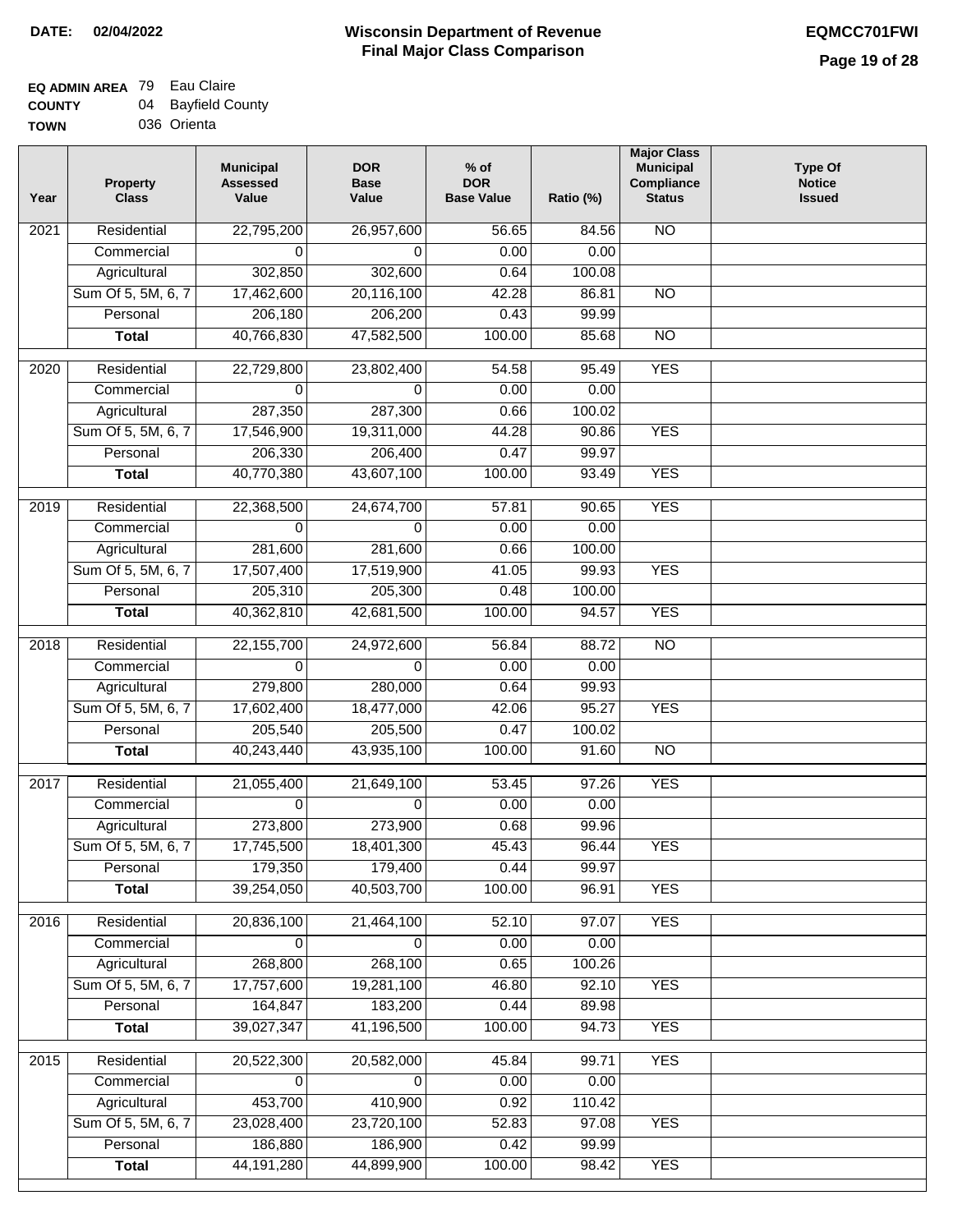| ------      | __.,     |
|-------------|----------|
| <b>TOWN</b> | 038 Oulu |

| Residential<br><b>NO</b><br>$\overline{202}1$<br>21,821,700<br>28,280,400<br>67.12<br>77.16<br>464,900<br>526,300<br>1.25<br>88.33<br>Commercial<br>Agricultural<br>924,700<br>959,000<br>2.28<br>96.42<br>Sum Of 5, 5M, 6, 7<br>12,497,200<br>12,366,600<br>29.35<br>101.06<br><b>YES</b><br>2,300<br>2,300<br>0.01<br>100.00<br>Personal<br>35,710,800<br>42,134,600<br>84.75<br>$\overline{NO}$<br><b>Total</b><br>100.00<br>1st Notice of Non-Compliance<br>$\overline{2020}$<br>Residential<br>21,338,100<br>27,815,600<br>67.40<br>76.71<br>$\overline{10}$<br>Commercial<br>464,900<br>548,200<br>1.33<br>84.80<br>96.92<br>928,400<br>957,900<br>2.32<br>Agricultural<br>Sum Of 5, 5M, 6, 7<br>12,584,300<br>11,944,600<br>28.94<br>105.36<br><b>YES</b><br>Personal<br>3,050<br>3,100<br>0.01<br>98.39<br>35,318,750<br>41,269,400<br>100.00<br>85.58<br>$\overline{NO}$<br><b>Total</b><br>Residential<br>19,363,400<br>26,373,900<br>64.86<br>73.42<br>$\overline{10}$<br>2019<br>571,700<br>517,200<br>1.27<br>110.54<br>Commercial<br>917,950<br>949,500<br>2.33<br>96.68<br>Agricultural<br><b>YES</b><br>Sum Of 5, 5M, 6, 7<br>12,695,000<br>12,788,600<br>31.45<br>99.27<br>Personal<br>36,385<br>36,400<br>0.09<br>99.96<br>100.00<br>82.59<br>$\overline{NO}$<br><b>Total</b><br>33,584,435<br>40,665,600<br>Residential<br>19,057,200<br>25,121,100<br>63.73<br>75.86<br><b>NO</b><br>2018<br>571,700<br>Commercial<br>483,300<br>1.23<br>118.29<br>935,400<br>934,300<br>2.37<br>100.12<br>Agricultural<br>Sum Of 5, 5M, 6, 7<br>12,497,600<br>12,844,600<br>32.58<br>97.30<br><b>YES</b><br>Personal<br>35,700<br>35,700<br>0.09<br>100.00<br>33,097,600<br>39,419,000<br>100.00<br>$\overline{10}$<br><b>Total</b><br>83.96<br>2017<br>Residential<br>18,732,400<br>17,990,000<br><b>YES</b><br>56.58<br>104.13<br>Commercial<br>571,700<br>251,000<br>0.79<br>227.77<br>901,250<br>900,400<br>2.83<br>100.09<br>Agricultural<br>39.69<br>102.73<br>Sum Of 5, 5M, 6, 7<br>12,961,900<br>12,618,000<br><b>YES</b><br>Personal<br>34,980<br>35,000<br>0.11<br>99.94<br>33,202,230<br>31,794,400<br>100.00<br>104.43<br><b>YES</b><br><b>Total</b><br><b>YES</b><br>Residential<br>18,602,500<br>17,988,800<br>103.41<br>2016<br>58.11<br>571,700<br>248,500<br>0.80<br>Commercial<br>230.06<br>887,950<br>887,000<br>2.87<br>100.11<br>Agricultural<br>Sum Of 5, 5M, 6, 7<br>12,576,500<br>38.11<br><b>YES</b><br>11,799,400<br>106.59<br>35,300<br>35,300<br>100.00<br>Personal<br>0.11<br>32,673,950<br>30,959,000<br>100.00<br>105.54<br><b>YES</b><br><b>Total</b><br>Residential<br><b>YES</b><br>18,321,200<br>17,528,900<br>57.31<br>104.52<br>2015<br>571,700<br>248,500<br>0.81<br>230.06<br>Commercial<br>871,600<br>871,400<br>2.85<br>100.02<br>Agricultural<br>Sum Of 5, 5M, 6, 7<br>12,658,800<br>38.85<br>106.53<br><b>YES</b><br>11,883,200<br>51,968<br>52,000<br>0.17<br>Personal<br>99.94<br>32,475,268<br>30,584,000<br>100.00<br><b>YES</b><br><b>Total</b><br>106.18 | Year | <b>Property</b><br><b>Class</b> | <b>Municipal</b><br><b>Assessed</b><br>Value | <b>DOR</b><br><b>Base</b><br>Value | $%$ of<br><b>DOR</b><br><b>Base Value</b> | Ratio (%) | <b>Major Class</b><br><b>Municipal</b><br>Compliance<br><b>Status</b> | <b>Type Of</b><br><b>Notice</b><br><b>Issued</b> |
|----------------------------------------------------------------------------------------------------------------------------------------------------------------------------------------------------------------------------------------------------------------------------------------------------------------------------------------------------------------------------------------------------------------------------------------------------------------------------------------------------------------------------------------------------------------------------------------------------------------------------------------------------------------------------------------------------------------------------------------------------------------------------------------------------------------------------------------------------------------------------------------------------------------------------------------------------------------------------------------------------------------------------------------------------------------------------------------------------------------------------------------------------------------------------------------------------------------------------------------------------------------------------------------------------------------------------------------------------------------------------------------------------------------------------------------------------------------------------------------------------------------------------------------------------------------------------------------------------------------------------------------------------------------------------------------------------------------------------------------------------------------------------------------------------------------------------------------------------------------------------------------------------------------------------------------------------------------------------------------------------------------------------------------------------------------------------------------------------------------------------------------------------------------------------------------------------------------------------------------------------------------------------------------------------------------------------------------------------------------------------------------------------------------------------------------------------------------------------------------------------------------------------------------------------------------------------------------------------------------------------------------------------------------------------------------------------------------------------------------------------------------------------------------------------------------------------------------------------------------------------------------------------------------------------------------------------------------------------------------------------------------|------|---------------------------------|----------------------------------------------|------------------------------------|-------------------------------------------|-----------|-----------------------------------------------------------------------|--------------------------------------------------|
|                                                                                                                                                                                                                                                                                                                                                                                                                                                                                                                                                                                                                                                                                                                                                                                                                                                                                                                                                                                                                                                                                                                                                                                                                                                                                                                                                                                                                                                                                                                                                                                                                                                                                                                                                                                                                                                                                                                                                                                                                                                                                                                                                                                                                                                                                                                                                                                                                                                                                                                                                                                                                                                                                                                                                                                                                                                                                                                                                                                                                |      |                                 |                                              |                                    |                                           |           |                                                                       |                                                  |
|                                                                                                                                                                                                                                                                                                                                                                                                                                                                                                                                                                                                                                                                                                                                                                                                                                                                                                                                                                                                                                                                                                                                                                                                                                                                                                                                                                                                                                                                                                                                                                                                                                                                                                                                                                                                                                                                                                                                                                                                                                                                                                                                                                                                                                                                                                                                                                                                                                                                                                                                                                                                                                                                                                                                                                                                                                                                                                                                                                                                                |      |                                 |                                              |                                    |                                           |           |                                                                       |                                                  |
|                                                                                                                                                                                                                                                                                                                                                                                                                                                                                                                                                                                                                                                                                                                                                                                                                                                                                                                                                                                                                                                                                                                                                                                                                                                                                                                                                                                                                                                                                                                                                                                                                                                                                                                                                                                                                                                                                                                                                                                                                                                                                                                                                                                                                                                                                                                                                                                                                                                                                                                                                                                                                                                                                                                                                                                                                                                                                                                                                                                                                |      |                                 |                                              |                                    |                                           |           |                                                                       |                                                  |
|                                                                                                                                                                                                                                                                                                                                                                                                                                                                                                                                                                                                                                                                                                                                                                                                                                                                                                                                                                                                                                                                                                                                                                                                                                                                                                                                                                                                                                                                                                                                                                                                                                                                                                                                                                                                                                                                                                                                                                                                                                                                                                                                                                                                                                                                                                                                                                                                                                                                                                                                                                                                                                                                                                                                                                                                                                                                                                                                                                                                                |      |                                 |                                              |                                    |                                           |           |                                                                       |                                                  |
|                                                                                                                                                                                                                                                                                                                                                                                                                                                                                                                                                                                                                                                                                                                                                                                                                                                                                                                                                                                                                                                                                                                                                                                                                                                                                                                                                                                                                                                                                                                                                                                                                                                                                                                                                                                                                                                                                                                                                                                                                                                                                                                                                                                                                                                                                                                                                                                                                                                                                                                                                                                                                                                                                                                                                                                                                                                                                                                                                                                                                |      |                                 |                                              |                                    |                                           |           |                                                                       |                                                  |
|                                                                                                                                                                                                                                                                                                                                                                                                                                                                                                                                                                                                                                                                                                                                                                                                                                                                                                                                                                                                                                                                                                                                                                                                                                                                                                                                                                                                                                                                                                                                                                                                                                                                                                                                                                                                                                                                                                                                                                                                                                                                                                                                                                                                                                                                                                                                                                                                                                                                                                                                                                                                                                                                                                                                                                                                                                                                                                                                                                                                                |      |                                 |                                              |                                    |                                           |           |                                                                       |                                                  |
|                                                                                                                                                                                                                                                                                                                                                                                                                                                                                                                                                                                                                                                                                                                                                                                                                                                                                                                                                                                                                                                                                                                                                                                                                                                                                                                                                                                                                                                                                                                                                                                                                                                                                                                                                                                                                                                                                                                                                                                                                                                                                                                                                                                                                                                                                                                                                                                                                                                                                                                                                                                                                                                                                                                                                                                                                                                                                                                                                                                                                |      |                                 |                                              |                                    |                                           |           |                                                                       |                                                  |
|                                                                                                                                                                                                                                                                                                                                                                                                                                                                                                                                                                                                                                                                                                                                                                                                                                                                                                                                                                                                                                                                                                                                                                                                                                                                                                                                                                                                                                                                                                                                                                                                                                                                                                                                                                                                                                                                                                                                                                                                                                                                                                                                                                                                                                                                                                                                                                                                                                                                                                                                                                                                                                                                                                                                                                                                                                                                                                                                                                                                                |      |                                 |                                              |                                    |                                           |           |                                                                       |                                                  |
|                                                                                                                                                                                                                                                                                                                                                                                                                                                                                                                                                                                                                                                                                                                                                                                                                                                                                                                                                                                                                                                                                                                                                                                                                                                                                                                                                                                                                                                                                                                                                                                                                                                                                                                                                                                                                                                                                                                                                                                                                                                                                                                                                                                                                                                                                                                                                                                                                                                                                                                                                                                                                                                                                                                                                                                                                                                                                                                                                                                                                |      |                                 |                                              |                                    |                                           |           |                                                                       |                                                  |
|                                                                                                                                                                                                                                                                                                                                                                                                                                                                                                                                                                                                                                                                                                                                                                                                                                                                                                                                                                                                                                                                                                                                                                                                                                                                                                                                                                                                                                                                                                                                                                                                                                                                                                                                                                                                                                                                                                                                                                                                                                                                                                                                                                                                                                                                                                                                                                                                                                                                                                                                                                                                                                                                                                                                                                                                                                                                                                                                                                                                                |      |                                 |                                              |                                    |                                           |           |                                                                       |                                                  |
|                                                                                                                                                                                                                                                                                                                                                                                                                                                                                                                                                                                                                                                                                                                                                                                                                                                                                                                                                                                                                                                                                                                                                                                                                                                                                                                                                                                                                                                                                                                                                                                                                                                                                                                                                                                                                                                                                                                                                                                                                                                                                                                                                                                                                                                                                                                                                                                                                                                                                                                                                                                                                                                                                                                                                                                                                                                                                                                                                                                                                |      |                                 |                                              |                                    |                                           |           |                                                                       |                                                  |
|                                                                                                                                                                                                                                                                                                                                                                                                                                                                                                                                                                                                                                                                                                                                                                                                                                                                                                                                                                                                                                                                                                                                                                                                                                                                                                                                                                                                                                                                                                                                                                                                                                                                                                                                                                                                                                                                                                                                                                                                                                                                                                                                                                                                                                                                                                                                                                                                                                                                                                                                                                                                                                                                                                                                                                                                                                                                                                                                                                                                                |      |                                 |                                              |                                    |                                           |           |                                                                       |                                                  |
|                                                                                                                                                                                                                                                                                                                                                                                                                                                                                                                                                                                                                                                                                                                                                                                                                                                                                                                                                                                                                                                                                                                                                                                                                                                                                                                                                                                                                                                                                                                                                                                                                                                                                                                                                                                                                                                                                                                                                                                                                                                                                                                                                                                                                                                                                                                                                                                                                                                                                                                                                                                                                                                                                                                                                                                                                                                                                                                                                                                                                |      |                                 |                                              |                                    |                                           |           |                                                                       |                                                  |
|                                                                                                                                                                                                                                                                                                                                                                                                                                                                                                                                                                                                                                                                                                                                                                                                                                                                                                                                                                                                                                                                                                                                                                                                                                                                                                                                                                                                                                                                                                                                                                                                                                                                                                                                                                                                                                                                                                                                                                                                                                                                                                                                                                                                                                                                                                                                                                                                                                                                                                                                                                                                                                                                                                                                                                                                                                                                                                                                                                                                                |      |                                 |                                              |                                    |                                           |           |                                                                       |                                                  |
|                                                                                                                                                                                                                                                                                                                                                                                                                                                                                                                                                                                                                                                                                                                                                                                                                                                                                                                                                                                                                                                                                                                                                                                                                                                                                                                                                                                                                                                                                                                                                                                                                                                                                                                                                                                                                                                                                                                                                                                                                                                                                                                                                                                                                                                                                                                                                                                                                                                                                                                                                                                                                                                                                                                                                                                                                                                                                                                                                                                                                |      |                                 |                                              |                                    |                                           |           |                                                                       |                                                  |
|                                                                                                                                                                                                                                                                                                                                                                                                                                                                                                                                                                                                                                                                                                                                                                                                                                                                                                                                                                                                                                                                                                                                                                                                                                                                                                                                                                                                                                                                                                                                                                                                                                                                                                                                                                                                                                                                                                                                                                                                                                                                                                                                                                                                                                                                                                                                                                                                                                                                                                                                                                                                                                                                                                                                                                                                                                                                                                                                                                                                                |      |                                 |                                              |                                    |                                           |           |                                                                       |                                                  |
|                                                                                                                                                                                                                                                                                                                                                                                                                                                                                                                                                                                                                                                                                                                                                                                                                                                                                                                                                                                                                                                                                                                                                                                                                                                                                                                                                                                                                                                                                                                                                                                                                                                                                                                                                                                                                                                                                                                                                                                                                                                                                                                                                                                                                                                                                                                                                                                                                                                                                                                                                                                                                                                                                                                                                                                                                                                                                                                                                                                                                |      |                                 |                                              |                                    |                                           |           |                                                                       |                                                  |
|                                                                                                                                                                                                                                                                                                                                                                                                                                                                                                                                                                                                                                                                                                                                                                                                                                                                                                                                                                                                                                                                                                                                                                                                                                                                                                                                                                                                                                                                                                                                                                                                                                                                                                                                                                                                                                                                                                                                                                                                                                                                                                                                                                                                                                                                                                                                                                                                                                                                                                                                                                                                                                                                                                                                                                                                                                                                                                                                                                                                                |      |                                 |                                              |                                    |                                           |           |                                                                       |                                                  |
|                                                                                                                                                                                                                                                                                                                                                                                                                                                                                                                                                                                                                                                                                                                                                                                                                                                                                                                                                                                                                                                                                                                                                                                                                                                                                                                                                                                                                                                                                                                                                                                                                                                                                                                                                                                                                                                                                                                                                                                                                                                                                                                                                                                                                                                                                                                                                                                                                                                                                                                                                                                                                                                                                                                                                                                                                                                                                                                                                                                                                |      |                                 |                                              |                                    |                                           |           |                                                                       |                                                  |
|                                                                                                                                                                                                                                                                                                                                                                                                                                                                                                                                                                                                                                                                                                                                                                                                                                                                                                                                                                                                                                                                                                                                                                                                                                                                                                                                                                                                                                                                                                                                                                                                                                                                                                                                                                                                                                                                                                                                                                                                                                                                                                                                                                                                                                                                                                                                                                                                                                                                                                                                                                                                                                                                                                                                                                                                                                                                                                                                                                                                                |      |                                 |                                              |                                    |                                           |           |                                                                       |                                                  |
|                                                                                                                                                                                                                                                                                                                                                                                                                                                                                                                                                                                                                                                                                                                                                                                                                                                                                                                                                                                                                                                                                                                                                                                                                                                                                                                                                                                                                                                                                                                                                                                                                                                                                                                                                                                                                                                                                                                                                                                                                                                                                                                                                                                                                                                                                                                                                                                                                                                                                                                                                                                                                                                                                                                                                                                                                                                                                                                                                                                                                |      |                                 |                                              |                                    |                                           |           |                                                                       |                                                  |
|                                                                                                                                                                                                                                                                                                                                                                                                                                                                                                                                                                                                                                                                                                                                                                                                                                                                                                                                                                                                                                                                                                                                                                                                                                                                                                                                                                                                                                                                                                                                                                                                                                                                                                                                                                                                                                                                                                                                                                                                                                                                                                                                                                                                                                                                                                                                                                                                                                                                                                                                                                                                                                                                                                                                                                                                                                                                                                                                                                                                                |      |                                 |                                              |                                    |                                           |           |                                                                       |                                                  |
|                                                                                                                                                                                                                                                                                                                                                                                                                                                                                                                                                                                                                                                                                                                                                                                                                                                                                                                                                                                                                                                                                                                                                                                                                                                                                                                                                                                                                                                                                                                                                                                                                                                                                                                                                                                                                                                                                                                                                                                                                                                                                                                                                                                                                                                                                                                                                                                                                                                                                                                                                                                                                                                                                                                                                                                                                                                                                                                                                                                                                |      |                                 |                                              |                                    |                                           |           |                                                                       |                                                  |
|                                                                                                                                                                                                                                                                                                                                                                                                                                                                                                                                                                                                                                                                                                                                                                                                                                                                                                                                                                                                                                                                                                                                                                                                                                                                                                                                                                                                                                                                                                                                                                                                                                                                                                                                                                                                                                                                                                                                                                                                                                                                                                                                                                                                                                                                                                                                                                                                                                                                                                                                                                                                                                                                                                                                                                                                                                                                                                                                                                                                                |      |                                 |                                              |                                    |                                           |           |                                                                       |                                                  |
|                                                                                                                                                                                                                                                                                                                                                                                                                                                                                                                                                                                                                                                                                                                                                                                                                                                                                                                                                                                                                                                                                                                                                                                                                                                                                                                                                                                                                                                                                                                                                                                                                                                                                                                                                                                                                                                                                                                                                                                                                                                                                                                                                                                                                                                                                                                                                                                                                                                                                                                                                                                                                                                                                                                                                                                                                                                                                                                                                                                                                |      |                                 |                                              |                                    |                                           |           |                                                                       |                                                  |
|                                                                                                                                                                                                                                                                                                                                                                                                                                                                                                                                                                                                                                                                                                                                                                                                                                                                                                                                                                                                                                                                                                                                                                                                                                                                                                                                                                                                                                                                                                                                                                                                                                                                                                                                                                                                                                                                                                                                                                                                                                                                                                                                                                                                                                                                                                                                                                                                                                                                                                                                                                                                                                                                                                                                                                                                                                                                                                                                                                                                                |      |                                 |                                              |                                    |                                           |           |                                                                       |                                                  |
|                                                                                                                                                                                                                                                                                                                                                                                                                                                                                                                                                                                                                                                                                                                                                                                                                                                                                                                                                                                                                                                                                                                                                                                                                                                                                                                                                                                                                                                                                                                                                                                                                                                                                                                                                                                                                                                                                                                                                                                                                                                                                                                                                                                                                                                                                                                                                                                                                                                                                                                                                                                                                                                                                                                                                                                                                                                                                                                                                                                                                |      |                                 |                                              |                                    |                                           |           |                                                                       |                                                  |
|                                                                                                                                                                                                                                                                                                                                                                                                                                                                                                                                                                                                                                                                                                                                                                                                                                                                                                                                                                                                                                                                                                                                                                                                                                                                                                                                                                                                                                                                                                                                                                                                                                                                                                                                                                                                                                                                                                                                                                                                                                                                                                                                                                                                                                                                                                                                                                                                                                                                                                                                                                                                                                                                                                                                                                                                                                                                                                                                                                                                                |      |                                 |                                              |                                    |                                           |           |                                                                       |                                                  |
|                                                                                                                                                                                                                                                                                                                                                                                                                                                                                                                                                                                                                                                                                                                                                                                                                                                                                                                                                                                                                                                                                                                                                                                                                                                                                                                                                                                                                                                                                                                                                                                                                                                                                                                                                                                                                                                                                                                                                                                                                                                                                                                                                                                                                                                                                                                                                                                                                                                                                                                                                                                                                                                                                                                                                                                                                                                                                                                                                                                                                |      |                                 |                                              |                                    |                                           |           |                                                                       |                                                  |
|                                                                                                                                                                                                                                                                                                                                                                                                                                                                                                                                                                                                                                                                                                                                                                                                                                                                                                                                                                                                                                                                                                                                                                                                                                                                                                                                                                                                                                                                                                                                                                                                                                                                                                                                                                                                                                                                                                                                                                                                                                                                                                                                                                                                                                                                                                                                                                                                                                                                                                                                                                                                                                                                                                                                                                                                                                                                                                                                                                                                                |      |                                 |                                              |                                    |                                           |           |                                                                       |                                                  |
|                                                                                                                                                                                                                                                                                                                                                                                                                                                                                                                                                                                                                                                                                                                                                                                                                                                                                                                                                                                                                                                                                                                                                                                                                                                                                                                                                                                                                                                                                                                                                                                                                                                                                                                                                                                                                                                                                                                                                                                                                                                                                                                                                                                                                                                                                                                                                                                                                                                                                                                                                                                                                                                                                                                                                                                                                                                                                                                                                                                                                |      |                                 |                                              |                                    |                                           |           |                                                                       |                                                  |
|                                                                                                                                                                                                                                                                                                                                                                                                                                                                                                                                                                                                                                                                                                                                                                                                                                                                                                                                                                                                                                                                                                                                                                                                                                                                                                                                                                                                                                                                                                                                                                                                                                                                                                                                                                                                                                                                                                                                                                                                                                                                                                                                                                                                                                                                                                                                                                                                                                                                                                                                                                                                                                                                                                                                                                                                                                                                                                                                                                                                                |      |                                 |                                              |                                    |                                           |           |                                                                       |                                                  |
|                                                                                                                                                                                                                                                                                                                                                                                                                                                                                                                                                                                                                                                                                                                                                                                                                                                                                                                                                                                                                                                                                                                                                                                                                                                                                                                                                                                                                                                                                                                                                                                                                                                                                                                                                                                                                                                                                                                                                                                                                                                                                                                                                                                                                                                                                                                                                                                                                                                                                                                                                                                                                                                                                                                                                                                                                                                                                                                                                                                                                |      |                                 |                                              |                                    |                                           |           |                                                                       |                                                  |
|                                                                                                                                                                                                                                                                                                                                                                                                                                                                                                                                                                                                                                                                                                                                                                                                                                                                                                                                                                                                                                                                                                                                                                                                                                                                                                                                                                                                                                                                                                                                                                                                                                                                                                                                                                                                                                                                                                                                                                                                                                                                                                                                                                                                                                                                                                                                                                                                                                                                                                                                                                                                                                                                                                                                                                                                                                                                                                                                                                                                                |      |                                 |                                              |                                    |                                           |           |                                                                       |                                                  |
|                                                                                                                                                                                                                                                                                                                                                                                                                                                                                                                                                                                                                                                                                                                                                                                                                                                                                                                                                                                                                                                                                                                                                                                                                                                                                                                                                                                                                                                                                                                                                                                                                                                                                                                                                                                                                                                                                                                                                                                                                                                                                                                                                                                                                                                                                                                                                                                                                                                                                                                                                                                                                                                                                                                                                                                                                                                                                                                                                                                                                |      |                                 |                                              |                                    |                                           |           |                                                                       |                                                  |
|                                                                                                                                                                                                                                                                                                                                                                                                                                                                                                                                                                                                                                                                                                                                                                                                                                                                                                                                                                                                                                                                                                                                                                                                                                                                                                                                                                                                                                                                                                                                                                                                                                                                                                                                                                                                                                                                                                                                                                                                                                                                                                                                                                                                                                                                                                                                                                                                                                                                                                                                                                                                                                                                                                                                                                                                                                                                                                                                                                                                                |      |                                 |                                              |                                    |                                           |           |                                                                       |                                                  |
|                                                                                                                                                                                                                                                                                                                                                                                                                                                                                                                                                                                                                                                                                                                                                                                                                                                                                                                                                                                                                                                                                                                                                                                                                                                                                                                                                                                                                                                                                                                                                                                                                                                                                                                                                                                                                                                                                                                                                                                                                                                                                                                                                                                                                                                                                                                                                                                                                                                                                                                                                                                                                                                                                                                                                                                                                                                                                                                                                                                                                |      |                                 |                                              |                                    |                                           |           |                                                                       |                                                  |
|                                                                                                                                                                                                                                                                                                                                                                                                                                                                                                                                                                                                                                                                                                                                                                                                                                                                                                                                                                                                                                                                                                                                                                                                                                                                                                                                                                                                                                                                                                                                                                                                                                                                                                                                                                                                                                                                                                                                                                                                                                                                                                                                                                                                                                                                                                                                                                                                                                                                                                                                                                                                                                                                                                                                                                                                                                                                                                                                                                                                                |      |                                 |                                              |                                    |                                           |           |                                                                       |                                                  |
|                                                                                                                                                                                                                                                                                                                                                                                                                                                                                                                                                                                                                                                                                                                                                                                                                                                                                                                                                                                                                                                                                                                                                                                                                                                                                                                                                                                                                                                                                                                                                                                                                                                                                                                                                                                                                                                                                                                                                                                                                                                                                                                                                                                                                                                                                                                                                                                                                                                                                                                                                                                                                                                                                                                                                                                                                                                                                                                                                                                                                |      |                                 |                                              |                                    |                                           |           |                                                                       |                                                  |
|                                                                                                                                                                                                                                                                                                                                                                                                                                                                                                                                                                                                                                                                                                                                                                                                                                                                                                                                                                                                                                                                                                                                                                                                                                                                                                                                                                                                                                                                                                                                                                                                                                                                                                                                                                                                                                                                                                                                                                                                                                                                                                                                                                                                                                                                                                                                                                                                                                                                                                                                                                                                                                                                                                                                                                                                                                                                                                                                                                                                                |      |                                 |                                              |                                    |                                           |           |                                                                       |                                                  |
|                                                                                                                                                                                                                                                                                                                                                                                                                                                                                                                                                                                                                                                                                                                                                                                                                                                                                                                                                                                                                                                                                                                                                                                                                                                                                                                                                                                                                                                                                                                                                                                                                                                                                                                                                                                                                                                                                                                                                                                                                                                                                                                                                                                                                                                                                                                                                                                                                                                                                                                                                                                                                                                                                                                                                                                                                                                                                                                                                                                                                |      |                                 |                                              |                                    |                                           |           |                                                                       |                                                  |
|                                                                                                                                                                                                                                                                                                                                                                                                                                                                                                                                                                                                                                                                                                                                                                                                                                                                                                                                                                                                                                                                                                                                                                                                                                                                                                                                                                                                                                                                                                                                                                                                                                                                                                                                                                                                                                                                                                                                                                                                                                                                                                                                                                                                                                                                                                                                                                                                                                                                                                                                                                                                                                                                                                                                                                                                                                                                                                                                                                                                                |      |                                 |                                              |                                    |                                           |           |                                                                       |                                                  |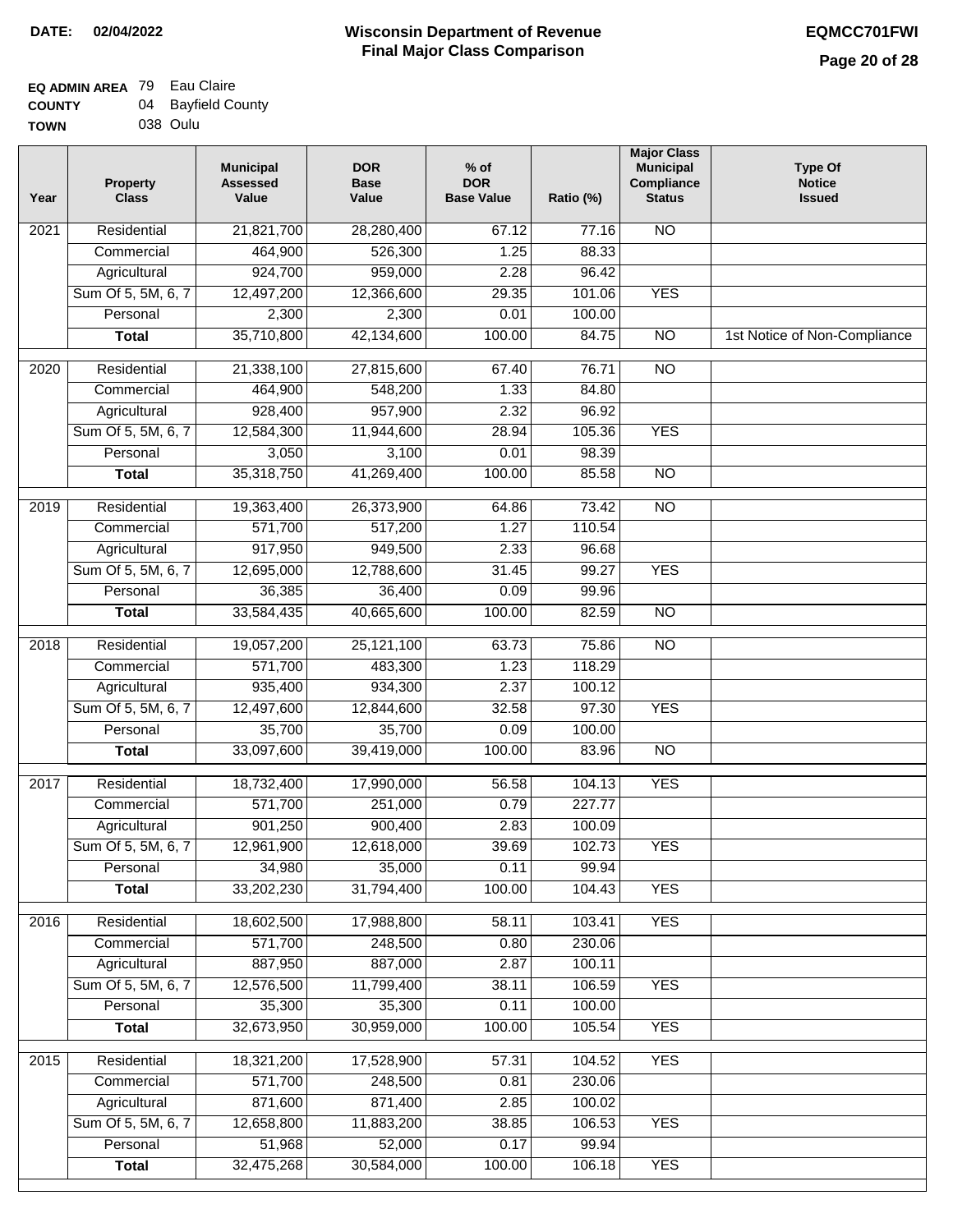| - - - - - - - |            |
|---------------|------------|
| TOWN          | 040 Pilsen |

| Year              | <b>Property</b><br><b>Class</b> | <b>Municipal</b><br><b>Assessed</b><br>Value | <b>DOR</b><br>Base<br>Value | $%$ of<br><b>DOR</b><br><b>Base Value</b> | Ratio (%) | <b>Major Class</b><br><b>Municipal</b><br>Compliance<br><b>Status</b> | <b>Type Of</b><br><b>Notice</b><br><b>Issued</b> |
|-------------------|---------------------------------|----------------------------------------------|-----------------------------|-------------------------------------------|-----------|-----------------------------------------------------------------------|--------------------------------------------------|
| $\overline{202}1$ | Residential                     | 12,784,800                                   | 15,434,900                  | 83.33                                     | 82.83     | N <sub>O</sub>                                                        |                                                  |
|                   | Commercial                      | 130,800                                      | 139,900                     | 0.76                                      | 93.50     |                                                                       |                                                  |
|                   | Agricultural                    | 459,800                                      | 459,900                     | 2.48                                      | 99.98     |                                                                       |                                                  |
|                   | Sum Of 5, 5M, 6, 7              | 2,850,300                                    | 2,466,500                   | 13.32                                     | 115.56    | $\overline{NO}$                                                       |                                                  |
|                   | Personal                        | 21,640                                       | 21,600                      | 0.12                                      | 100.19    |                                                                       |                                                  |
|                   | <b>Total</b>                    | 16,247,340                                   | 18,522,800                  | 100.00                                    | 87.72     | $\overline{NO}$                                                       |                                                  |
| $\overline{2020}$ | Residential                     | 12,729,800                                   | 14,373,700                  | 82.52                                     | 88.56     | $\overline{NO}$                                                       |                                                  |
|                   | Commercial                      | 130,800                                      | 145,800                     | 0.84                                      | 89.71     |                                                                       |                                                  |
|                   | Agricultural                    | 444,500                                      | 445,400                     | 2.56                                      | 99.80     |                                                                       |                                                  |
|                   | Sum Of 5, 5M, 6, 7              | 2,861,000                                    | 2,429,600                   | 13.95                                     | 117.76    | $\overline{NO}$                                                       |                                                  |
|                   | Personal                        | 24,276                                       | 24,300                      | 0.14                                      | 99.90     |                                                                       |                                                  |
|                   | <b>Total</b>                    | 16,190,376                                   | 17,418,800                  | 100.00                                    | 92.95     | $\overline{NO}$                                                       |                                                  |
| 2019              | Residential                     | 12,664,900                                   | 13,767,800                  | 81.86                                     | 91.99     | <b>YES</b>                                                            |                                                  |
|                   | Commercial                      | 130,800                                      | 137,500                     | 0.82                                      | 95.13     |                                                                       |                                                  |
|                   | Agricultural                    | 425,000                                      | 438,900                     | 2.61                                      | 96.83     |                                                                       |                                                  |
|                   | Sum Of 5, 5M, 6, 7              | 2,813,400                                    | 2,447,700                   | 14.55                                     | 114.94    | $\overline{NO}$                                                       |                                                  |
|                   | Personal                        | 26,015                                       | 26,000                      | 0.15                                      | 100.06    |                                                                       |                                                  |
|                   | <b>Total</b>                    | 16,060,115                                   | 16,817,900                  | 100.00                                    | 95.49     | $\overline{NO}$                                                       |                                                  |
| 2018              | Residential                     | 12,338,700                                   | 13,443,300                  | 80.34                                     | 91.78     | <b>YES</b>                                                            |                                                  |
|                   | Commercial                      | 173,100                                      | 168,700                     | 1.01                                      | 102.61    |                                                                       |                                                  |
|                   | Agricultural                    | 425,000                                      | 425,000                     | 2.54                                      | 100.00    |                                                                       |                                                  |
|                   | Sum Of 5, 5M, 6, 7              | 2,803,600                                    | 2,691,700                   | 16.09                                     | 104.16    | <b>YES</b>                                                            |                                                  |
|                   | Personal                        | 3,725                                        | 3,700                       | 0.02                                      | 100.68    |                                                                       |                                                  |
|                   | <b>Total</b>                    | 15,744,125                                   | 16,732,400                  | 100.00                                    | 94.09     | <b>YES</b>                                                            |                                                  |
| 2017              | Residential                     | 12,321,800                                   | 13,077,000                  | 80.03                                     | 94.22     | <b>YES</b>                                                            |                                                  |
|                   | Commercial                      | 173,200                                      | 165,200                     | 1.01                                      | 104.84    |                                                                       |                                                  |
|                   | Agricultural                    | 415,500                                      | 414,600                     | 2.54                                      | 100.22    |                                                                       |                                                  |
|                   | Sum Of 5, 5M, 6, 7              | 2,809,100                                    | 2,680,400                   | 16.40                                     | 104.80    | <b>YES</b>                                                            |                                                  |
|                   | Personal                        | 2,760                                        | 2,700                       | 0.02                                      | 102.22    |                                                                       |                                                  |
|                   | <b>Total</b>                    | 15,722,360                                   | 16,339,900                  | 100.00                                    | 96.22     | <b>YES</b>                                                            |                                                  |
| 2016              | Residential                     | 12,291,600                                   | 13,181,500                  | 79.20                                     | 93.25     | <b>YES</b>                                                            |                                                  |
|                   | Commercial                      | 173,200                                      | 163,600                     | 0.98                                      | 105.87    |                                                                       |                                                  |
|                   | Agricultural                    | 407,000                                      | 407,600                     | 2.45                                      | 99.85     |                                                                       |                                                  |
|                   | Sum Of 5, 5M, 6, 7              | 2,865,100                                    | 2,878,400                   | 17.29                                     | 99.54     | <b>YES</b>                                                            |                                                  |
|                   | Personal                        | 12,320                                       | 12,300                      | 0.07                                      | 100.16    |                                                                       |                                                  |
|                   | <b>Total</b>                    | 15,749,220                                   | 16,643,400                  | 100.00                                    | 94.63     | <b>YES</b>                                                            |                                                  |
| 2015              | Residential                     | 12,324,200                                   | 12,953,900                  | 79.82                                     | 95.14     | <b>YES</b>                                                            |                                                  |
|                   | Commercial                      | 173,200                                      | 168,600                     | 1.04                                      | 102.73    |                                                                       |                                                  |
|                   | Agricultural                    | 403,300                                      | 404,100                     | 2.49                                      | 99.80     |                                                                       |                                                  |
|                   | Sum Of 5, 5M, 6, 7              | 2,832,200                                    | 2,680,000                   | 16.51                                     | 105.68    | <b>YES</b>                                                            |                                                  |
|                   | Personal                        | 22,015                                       | 22,000                      | 0.14                                      | 100.07    |                                                                       |                                                  |
|                   | <b>Total</b>                    | 15,754,915                                   | 16,228,600                  | 100.00                                    | 97.08     | <b>YES</b>                                                            |                                                  |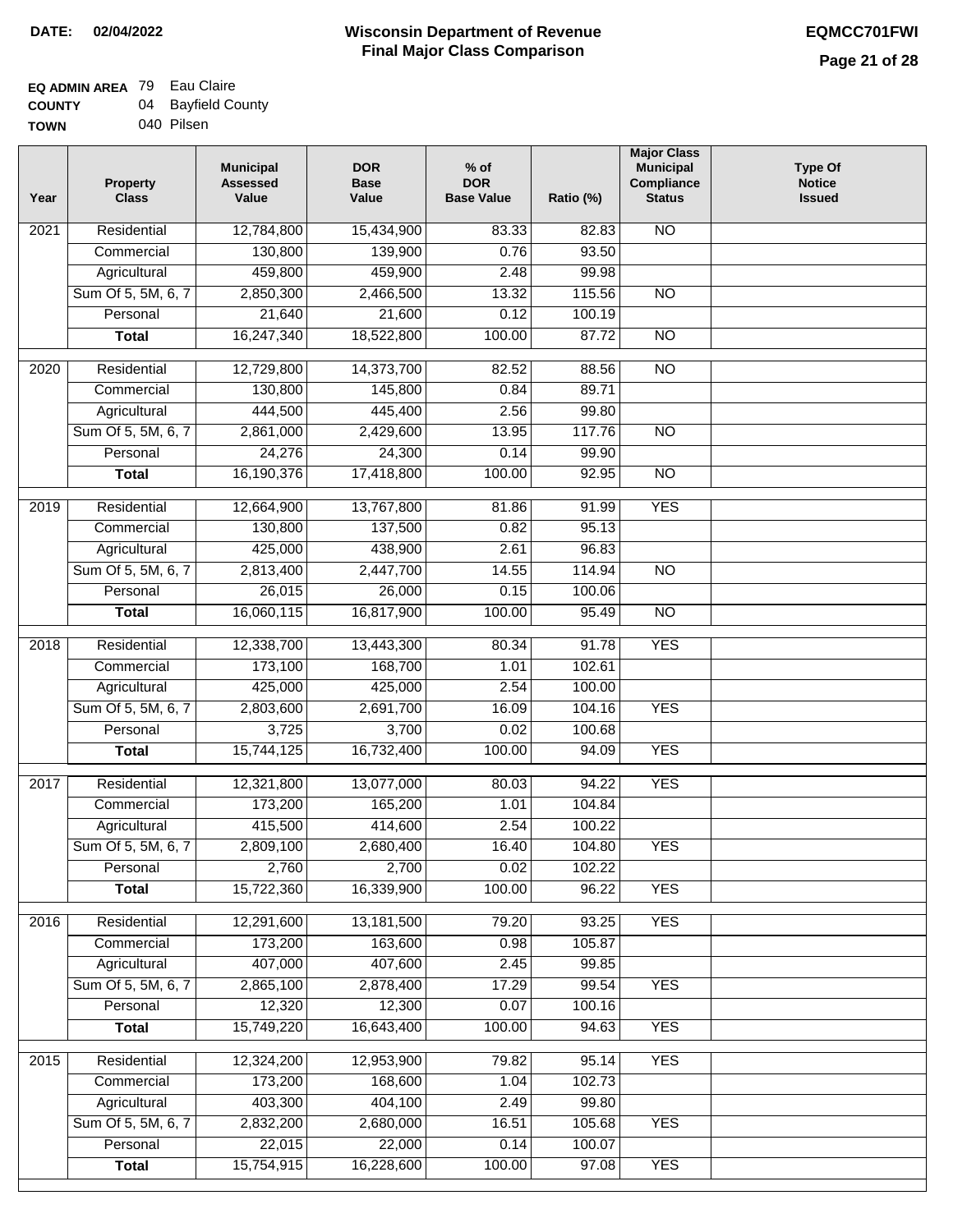| <b>TOWN</b> | 042 Port Wing |
|-------------|---------------|
|             |               |

| Year | <b>Property</b><br><b>Class</b> | <b>Municipal</b><br><b>Assessed</b><br>Value | <b>DOR</b><br><b>Base</b><br>Value | $%$ of<br><b>DOR</b><br><b>Base Value</b> | Ratio (%) | <b>Major Class</b><br><b>Municipal</b><br>Compliance<br><b>Status</b> | <b>Type Of</b><br><b>Notice</b><br><b>Issued</b> |
|------|---------------------------------|----------------------------------------------|------------------------------------|-------------------------------------------|-----------|-----------------------------------------------------------------------|--------------------------------------------------|
| 2021 | Residential                     | 46,075,500                                   | 45,287,300                         | 77.80                                     | 101.74    | <b>YES</b>                                                            |                                                  |
|      | Commercial                      | 2,642,400                                    | 2,562,700                          | 4.40                                      | 103.11    |                                                                       |                                                  |
|      | Agricultural                    | 438,150                                      | 438,000                            | 0.75                                      | 100.03    |                                                                       |                                                  |
|      | Sum Of 5, 5M, 6, 7              | 9,543,400                                    | 9,681,400                          | 16.63                                     | 98.57     | <b>YES</b>                                                            |                                                  |
|      | Personal                        | 241,520                                      | 241,500                            | 0.41                                      | 100.01    |                                                                       |                                                  |
|      | <b>Total</b>                    | 58,940,970                                   | 58,210,900                         | 100.00                                    | 101.25    | <b>YES</b>                                                            |                                                  |
| 2020 | Residential                     | 33,333,600                                   | 43,839,000                         | 77.21                                     | 76.04     | $\overline{10}$                                                       |                                                  |
|      | Commercial                      | 1,939,200                                    | 2,669,500                          | 4.70                                      | 72.64     |                                                                       |                                                  |
|      | Agricultural                    | 424,550                                      | 424,400                            | 0.75                                      | 100.04    |                                                                       |                                                  |
|      | Sum Of 5, 5M, 6, 7              | 11,261,800                                   | 9,748,000                          | 17.17                                     | 115.53    | <b>NO</b>                                                             |                                                  |
|      | Personal                        | 100,210                                      | 100,200                            | 0.18                                      | 100.01    |                                                                       |                                                  |
|      | <b>Total</b>                    | 47,059,360                                   | 56,781,100                         | 100.00                                    | 82.88     | $\overline{NO}$                                                       | 2nd Notice of Non-Compliance                     |
|      |                                 |                                              |                                    |                                           |           |                                                                       |                                                  |
| 2019 | Residential                     | 33,089,200                                   | 43,189,000                         | 77.20                                     | 76.61     | $\overline{NO}$                                                       |                                                  |
|      | Commercial                      | 1,853,300                                    | 2,518,400                          | 4.50                                      | 73.59     |                                                                       |                                                  |
|      | Agricultural                    | 398,100                                      | 408,000                            | 0.73                                      | 97.57     |                                                                       |                                                  |
|      | Sum Of 5, 5M, 6, 7              | 11,284,500                                   | 9,700,800                          | 17.34                                     | 116.33    | $\overline{NO}$                                                       |                                                  |
|      | Personal                        | 127,010                                      | 127,000                            | 0.23                                      | 100.01    |                                                                       |                                                  |
|      | <b>Total</b>                    | 46,752,110                                   | 55,943,200                         | 100.00                                    | 83.57     | $\overline{NO}$                                                       | 1st Notice of Non-Compliance                     |
| 2018 | Residential                     | 32,941,000                                   | 38,490,000                         | 74.77                                     | 85.58     | $\overline{NO}$                                                       |                                                  |
|      | Commercial                      | 1,864,900                                    | 2,368,400                          | 4.60                                      | 78.74     |                                                                       |                                                  |
|      | Agricultural                    | 398,100                                      | 398,000                            | 0.77                                      | 100.03    |                                                                       |                                                  |
|      | Sum Of 5, 5M, 6, 7              | 11,325,800                                   | 10,085,400                         | 19.59                                     | 112.30    | <b>NO</b>                                                             |                                                  |
|      | Personal                        | 134,646                                      | 134,600                            | 0.26                                      | 100.03    |                                                                       |                                                  |
|      | <b>Total</b>                    | 46,664,446                                   | 51,476,400                         | 100.00                                    | 90.65     | $\overline{10}$                                                       |                                                  |
| 2017 | Residential                     | 32,823,400                                   | 34,528,000                         | 73.44                                     | 95.06     | <b>YES</b>                                                            |                                                  |
|      | Commercial                      | 1,851,800                                    | 1,918,800                          | 4.08                                      | 96.51     |                                                                       |                                                  |
|      | Agricultural                    | 387,950                                      | 388,300                            | 0.83                                      | 99.91     |                                                                       |                                                  |
|      | Sum Of 5, 5M, 6, 7              | 11,320,500                                   | 10,005,000                         | 21.28                                     | 113.15    | $\overline{N}$                                                        |                                                  |
|      | Personal                        | 175,810                                      | 175,800                            | 0.37                                      | 100.01    |                                                                       |                                                  |
|      | <b>Total</b>                    | 46,559,460                                   | 47,015,900                         | 100.00                                    | 99.03     | $\overline{N}$                                                        |                                                  |
| 2016 | Residential                     | 32,727,900                                   | 34,808,600                         | 74.30                                     | 94.02     | <b>YES</b>                                                            |                                                  |
|      | Commercial                      | 1,851,800                                    | 1,899,800                          | 4.06                                      | 97.47     |                                                                       |                                                  |
|      | Agricultural                    | 381,400                                      | 381,500                            | 0.81                                      | 99.97     |                                                                       |                                                  |
|      | Sum Of 5, 5M, 6, 7              | 11,218,900                                   | 9,603,400                          | 20.50                                     | 116.82    | <b>NO</b>                                                             |                                                  |
|      | Personal                        | 154,725                                      | 154,700                            | 0.33                                      | 100.02    |                                                                       |                                                  |
|      | <b>Total</b>                    | 46,334,725                                   | 46,848,000                         | 100.00                                    | 98.90     | N <sub>O</sub>                                                        |                                                  |
|      |                                 |                                              |                                    |                                           |           |                                                                       |                                                  |
| 2015 | Residential                     | 32,593,200                                   | 33,540,300                         | 71.45                                     | 97.18     | <b>YES</b>                                                            |                                                  |
|      | Commercial                      | 1,851,000                                    | 1,958,500                          | 4.17                                      | 94.51     |                                                                       |                                                  |
|      | Agricultural                    | 354,600                                      | 354,600                            | 0.76                                      | 100.00    |                                                                       |                                                  |
|      | Sum Of 5, 5M, 6, 7              | 11,339,700                                   | 10,942,000                         | 23.31                                     | 103.63    | <b>YES</b>                                                            |                                                  |
|      | Personal                        | 150,000                                      | 150,000                            | 0.32                                      | 100.00    |                                                                       |                                                  |
|      | <b>Total</b>                    | 46,288,500                                   | 46,945,400                         | 100.00                                    | 98.60     | <b>YES</b>                                                            |                                                  |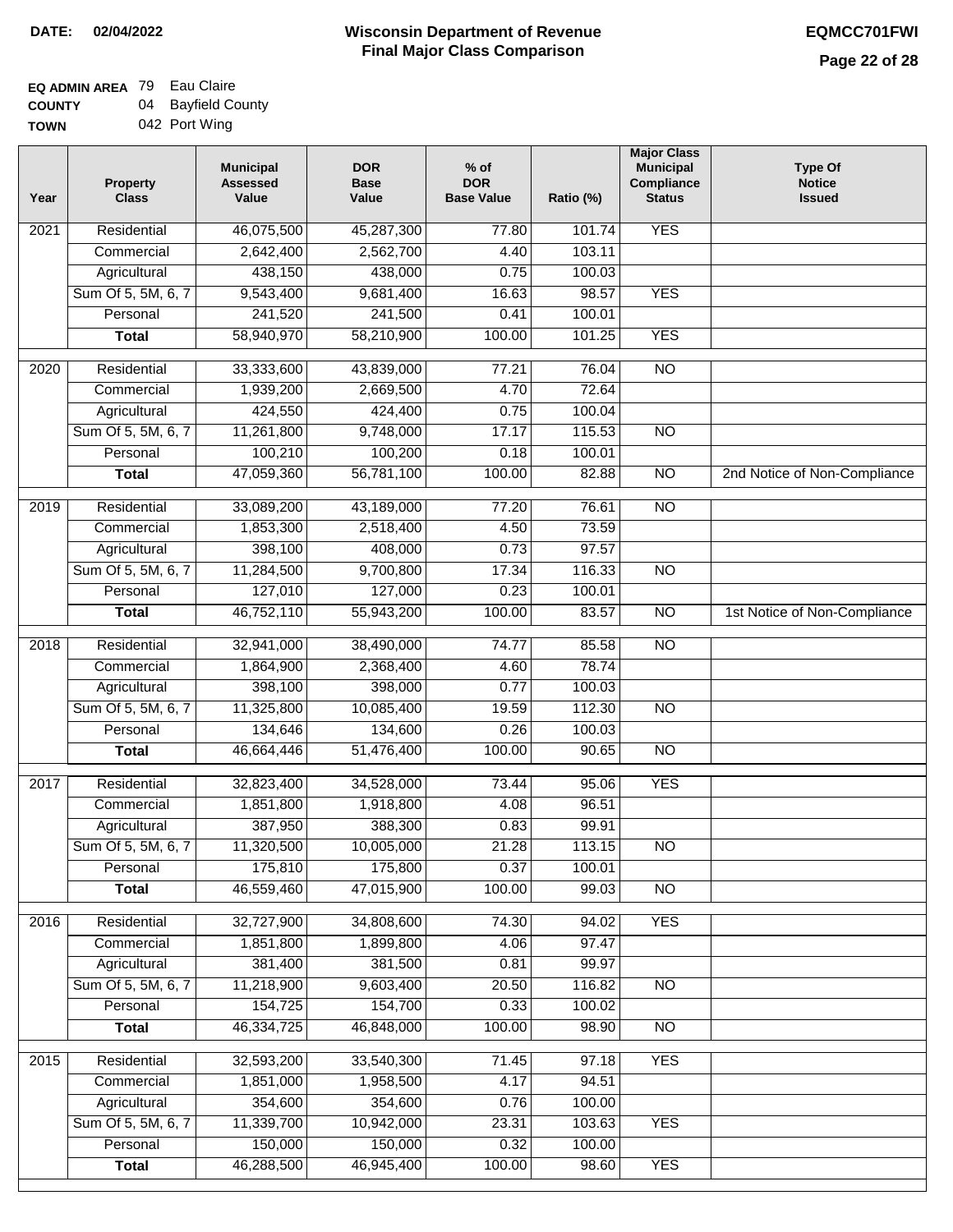$\overline{1}$ 

| <b>TOWN</b> | 046 Russell |
|-------------|-------------|

| Year | <b>Property</b><br><b>Class</b> | <b>Municipal</b><br><b>Assessed</b><br>Value | <b>DOR</b><br><b>Base</b><br>Value | $%$ of<br><b>DOR</b><br><b>Base Value</b> | Ratio (%) | <b>Major Class</b><br><b>Municipal</b><br>Compliance<br><b>Status</b> | <b>Type Of</b><br><b>Notice</b><br><b>Issued</b> |
|------|---------------------------------|----------------------------------------------|------------------------------------|-------------------------------------------|-----------|-----------------------------------------------------------------------|--------------------------------------------------|
| 2021 | Residential                     | 24,464,600                                   | 27, 177, 400                       | 64.37                                     | 90.02     | <b>YES</b>                                                            |                                                  |
|      | Commercial                      | 1,756,900                                    | 1,923,800                          | 4.56                                      | 91.32     |                                                                       |                                                  |
|      | Agricultural                    | 149,800                                      | 149,400                            | 0.35                                      | 100.27    |                                                                       |                                                  |
|      | Sum Of 5, 5M, 6, 7              | 12,140,100                                   | 12,786,100                         | 30.28                                     | 94.95     | <b>YES</b>                                                            |                                                  |
|      | Personal                        | 184,200                                      | 184,200                            | 0.44                                      | 100.00    |                                                                       |                                                  |
|      | <b>Total</b>                    | 38,695,600                                   | 42,220,900                         | 100.00                                    | 91.65     | <b>YES</b>                                                            |                                                  |
| 2020 | Residential                     | 24,321,100                                   | 25,889,700                         | 64.96                                     | 93.94     | <b>YES</b>                                                            |                                                  |
|      | Commercial                      | 1,839,500                                    | 2,097,000                          | 5.26                                      | 87.72     |                                                                       |                                                  |
|      | Agricultural                    | 143,500                                      | 143,800                            | 0.36                                      | 99.79     |                                                                       |                                                  |
|      | Sum Of 5, 5M, 6, 7              | 11,521,000                                   | 11,459,500                         | 28.75                                     | 100.54    | <b>YES</b>                                                            |                                                  |
|      | Personal                        | 262,500                                      | 262,500                            | 0.66                                      | 100.00    |                                                                       |                                                  |
|      | <b>Total</b>                    | 38,087,600                                   | 39,852,500                         | 100.00                                    | 95.57     | <b>YES</b>                                                            |                                                  |
|      |                                 |                                              |                                    |                                           |           |                                                                       |                                                  |
| 2019 | Residential                     | 20,428,800                                   | 25,310,600                         | 66.19                                     | 80.71     | $\overline{10}$                                                       |                                                  |
|      | Commercial                      | 1,724,200                                    | 1,898,100                          | 4.96                                      | 90.84     |                                                                       |                                                  |
|      | Agricultural                    | 138,800                                      | 140,900                            | 0.37                                      | 98.51     |                                                                       |                                                  |
|      | Sum Of 5, 5M, 6, 7              | 12,652,900                                   | 10,619,600                         | 27.77                                     | 119.15    | $\overline{NO}$                                                       |                                                  |
|      | Personal                        | 268,100                                      | 268,100                            | 0.70                                      | 100.00    |                                                                       |                                                  |
|      | <b>Total</b>                    | 35,212,800                                   | 38,237,300                         | 100.00                                    | 92.09     | $\overline{NO}$                                                       | 1st Notice of Non-Compliance                     |
| 2018 | Residential                     | 20,155,300                                   | 23,596,200                         | 61.94                                     | 85.42     | $\overline{NO}$                                                       |                                                  |
|      | Commercial                      | 1,809,200                                    | 1,865,400                          | 4.90                                      | 96.99     |                                                                       |                                                  |
|      | Agricultural                    | 130,600                                      | 134,000                            | 0.35                                      | 97.46     |                                                                       |                                                  |
|      | Sum Of 5, 5M, 6, 7              | 11,964,600                                   | 12,301,700                         | 32.29                                     | 97.26     | <b>YES</b>                                                            |                                                  |
|      | Personal                        | 199,400                                      | 199,400                            | 0.52                                      | 100.00    |                                                                       |                                                  |
|      | <b>Total</b>                    | 34,259,100                                   | 38,096,700                         | 100.00                                    | 89.93     | $\overline{10}$                                                       |                                                  |
| 2017 | Residential                     | 20,104,600                                   | 20,743,200                         | 59.60                                     | 96.92     | <b>YES</b>                                                            |                                                  |
|      | Commercial                      | 1,781,300                                    | 1,837,800                          | 5.28                                      | 96.93     |                                                                       |                                                  |
|      | Agricultural                    | 130,300                                      | 130,800                            | 0.38                                      | 99.62     |                                                                       |                                                  |
|      | Sum Of 5, 5M, 6, 7              | 14,565,700                                   | 11,876,100                         | 34.13                                     | 122.65    | <b>NO</b>                                                             |                                                  |
|      | Personal                        | 213,400                                      | 213,400                            | 0.61                                      | 100.00    |                                                                       |                                                  |
|      | <b>Total</b>                    | 36,795,300                                   | 34,801,300                         | 100.00                                    | 105.73    | $\overline{NO}$                                                       |                                                  |
| 2016 | Residential                     | 17,732,600                                   | 18,757,700                         | 58.36                                     | 94.54     | <b>YES</b>                                                            |                                                  |
|      | Commercial                      | 1,120,600                                    | 1,254,200                          | 3.90                                      | 89.35     |                                                                       |                                                  |
|      | Agricultural                    | 117,000                                      | 117,000                            | 0.36                                      | 100.00    |                                                                       |                                                  |
|      | Sum Of 5, 5M, 6, 7              | 14,550,600                                   | 11,800,900                         | 36.71                                     | 123.30    | <b>NO</b>                                                             |                                                  |
|      | Personal                        | 213,400                                      | 213,400                            | 0.66                                      | 100.00    |                                                                       |                                                  |
|      | <b>Total</b>                    | 33,734,200                                   | 32,143,200                         | 100.00                                    | 104.95    | <b>NO</b>                                                             |                                                  |
|      |                                 |                                              |                                    |                                           |           |                                                                       |                                                  |
| 2015 | Residential                     | 17,957,000                                   | 18,159,800                         | 54.58                                     | 98.88     | <b>YES</b>                                                            |                                                  |
|      | Commercial                      | 1,128,800                                    | 1,356,600                          | 4.08                                      | 83.21     |                                                                       |                                                  |
|      | Agricultural                    | 112,000                                      | 112,300                            | 0.34                                      | 99.73     |                                                                       |                                                  |
|      | Sum Of 5, 5M, 6, 7              | 14,481,400                                   | 13,190,100                         | 39.64                                     | 109.79    | <b>YES</b>                                                            |                                                  |
|      | Personal                        | 454,100                                      | 454,100                            | 1.36                                      | 100.00    |                                                                       |                                                  |
|      | <b>Total</b>                    | 34, 133, 300                                 | 33,272,900                         | 100.00                                    | 102.59    | <b>YES</b>                                                            |                                                  |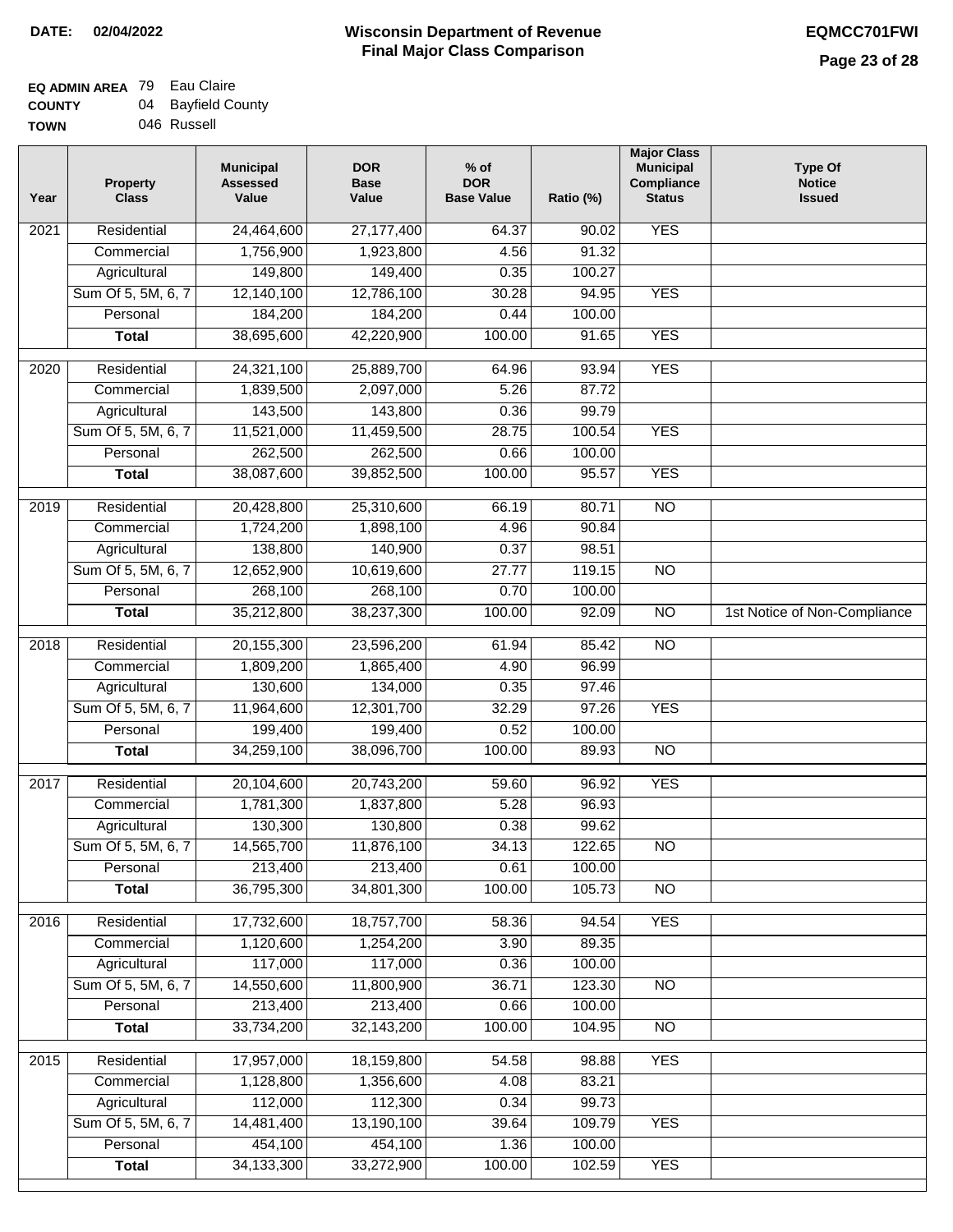| <b>TOWN</b> |  | 048 Tripp |
|-------------|--|-----------|
|-------------|--|-----------|

| Year              | <b>Property</b><br><b>Class</b> | <b>Municipal</b><br><b>Assessed</b><br>Value | <b>DOR</b><br><b>Base</b><br>Value | % of<br><b>DOR</b><br><b>Base Value</b> | Ratio (%) | <b>Major Class</b><br><b>Municipal</b><br>Compliance<br><b>Status</b> | <b>Type Of</b><br><b>Notice</b><br><b>Issued</b> |
|-------------------|---------------------------------|----------------------------------------------|------------------------------------|-----------------------------------------|-----------|-----------------------------------------------------------------------|--------------------------------------------------|
| 2021              | Residential                     | 13,735,200                                   | 17,934,700                         | 65.14                                   | 76.58     | N <sub>O</sub>                                                        |                                                  |
|                   | Commercial                      | 41,200                                       | 43,500                             | 0.16                                    | 94.71     |                                                                       |                                                  |
|                   | Agricultural                    | 248,000                                      | 289,000                            | 1.05                                    | 85.81     |                                                                       |                                                  |
|                   | Sum Of 5, 5M, 6, 7              | 8,535,000                                    | 9,237,600                          | 33.55                                   | 92.39     | <b>YES</b>                                                            |                                                  |
|                   | Personal                        | 24,700                                       | 27,400                             | 0.10                                    | 90.15     |                                                                       |                                                  |
|                   | <b>Total</b>                    | 22,584,100                                   | 27,532,200                         | 100.00                                  | 82.03     | $\overline{NO}$                                                       | 1st Notice of Non-Compliance                     |
| $\overline{2020}$ | Residential                     | 13,275,500                                   | 16,295,200                         | 63.86                                   | 81.47     | $\overline{N}$                                                        |                                                  |
|                   | Commercial                      | 41,200                                       | 45,300                             | 0.18                                    | 90.95     |                                                                       |                                                  |
|                   | Agricultural                    | 248,000                                      | 278,000                            | 1.09                                    | 89.21     |                                                                       |                                                  |
|                   | Sum Of 5, 5M, 6, 7              | 8,528,500                                    | 8,875,600                          | 34.78                                   | 96.09     | <b>YES</b>                                                            |                                                  |
|                   | Personal                        | 24,300                                       | 24,300                             | 0.10                                    | 100.00    |                                                                       |                                                  |
|                   | <b>Total</b>                    | 22,117,500                                   | 25,518,400                         | 100.00                                  | 86.67     | $\overline{NO}$                                                       |                                                  |
| $\frac{1}{2019}$  | Residential                     | 12,860,600                                   | 15,278,000                         | 62.43                                   | 84.18     | $\overline{NO}$                                                       |                                                  |
|                   | Commercial                      | 41,200                                       | 42,700                             | 0.17                                    | 96.49     |                                                                       |                                                  |
|                   | Agricultural                    | 248,200                                      | 267,400                            | 1.09                                    | 92.82     |                                                                       |                                                  |
|                   | Sum Of 5, 5M, 6, 7              | 8,536,700                                    | 8,859,700                          | 36.20                                   | 96.35     | <b>YES</b>                                                            |                                                  |
|                   | Personal                        | 24,700                                       | 24,700                             | 0.10                                    | 100.00    |                                                                       |                                                  |
|                   | <b>Total</b>                    | 21,711,400                                   | 24,472,500                         | 100.00                                  | 88.72     | $\overline{N}$                                                        |                                                  |
| 2018              | Residential                     | 12,589,200                                   | 14,571,300                         | 60.44                                   | 86.40     | $\overline{10}$                                                       |                                                  |
|                   | Commercial                      | 41,200                                       | 39,900                             | 0.17                                    | 103.26    |                                                                       |                                                  |
|                   | Agricultural                    | 242,400                                      | 254,600                            | 1.06                                    | 95.21     |                                                                       |                                                  |
|                   | Sum Of 5, 5M, 6, 7              | 8,810,100                                    | 9,217,100                          | 38.23                                   | 95.58     | <b>YES</b>                                                            |                                                  |
|                   | Personal                        | 24,900                                       | 24,400                             | 0.10                                    | 102.05    |                                                                       |                                                  |
|                   | <b>Total</b>                    | 21,707,800                                   | 24,107,300                         | 100.00                                  | 90.05     | <b>NO</b>                                                             |                                                  |
| 2017              | Residential                     | 12,326,000                                   | 12,105,300                         | 58.40                                   | 101.82    | <b>YES</b>                                                            |                                                  |
|                   | Commercial                      | 41,200                                       | 50,500                             | 0.24                                    | 81.58     |                                                                       |                                                  |
|                   | Agricultural                    | 242,600                                      | 248,600                            | 1.20                                    | 97.59     |                                                                       |                                                  |
|                   | Sum Of 5, 5M, 6, 7              | 8,698,200                                    | 8,288,200                          | 39.98                                   | 104.95    | <b>YES</b>                                                            |                                                  |
|                   | Personal                        | 37,400                                       | 37,400                             | 0.18                                    | 100.00    |                                                                       |                                                  |
|                   | <b>Total</b>                    | 21,345,400                                   | 20,730,000                         | 100.00                                  | 102.97    | <b>YES</b>                                                            |                                                  |
| 2016              | Residential                     | 12,178,900                                   | 11,957,400                         | 56.20                                   | 101.85    | <b>YES</b>                                                            |                                                  |
|                   | Commercial                      | 41,200                                       | 50,000                             | 0.23                                    | 82.40     |                                                                       |                                                  |
|                   | Agricultural                    | 242,600                                      | 244,300                            | 1.15                                    | 99.30     |                                                                       |                                                  |
|                   | Sum Of 5, 5M, 6, 7              | 8,704,500                                    | 8,987,600                          | 42.24                                   | 96.85     | <b>YES</b>                                                            |                                                  |
|                   | Personal                        | 37,700                                       | 37,700                             | 0.18                                    | 100.00    |                                                                       |                                                  |
|                   | <b>Total</b>                    | 21,204,900                                   | 21,277,000                         | 100.00                                  | 99.66     | <b>YES</b>                                                            |                                                  |
| 2015              | Residential                     | 12,260,400                                   | 12,153,000                         | 56.72                                   | 100.88    | <b>YES</b>                                                            |                                                  |
|                   | Commercial                      | 41,200                                       | 51,600                             | 0.24                                    | 79.84     |                                                                       |                                                  |
|                   | Agricultural                    | 242,600                                      | 242,300                            | 1.13                                    | 100.12    |                                                                       |                                                  |
|                   | Sum Of 5, 5M, 6, 7              | 8,664,500                                    | 8,939,400                          | 41.72                                   | 96.92     | <b>YES</b>                                                            |                                                  |
|                   | Personal                        | 38,300                                       | 38,300                             | 0.18                                    | 100.00    |                                                                       |                                                  |
|                   | <b>Total</b>                    | 21,247,000                                   | 21,424,600                         | 100.00                                  | 99.17     | <b>YES</b>                                                            |                                                  |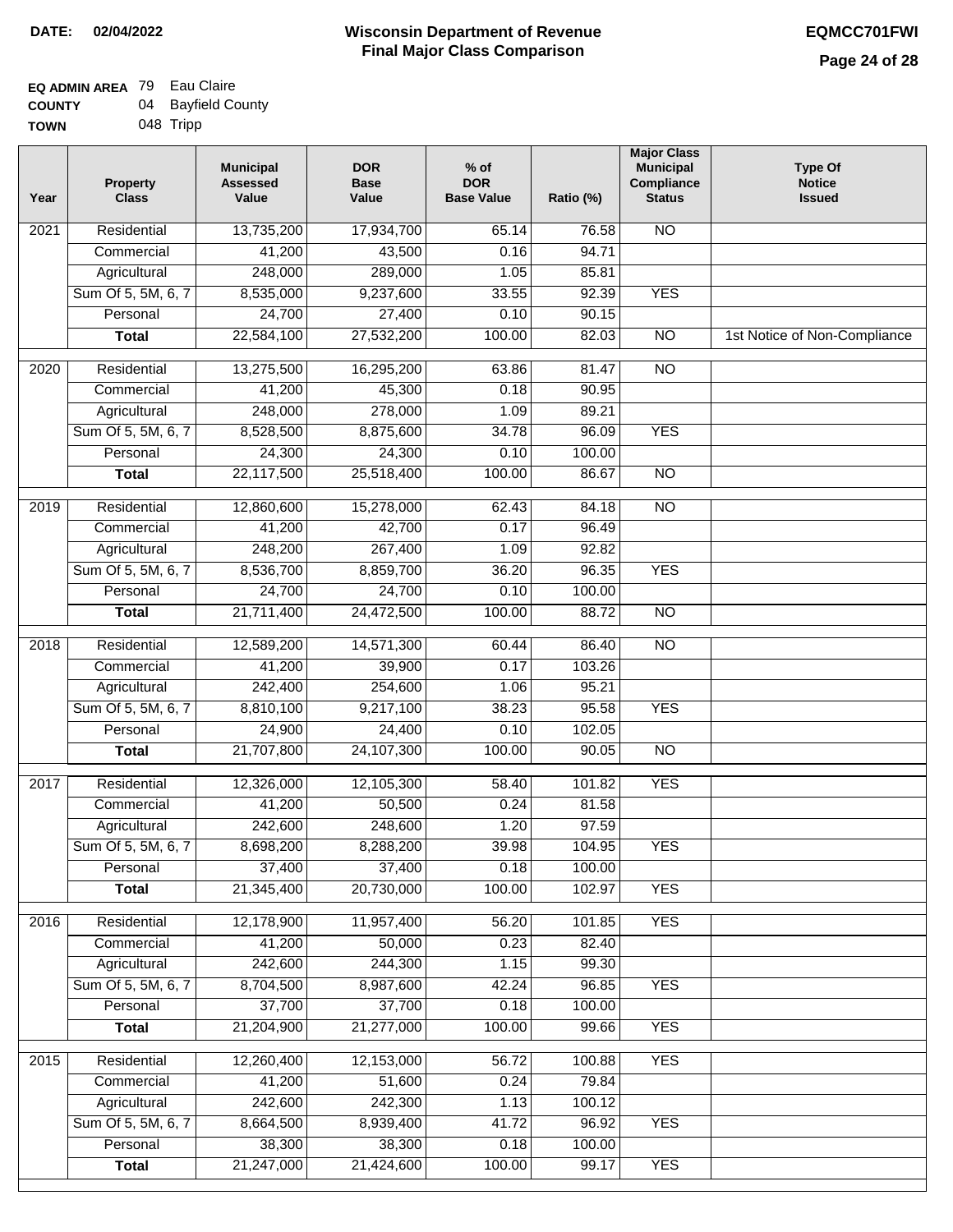#### **EQ ADMIN AREA** 79 Eau Claire **COUNTY** 04 Bayfield County

**TOWN** 050 Washburn

| Year | <b>Property</b><br><b>Class</b> | <b>Municipal</b><br><b>Assessed</b><br>Value | <b>DOR</b><br><b>Base</b><br>Value | $%$ of<br><b>DOR</b><br><b>Base Value</b> | Ratio (%) | <b>Major Class</b><br><b>Municipal</b><br>Compliance<br><b>Status</b> | <b>Type Of</b><br><b>Notice</b><br><b>Issued</b> |
|------|---------------------------------|----------------------------------------------|------------------------------------|-------------------------------------------|-----------|-----------------------------------------------------------------------|--------------------------------------------------|
| 2021 | Residential                     | 39,498,000                                   | 49,000,500                         | 82.25                                     | 80.61     | <b>NO</b>                                                             |                                                  |
|      | Commercial                      | 51,400                                       | 34,600                             | 0.06                                      | 148.55    |                                                                       |                                                  |
|      | Agricultural                    | 350,900                                      | 350,300                            | 0.59                                      | 100.17    |                                                                       |                                                  |
|      | Sum Of 5, 5M, 6, 7              | 10,484,600                                   | 10,139,600                         | 17.02                                     | 103.40    | <b>YES</b>                                                            |                                                  |
|      | Personal                        | 53,500                                       | 53,500                             | 0.09                                      | 100.00    |                                                                       |                                                  |
|      | <b>Total</b>                    | 50,438,400                                   | 59,578,500                         | 100.00                                    | 84.66     | $\overline{NO}$                                                       |                                                  |
| 2020 | Residential                     | 38,917,100                                   | 45,214,900                         | 81.91                                     | 86.07     | $\overline{NO}$                                                       |                                                  |
|      | Commercial                      | 51,400                                       | 36,100                             | 0.07                                      | 142.38    |                                                                       |                                                  |
|      | Agricultural                    | 337,500                                      | 338,100                            | 0.61                                      | 99.82     |                                                                       |                                                  |
|      | Sum Of 5, 5M, 6, 7              | 10,323,900                                   | 9,579,500                          | 17.35                                     | 107.77    | <b>YES</b>                                                            |                                                  |
|      | Personal                        | 33,600                                       | 33,600                             | 0.06                                      | 100.00    |                                                                       |                                                  |
|      | <b>Total</b>                    | 49,663,500                                   | 55,202,200                         | 100.00                                    | 89.97     | $\overline{NO}$                                                       |                                                  |
| 2019 | Residential                     | 38,389,200                                   | 43,301,900                         | 82.42                                     | 88.65     | $\overline{NO}$                                                       |                                                  |
|      | Commercial                      | 51,400                                       | 34,000                             | 0.06                                      | 151.18    |                                                                       |                                                  |
|      | Agricultural                    | 325,600                                      | 324,800                            | 0.62                                      | 100.25    |                                                                       |                                                  |
|      | Sum Of 5, 5M, 6, 7              | 10,456,200                                   | 8,842,900                          | 16.83                                     | 118.24    | $\overline{NO}$                                                       |                                                  |
|      | Personal                        | 36,300                                       | 36,300                             | 0.07                                      | 100.00    |                                                                       |                                                  |
|      | <b>Total</b>                    | 49,258,700                                   | 52,539,900                         | 100.00                                    | 93.75     | $\overline{NO}$                                                       |                                                  |
|      |                                 |                                              |                                    |                                           |           |                                                                       |                                                  |
| 2018 | Residential                     | 37,811,200                                   | 38,377,800                         | 79.52                                     | 98.52     | <b>YES</b>                                                            |                                                  |
|      | Commercial                      | 51,400                                       | 31,800                             | 0.07                                      | 161.64    |                                                                       |                                                  |
|      | Agricultural                    | 315,750                                      | 315,300                            | 0.65                                      | 100.14    |                                                                       |                                                  |
|      | Sum Of 5, 5M, 6, 7              | 10,353,800                                   | 9,502,600                          | 19.69                                     | 108.96    | <b>YES</b>                                                            |                                                  |
|      | Personal                        | 33,500                                       | 33,500                             | 0.07                                      | 100.00    |                                                                       |                                                  |
|      | <b>Total</b>                    | 48,565,650                                   | 48,261,000                         | 100.00                                    | 100.63    | <b>YES</b>                                                            |                                                  |
| 2017 | Residential                     | 37,521,600                                   | 39,403,500                         | 79.77                                     | 95.22     | <b>YES</b>                                                            |                                                  |
|      | Commercial                      | $\overline{51,400}$                          | 47,700                             | 0.10                                      | 107.76    |                                                                       |                                                  |
|      | Agricultural                    | 307,500                                      | 307,400                            | 0.62                                      | 100.03    |                                                                       |                                                  |
|      | Sum Of 5, 5M, 6, 7              | 10,362,300                                   | 9,580,800                          | 19.40                                     | 108.16    | <b>YES</b>                                                            |                                                  |
|      | Personal                        | 57,300                                       | 57,300                             | 0.12                                      | 100.00    |                                                                       |                                                  |
|      | <b>Total</b>                    | 48,300,100                                   | 49,396,700                         | 100.00                                    | 97.78     | <b>YES</b>                                                            |                                                  |
| 2016 | Residential                     | 37,144,500                                   | 39,402,700                         | 77.63                                     | 94.27     | <b>YES</b>                                                            |                                                  |
|      | Commercial                      | 51,400                                       | 47,300                             | 0.09                                      | 108.67    |                                                                       |                                                  |
|      | Agricultural                    | 301,900                                      | 302,000                            | 0.59                                      | 99.97     |                                                                       |                                                  |
|      | Sum Of 5, 5M, 6, 7              | 12,979,400                                   | 10,949,700                         | 21.57                                     | 118.54    | N <sub>O</sub>                                                        |                                                  |
|      | Personal                        | 57,800                                       | 57,800                             | 0.11                                      | 100.00    |                                                                       |                                                  |
|      | <b>Total</b>                    | 50,535,000                                   | 50,759,500                         | 100.00                                    | 99.56     | N <sub>O</sub>                                                        |                                                  |
|      |                                 |                                              |                                    |                                           |           |                                                                       |                                                  |
| 2015 | Residential                     | 37,297,900                                   | 41,557,100                         | 79.06                                     | 89.75     | $\overline{NO}$                                                       |                                                  |
|      | Commercial                      | 51,400                                       | 48,800                             | 0.09                                      | 105.33    |                                                                       |                                                  |
|      | Agricultural                    | 297,550                                      | 297,800                            | 0.57                                      | 99.92     |                                                                       |                                                  |
|      | Sum Of 5, 5M, 6, 7              | 13,014,900                                   | 10,604,200                         | 20.17                                     | 122.73    | <b>NO</b>                                                             |                                                  |
|      | Personal                        | 58,200<br>50,719,950                         | 58,200                             | 0.11<br>100.00                            | 100.00    |                                                                       |                                                  |
|      | <b>Total</b>                    |                                              | 52,566,100                         |                                           | 96.49     | NO                                                                    |                                                  |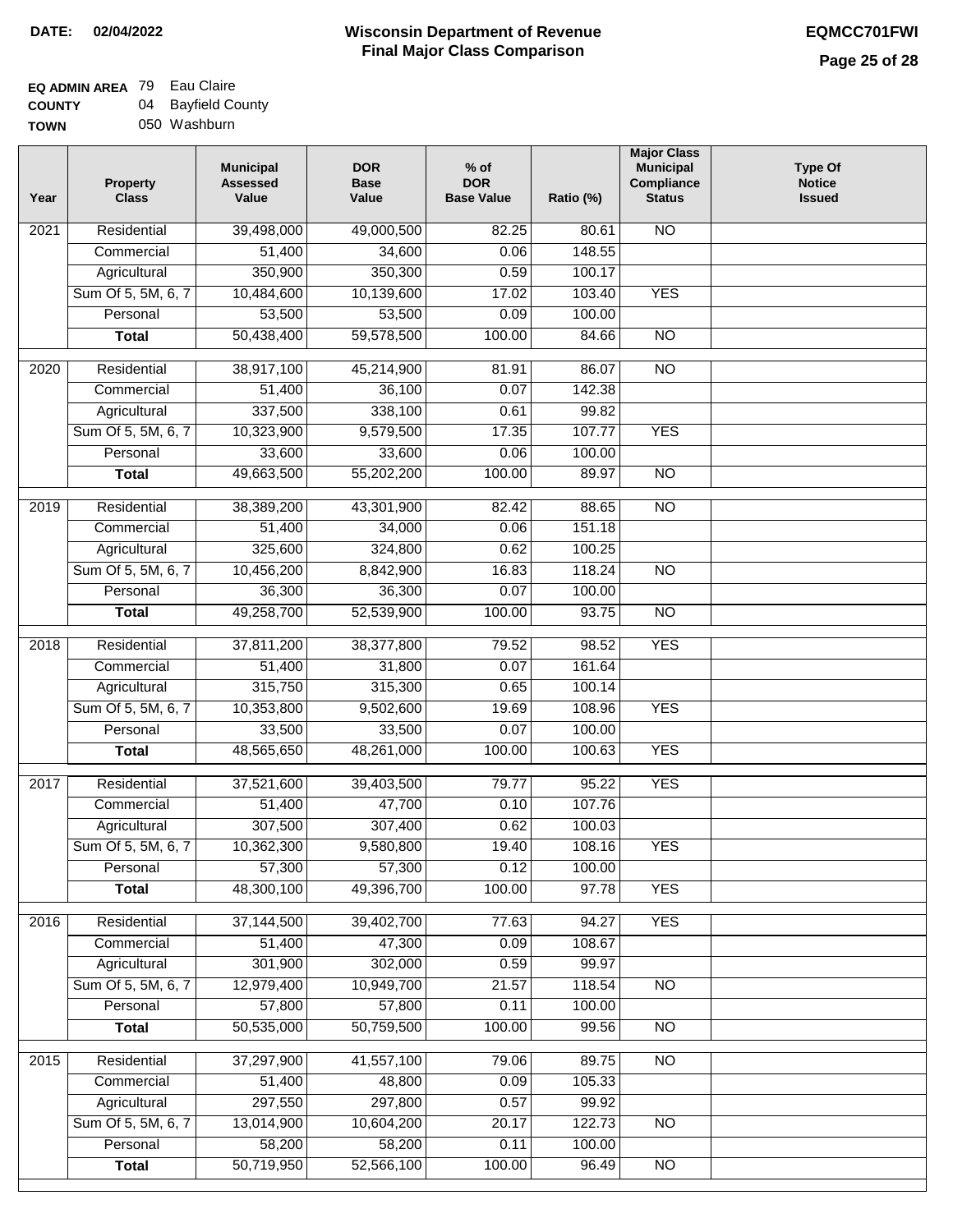| <b>UUUNII</b>  | ◡᠇ | Duynolu Ooc |
|----------------|----|-------------|
| <b>VILLAGE</b> |    | 151 Mason   |

| Year             | <b>Property</b><br><b>Class</b> | <b>Municipal</b><br><b>Assessed</b><br>Value | <b>DOR</b><br><b>Base</b><br>Value | $%$ of<br><b>DOR</b><br><b>Base Value</b> | Ratio (%) | <b>Major Class</b><br><b>Municipal</b><br>Compliance<br><b>Status</b> | <b>Type Of</b><br><b>Notice</b><br><b>Issued</b> |
|------------------|---------------------------------|----------------------------------------------|------------------------------------|-------------------------------------------|-----------|-----------------------------------------------------------------------|--------------------------------------------------|
| 2021             | Residential                     | 2,927,400                                    | 3,922,400                          | 90.35                                     | 74.63     | <b>NO</b>                                                             |                                                  |
|                  | Commercial                      | 338,100                                      | 328,300                            | 7.56                                      | 102.99    |                                                                       |                                                  |
|                  | Agricultural                    | 18,600                                       | 18,600                             | 0.43                                      | 100.00    |                                                                       |                                                  |
|                  | Sum Of 5, 5M, 6, 7              | 71,700                                       | 70,100                             | 1.61                                      | 102.28    |                                                                       |                                                  |
|                  | Personal                        | 1,980                                        | 2,000                              | 0.05                                      | 99.00     |                                                                       |                                                  |
|                  | <b>Total</b>                    | 3,357,780                                    | 4,341,400                          | 100.00                                    | 77.34     | $\overline{NO}$                                                       |                                                  |
| $\frac{1}{2020}$ | Residential                     | 2,927,400                                    | 3,631,900                          | 89.39                                     | 80.60     | NO                                                                    |                                                  |
|                  | Commercial                      | 338,100                                      | 342,000                            | 8.42                                      | 98.86     |                                                                       |                                                  |
|                  | Agricultural                    | 18,100                                       | 17,900                             | 0.44                                      | 101.12    |                                                                       |                                                  |
|                  | Sum Of 5, 5M, 6, 7              | 71,700                                       | 69,200                             | 1.70                                      | 103.61    |                                                                       |                                                  |
|                  | Personal                        | 2,025                                        | 2,100                              | 0.05                                      | 96.43     |                                                                       |                                                  |
|                  | <b>Total</b>                    | 3,357,325                                    | 4,063,100                          | 100.00                                    | 82.63     | <b>NO</b>                                                             |                                                  |
| $\frac{1}{2019}$ | Residential                     | 2,851,200                                    |                                    | 88.63                                     | 88.13     | $\overline{NO}$                                                       |                                                  |
|                  | Commercial                      | 338,100                                      | 3,235,200<br>322,700               | 8.84                                      | 104.77    |                                                                       |                                                  |
|                  | Agricultural                    | 16,800                                       | 17,200                             | 0.47                                      | 97.67     |                                                                       |                                                  |
|                  | Sum Of 5, 5M, 6, 7              | 71,600                                       | 72,500                             | 1.99                                      | 98.76     |                                                                       |                                                  |
|                  | Personal                        | 2,480                                        | 2,500                              | 0.07                                      | 99.20     |                                                                       |                                                  |
|                  |                                 | 3,280,180                                    | 3,650,100                          | 100.00                                    | 89.87     | $\overline{NO}$                                                       |                                                  |
|                  | <b>Total</b>                    |                                              |                                    |                                           |           |                                                                       |                                                  |
| 2018             | Residential                     | 2,846,700                                    | 3,065,300                          | 88.49                                     | 92.87     | <b>YES</b>                                                            |                                                  |
|                  | Commercial                      | 341,300                                      | 304,500                            | 8.79                                      | 112.09    |                                                                       |                                                  |
|                  | Agricultural                    | 16,700                                       | 16,600                             | 0.48                                      | 100.60    |                                                                       |                                                  |
|                  | Sum Of 5, 5M, 6, 7              | 71,700                                       | 72,700                             | 2.10                                      | 98.62     |                                                                       |                                                  |
|                  | Personal                        | 5,069                                        | 5,000                              | 0.14                                      | 101.38    |                                                                       |                                                  |
|                  | <b>Total</b>                    | 3,281,469                                    | 3,464,100                          | 100.00                                    | 94.73     | <b>YES</b>                                                            |                                                  |
| 2017             | Residential                     | 2,835,100                                    | 2,957,600                          | 86.73                                     | 95.86     | <b>YES</b>                                                            |                                                  |
|                  | Commercial                      | 341,300                                      | 357,600                            | 10.49                                     | 95.44     | <b>YES</b>                                                            |                                                  |
|                  | Agricultural                    | 16,200                                       | 16,200                             | 0.48                                      | 100.00    |                                                                       |                                                  |
|                  | Sum Of 5, 5M, 6, 7              | 72,800                                       | 72,700                             | 2.13                                      | 100.14    |                                                                       |                                                  |
|                  | Personal                        | 5,885                                        | 5,900                              | 0.17                                      | 99.75     |                                                                       |                                                  |
|                  | <b>Total</b>                    | 3,271,285                                    | 3,410,000                          | 100.00                                    | 95.93     | <b>YES</b>                                                            |                                                  |
| 2016             | Residential                     | 2,822,600                                    | 2,952,300                          | 86.48                                     | 95.61     | <b>YES</b>                                                            |                                                  |
|                  | Commercial                      | 341,300                                      | 354,000                            | 10.37                                     | 96.41     | <b>YES</b>                                                            |                                                  |
|                  | Agricultural                    | 16,100                                       | 16,100                             | 0.47                                      | 100.00    |                                                                       |                                                  |
|                  | Sum Of 5, 5M, 6, 7              | 81,500                                       | 84,400                             | 2.47                                      | 96.56     |                                                                       |                                                  |
|                  | Personal                        | 6,970                                        | 7,000                              | 0.21                                      | 99.57     |                                                                       |                                                  |
|                  | <b>Total</b>                    | 3,268,470                                    | 3,413,800                          | 100.00                                    | 95.74     | <b>YES</b>                                                            |                                                  |
| 2015             | Residential                     | 2,828,300                                    | 2,817,300                          | 85.58                                     | 100.39    | <b>YES</b>                                                            |                                                  |
|                  | Commercial                      | 341,300                                      | 364,900                            | 11.08                                     | 93.53     | <b>YES</b>                                                            |                                                  |
|                  | Agricultural                    | 16,000                                       | 15,900                             | 0.48                                      | 100.63    |                                                                       |                                                  |
|                  | Sum Of 5, 5M, 6, 7              | 81,500                                       | 84,400                             | 2.56                                      | 96.56     |                                                                       |                                                  |
|                  | Personal                        | 9,470                                        | 9,500                              | 0.29                                      | 99.68     |                                                                       |                                                  |
|                  | <b>Total</b>                    | 3,276,570                                    | 3,292,000                          | 100.00                                    | 99.53     | <b>YES</b>                                                            |                                                  |
|                  |                                 |                                              |                                    |                                           |           |                                                                       |                                                  |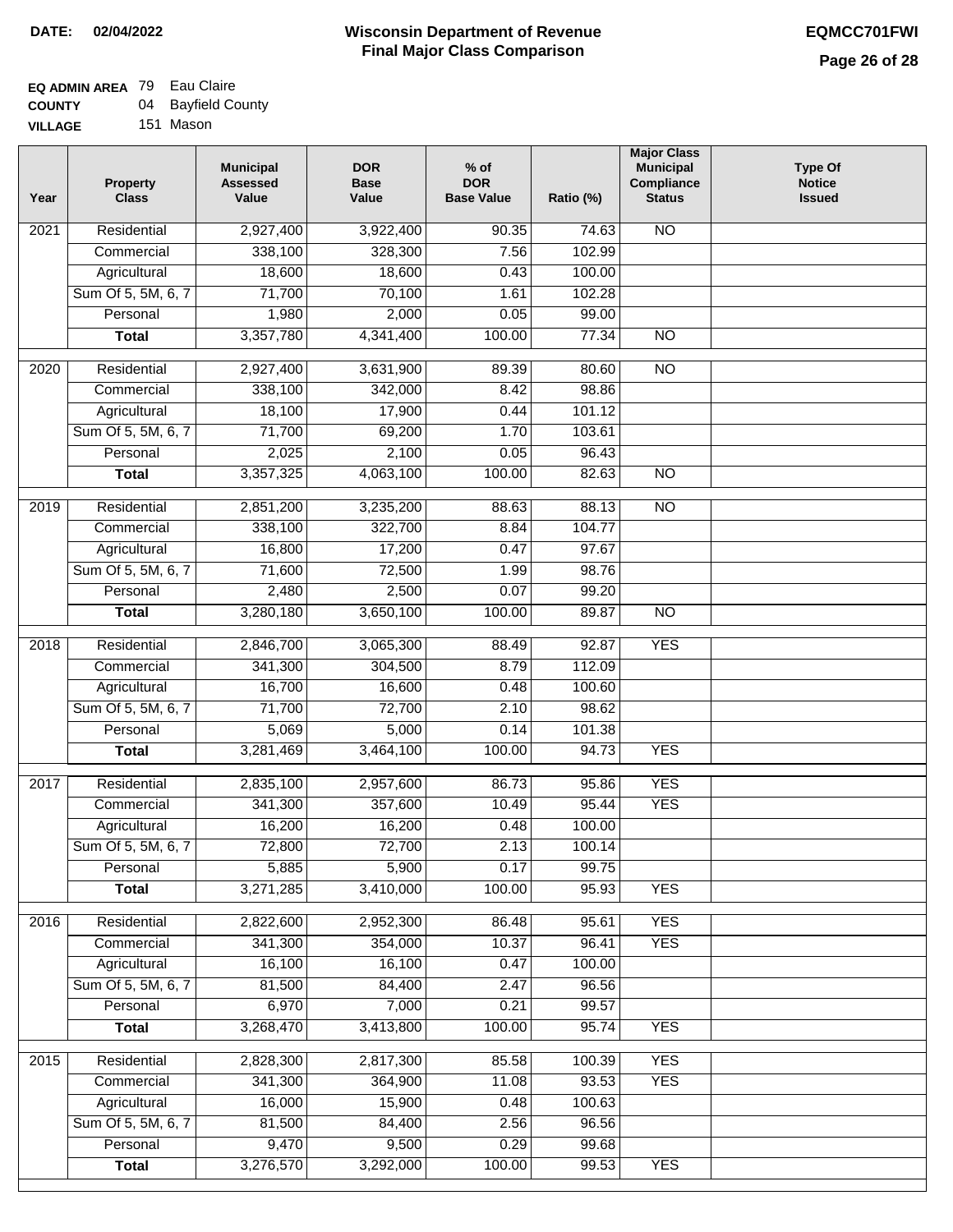| <b>UUUNII</b> | ◡᠇<br><b>Dayliging</b> Ool |
|---------------|----------------------------|
| <b>CITY</b>   | 206 Bayfield               |

| <b>YES</b><br>Residential<br>68,377,100<br>2021<br>71,644,700<br>66.04<br>95.44<br>33.24<br><b>YES</b><br>33,928,300<br>36,062,000<br>94.08<br>Commercial<br>Agricultural<br>0.00<br>0.00<br>100<br>0<br>Sum Of 5, 5M, 6, 7<br>0<br>0.00<br>0.00<br>0<br>Personal<br>718,300<br>780,800<br>0.72<br>92.00<br>103,023,800<br>108,487,500<br>100.00<br><b>YES</b><br><b>Total</b><br>94.96<br><b>YES</b><br>Residential<br>67,016,800<br>70,757,600<br>94.71<br>2020<br>63.61<br>35.58<br>$\overline{NO}$<br>Commercial<br>34,479,800<br>39,571,100<br>87.13<br>Agricultural<br>100<br>0.00<br>0.00<br>0<br>Sum Of 5, 5M, 6, 7<br>0.00<br>0.00<br>0<br>$\Omega$<br>Personal<br>819,600<br>900,700<br>0.81<br>91.00<br>102,316,300<br><b>Total</b><br>111,229,400<br>100.00<br>91.99<br>$\overline{NO}$<br><b>YES</b><br>$\frac{1}{2019}$<br>Residential<br>67,038,600<br>73,634,900<br>65.94<br>91.04<br>37,059,200<br><b>YES</b><br>34,257,100<br>33.19<br>92.44<br>Commercial<br>Agricultural<br>100<br>0.00<br>0.00<br>0<br>Sum Of 5, 5M, 6, 7<br>0<br>$\Omega$<br>0.00<br>0.00<br>939,900<br>979,100<br>0.88<br>96.00<br>Personal<br><b>YES</b><br>102,235,700<br>111,673,200<br>100.00<br>91.55<br><b>Total</b><br><b>YES</b><br>2018<br>Residential<br>66,852,300<br>67,838,000<br>65.62<br>98.55<br>33,849,400<br>33.39<br><b>YES</b><br>34,517,500<br>98.06<br>Commercial<br>0.00<br>100<br>0.00<br>Agricultural<br>0<br>Sum Of 5, 5M, 6, 7<br>0<br>0.00<br>$\Omega$<br>0.00<br>1,005,100<br>1,025,600<br>0.99<br>Personal<br>98.00<br>101,706,900<br><b>YES</b><br>103,381,100<br>100.00<br>98.38<br><b>Total</b><br>Residential<br>69,590,400<br>66.93<br>96.20<br><b>YES</b><br>2017<br>66,948,500<br><b>YES</b><br>33,846,600<br>33,375,300<br>32.10<br>101.41<br>Commercial<br>100<br>0.00<br>Agricultural<br>0.00<br>0<br>Sum Of 5, 5M, 6, 7<br>0<br>0<br>0.00<br>0.00<br>1,009,500<br>0.97<br>1,009,500<br>100.00<br>Personal<br>101,804,700<br>103,975,200<br>100.00<br><b>YES</b><br>97.91<br><b>Total</b><br><b>YES</b><br>Residential<br>66,786,000<br>69,183,900<br>67.91<br>96.53<br>2016<br>32,846,900<br>31,709,400<br><b>YES</b><br>Commercial<br>31.12<br>103.59<br>Agricultural<br>0.00<br>100.00<br>100<br>100<br>Sum Of 5, 5M, 6, 7<br>0.00<br>0.00<br>0<br>0<br>Personal<br>977,000<br>986,900<br>0.97<br>99.00<br>100,610,000<br><b>Total</b><br>101,880,300<br>100.00<br>98.75<br><b>YES</b><br>Residential<br>66,750,700<br>73,169,700<br><b>YES</b><br>2015<br>67.51<br>91.23<br><b>YES</b><br>33,689,300<br>34,252,400<br>31.61<br>98.36<br>Commercial<br>0.00<br>Agricultural<br>0.00<br>0<br>0<br>Sum Of 5, 5M, 6, 7<br>0.00<br>0<br>0<br>0.00<br>887,500<br>954,300<br>0.88<br>93.00<br>Personal<br>101,327,500<br>108,376,400<br>100.00<br><b>YES</b><br><b>Total</b><br>93.50 | Year | <b>Property</b><br><b>Class</b> | <b>Municipal</b><br><b>Assessed</b><br>Value | <b>DOR</b><br><b>Base</b><br>Value | $%$ of<br><b>DOR</b><br><b>Base Value</b> | Ratio (%) | <b>Major Class</b><br><b>Municipal</b><br>Compliance<br><b>Status</b> | <b>Type Of</b><br><b>Notice</b><br><b>Issued</b> |
|-------------------------------------------------------------------------------------------------------------------------------------------------------------------------------------------------------------------------------------------------------------------------------------------------------------------------------------------------------------------------------------------------------------------------------------------------------------------------------------------------------------------------------------------------------------------------------------------------------------------------------------------------------------------------------------------------------------------------------------------------------------------------------------------------------------------------------------------------------------------------------------------------------------------------------------------------------------------------------------------------------------------------------------------------------------------------------------------------------------------------------------------------------------------------------------------------------------------------------------------------------------------------------------------------------------------------------------------------------------------------------------------------------------------------------------------------------------------------------------------------------------------------------------------------------------------------------------------------------------------------------------------------------------------------------------------------------------------------------------------------------------------------------------------------------------------------------------------------------------------------------------------------------------------------------------------------------------------------------------------------------------------------------------------------------------------------------------------------------------------------------------------------------------------------------------------------------------------------------------------------------------------------------------------------------------------------------------------------------------------------------------------------------------------------------------------------------------------------------------------------------------------------------------------------------------------------------------------------------------------------------------------------------------------------------------------------------------------------------------------------------------------------------------------------------------------|------|---------------------------------|----------------------------------------------|------------------------------------|-------------------------------------------|-----------|-----------------------------------------------------------------------|--------------------------------------------------|
|                                                                                                                                                                                                                                                                                                                                                                                                                                                                                                                                                                                                                                                                                                                                                                                                                                                                                                                                                                                                                                                                                                                                                                                                                                                                                                                                                                                                                                                                                                                                                                                                                                                                                                                                                                                                                                                                                                                                                                                                                                                                                                                                                                                                                                                                                                                                                                                                                                                                                                                                                                                                                                                                                                                                                                                                                   |      |                                 |                                              |                                    |                                           |           |                                                                       |                                                  |
|                                                                                                                                                                                                                                                                                                                                                                                                                                                                                                                                                                                                                                                                                                                                                                                                                                                                                                                                                                                                                                                                                                                                                                                                                                                                                                                                                                                                                                                                                                                                                                                                                                                                                                                                                                                                                                                                                                                                                                                                                                                                                                                                                                                                                                                                                                                                                                                                                                                                                                                                                                                                                                                                                                                                                                                                                   |      |                                 |                                              |                                    |                                           |           |                                                                       |                                                  |
|                                                                                                                                                                                                                                                                                                                                                                                                                                                                                                                                                                                                                                                                                                                                                                                                                                                                                                                                                                                                                                                                                                                                                                                                                                                                                                                                                                                                                                                                                                                                                                                                                                                                                                                                                                                                                                                                                                                                                                                                                                                                                                                                                                                                                                                                                                                                                                                                                                                                                                                                                                                                                                                                                                                                                                                                                   |      |                                 |                                              |                                    |                                           |           |                                                                       |                                                  |
|                                                                                                                                                                                                                                                                                                                                                                                                                                                                                                                                                                                                                                                                                                                                                                                                                                                                                                                                                                                                                                                                                                                                                                                                                                                                                                                                                                                                                                                                                                                                                                                                                                                                                                                                                                                                                                                                                                                                                                                                                                                                                                                                                                                                                                                                                                                                                                                                                                                                                                                                                                                                                                                                                                                                                                                                                   |      |                                 |                                              |                                    |                                           |           |                                                                       |                                                  |
|                                                                                                                                                                                                                                                                                                                                                                                                                                                                                                                                                                                                                                                                                                                                                                                                                                                                                                                                                                                                                                                                                                                                                                                                                                                                                                                                                                                                                                                                                                                                                                                                                                                                                                                                                                                                                                                                                                                                                                                                                                                                                                                                                                                                                                                                                                                                                                                                                                                                                                                                                                                                                                                                                                                                                                                                                   |      |                                 |                                              |                                    |                                           |           |                                                                       |                                                  |
|                                                                                                                                                                                                                                                                                                                                                                                                                                                                                                                                                                                                                                                                                                                                                                                                                                                                                                                                                                                                                                                                                                                                                                                                                                                                                                                                                                                                                                                                                                                                                                                                                                                                                                                                                                                                                                                                                                                                                                                                                                                                                                                                                                                                                                                                                                                                                                                                                                                                                                                                                                                                                                                                                                                                                                                                                   |      |                                 |                                              |                                    |                                           |           |                                                                       |                                                  |
|                                                                                                                                                                                                                                                                                                                                                                                                                                                                                                                                                                                                                                                                                                                                                                                                                                                                                                                                                                                                                                                                                                                                                                                                                                                                                                                                                                                                                                                                                                                                                                                                                                                                                                                                                                                                                                                                                                                                                                                                                                                                                                                                                                                                                                                                                                                                                                                                                                                                                                                                                                                                                                                                                                                                                                                                                   |      |                                 |                                              |                                    |                                           |           |                                                                       |                                                  |
|                                                                                                                                                                                                                                                                                                                                                                                                                                                                                                                                                                                                                                                                                                                                                                                                                                                                                                                                                                                                                                                                                                                                                                                                                                                                                                                                                                                                                                                                                                                                                                                                                                                                                                                                                                                                                                                                                                                                                                                                                                                                                                                                                                                                                                                                                                                                                                                                                                                                                                                                                                                                                                                                                                                                                                                                                   |      |                                 |                                              |                                    |                                           |           |                                                                       |                                                  |
|                                                                                                                                                                                                                                                                                                                                                                                                                                                                                                                                                                                                                                                                                                                                                                                                                                                                                                                                                                                                                                                                                                                                                                                                                                                                                                                                                                                                                                                                                                                                                                                                                                                                                                                                                                                                                                                                                                                                                                                                                                                                                                                                                                                                                                                                                                                                                                                                                                                                                                                                                                                                                                                                                                                                                                                                                   |      |                                 |                                              |                                    |                                           |           |                                                                       |                                                  |
|                                                                                                                                                                                                                                                                                                                                                                                                                                                                                                                                                                                                                                                                                                                                                                                                                                                                                                                                                                                                                                                                                                                                                                                                                                                                                                                                                                                                                                                                                                                                                                                                                                                                                                                                                                                                                                                                                                                                                                                                                                                                                                                                                                                                                                                                                                                                                                                                                                                                                                                                                                                                                                                                                                                                                                                                                   |      |                                 |                                              |                                    |                                           |           |                                                                       |                                                  |
|                                                                                                                                                                                                                                                                                                                                                                                                                                                                                                                                                                                                                                                                                                                                                                                                                                                                                                                                                                                                                                                                                                                                                                                                                                                                                                                                                                                                                                                                                                                                                                                                                                                                                                                                                                                                                                                                                                                                                                                                                                                                                                                                                                                                                                                                                                                                                                                                                                                                                                                                                                                                                                                                                                                                                                                                                   |      |                                 |                                              |                                    |                                           |           |                                                                       |                                                  |
|                                                                                                                                                                                                                                                                                                                                                                                                                                                                                                                                                                                                                                                                                                                                                                                                                                                                                                                                                                                                                                                                                                                                                                                                                                                                                                                                                                                                                                                                                                                                                                                                                                                                                                                                                                                                                                                                                                                                                                                                                                                                                                                                                                                                                                                                                                                                                                                                                                                                                                                                                                                                                                                                                                                                                                                                                   |      |                                 |                                              |                                    |                                           |           |                                                                       |                                                  |
|                                                                                                                                                                                                                                                                                                                                                                                                                                                                                                                                                                                                                                                                                                                                                                                                                                                                                                                                                                                                                                                                                                                                                                                                                                                                                                                                                                                                                                                                                                                                                                                                                                                                                                                                                                                                                                                                                                                                                                                                                                                                                                                                                                                                                                                                                                                                                                                                                                                                                                                                                                                                                                                                                                                                                                                                                   |      |                                 |                                              |                                    |                                           |           |                                                                       |                                                  |
|                                                                                                                                                                                                                                                                                                                                                                                                                                                                                                                                                                                                                                                                                                                                                                                                                                                                                                                                                                                                                                                                                                                                                                                                                                                                                                                                                                                                                                                                                                                                                                                                                                                                                                                                                                                                                                                                                                                                                                                                                                                                                                                                                                                                                                                                                                                                                                                                                                                                                                                                                                                                                                                                                                                                                                                                                   |      |                                 |                                              |                                    |                                           |           |                                                                       |                                                  |
|                                                                                                                                                                                                                                                                                                                                                                                                                                                                                                                                                                                                                                                                                                                                                                                                                                                                                                                                                                                                                                                                                                                                                                                                                                                                                                                                                                                                                                                                                                                                                                                                                                                                                                                                                                                                                                                                                                                                                                                                                                                                                                                                                                                                                                                                                                                                                                                                                                                                                                                                                                                                                                                                                                                                                                                                                   |      |                                 |                                              |                                    |                                           |           |                                                                       |                                                  |
|                                                                                                                                                                                                                                                                                                                                                                                                                                                                                                                                                                                                                                                                                                                                                                                                                                                                                                                                                                                                                                                                                                                                                                                                                                                                                                                                                                                                                                                                                                                                                                                                                                                                                                                                                                                                                                                                                                                                                                                                                                                                                                                                                                                                                                                                                                                                                                                                                                                                                                                                                                                                                                                                                                                                                                                                                   |      |                                 |                                              |                                    |                                           |           |                                                                       |                                                  |
|                                                                                                                                                                                                                                                                                                                                                                                                                                                                                                                                                                                                                                                                                                                                                                                                                                                                                                                                                                                                                                                                                                                                                                                                                                                                                                                                                                                                                                                                                                                                                                                                                                                                                                                                                                                                                                                                                                                                                                                                                                                                                                                                                                                                                                                                                                                                                                                                                                                                                                                                                                                                                                                                                                                                                                                                                   |      |                                 |                                              |                                    |                                           |           |                                                                       |                                                  |
|                                                                                                                                                                                                                                                                                                                                                                                                                                                                                                                                                                                                                                                                                                                                                                                                                                                                                                                                                                                                                                                                                                                                                                                                                                                                                                                                                                                                                                                                                                                                                                                                                                                                                                                                                                                                                                                                                                                                                                                                                                                                                                                                                                                                                                                                                                                                                                                                                                                                                                                                                                                                                                                                                                                                                                                                                   |      |                                 |                                              |                                    |                                           |           |                                                                       |                                                  |
|                                                                                                                                                                                                                                                                                                                                                                                                                                                                                                                                                                                                                                                                                                                                                                                                                                                                                                                                                                                                                                                                                                                                                                                                                                                                                                                                                                                                                                                                                                                                                                                                                                                                                                                                                                                                                                                                                                                                                                                                                                                                                                                                                                                                                                                                                                                                                                                                                                                                                                                                                                                                                                                                                                                                                                                                                   |      |                                 |                                              |                                    |                                           |           |                                                                       |                                                  |
|                                                                                                                                                                                                                                                                                                                                                                                                                                                                                                                                                                                                                                                                                                                                                                                                                                                                                                                                                                                                                                                                                                                                                                                                                                                                                                                                                                                                                                                                                                                                                                                                                                                                                                                                                                                                                                                                                                                                                                                                                                                                                                                                                                                                                                                                                                                                                                                                                                                                                                                                                                                                                                                                                                                                                                                                                   |      |                                 |                                              |                                    |                                           |           |                                                                       |                                                  |
|                                                                                                                                                                                                                                                                                                                                                                                                                                                                                                                                                                                                                                                                                                                                                                                                                                                                                                                                                                                                                                                                                                                                                                                                                                                                                                                                                                                                                                                                                                                                                                                                                                                                                                                                                                                                                                                                                                                                                                                                                                                                                                                                                                                                                                                                                                                                                                                                                                                                                                                                                                                                                                                                                                                                                                                                                   |      |                                 |                                              |                                    |                                           |           |                                                                       |                                                  |
|                                                                                                                                                                                                                                                                                                                                                                                                                                                                                                                                                                                                                                                                                                                                                                                                                                                                                                                                                                                                                                                                                                                                                                                                                                                                                                                                                                                                                                                                                                                                                                                                                                                                                                                                                                                                                                                                                                                                                                                                                                                                                                                                                                                                                                                                                                                                                                                                                                                                                                                                                                                                                                                                                                                                                                                                                   |      |                                 |                                              |                                    |                                           |           |                                                                       |                                                  |
|                                                                                                                                                                                                                                                                                                                                                                                                                                                                                                                                                                                                                                                                                                                                                                                                                                                                                                                                                                                                                                                                                                                                                                                                                                                                                                                                                                                                                                                                                                                                                                                                                                                                                                                                                                                                                                                                                                                                                                                                                                                                                                                                                                                                                                                                                                                                                                                                                                                                                                                                                                                                                                                                                                                                                                                                                   |      |                                 |                                              |                                    |                                           |           |                                                                       |                                                  |
|                                                                                                                                                                                                                                                                                                                                                                                                                                                                                                                                                                                                                                                                                                                                                                                                                                                                                                                                                                                                                                                                                                                                                                                                                                                                                                                                                                                                                                                                                                                                                                                                                                                                                                                                                                                                                                                                                                                                                                                                                                                                                                                                                                                                                                                                                                                                                                                                                                                                                                                                                                                                                                                                                                                                                                                                                   |      |                                 |                                              |                                    |                                           |           |                                                                       |                                                  |
|                                                                                                                                                                                                                                                                                                                                                                                                                                                                                                                                                                                                                                                                                                                                                                                                                                                                                                                                                                                                                                                                                                                                                                                                                                                                                                                                                                                                                                                                                                                                                                                                                                                                                                                                                                                                                                                                                                                                                                                                                                                                                                                                                                                                                                                                                                                                                                                                                                                                                                                                                                                                                                                                                                                                                                                                                   |      |                                 |                                              |                                    |                                           |           |                                                                       |                                                  |
|                                                                                                                                                                                                                                                                                                                                                                                                                                                                                                                                                                                                                                                                                                                                                                                                                                                                                                                                                                                                                                                                                                                                                                                                                                                                                                                                                                                                                                                                                                                                                                                                                                                                                                                                                                                                                                                                                                                                                                                                                                                                                                                                                                                                                                                                                                                                                                                                                                                                                                                                                                                                                                                                                                                                                                                                                   |      |                                 |                                              |                                    |                                           |           |                                                                       |                                                  |
|                                                                                                                                                                                                                                                                                                                                                                                                                                                                                                                                                                                                                                                                                                                                                                                                                                                                                                                                                                                                                                                                                                                                                                                                                                                                                                                                                                                                                                                                                                                                                                                                                                                                                                                                                                                                                                                                                                                                                                                                                                                                                                                                                                                                                                                                                                                                                                                                                                                                                                                                                                                                                                                                                                                                                                                                                   |      |                                 |                                              |                                    |                                           |           |                                                                       |                                                  |
|                                                                                                                                                                                                                                                                                                                                                                                                                                                                                                                                                                                                                                                                                                                                                                                                                                                                                                                                                                                                                                                                                                                                                                                                                                                                                                                                                                                                                                                                                                                                                                                                                                                                                                                                                                                                                                                                                                                                                                                                                                                                                                                                                                                                                                                                                                                                                                                                                                                                                                                                                                                                                                                                                                                                                                                                                   |      |                                 |                                              |                                    |                                           |           |                                                                       |                                                  |
|                                                                                                                                                                                                                                                                                                                                                                                                                                                                                                                                                                                                                                                                                                                                                                                                                                                                                                                                                                                                                                                                                                                                                                                                                                                                                                                                                                                                                                                                                                                                                                                                                                                                                                                                                                                                                                                                                                                                                                                                                                                                                                                                                                                                                                                                                                                                                                                                                                                                                                                                                                                                                                                                                                                                                                                                                   |      |                                 |                                              |                                    |                                           |           |                                                                       |                                                  |
|                                                                                                                                                                                                                                                                                                                                                                                                                                                                                                                                                                                                                                                                                                                                                                                                                                                                                                                                                                                                                                                                                                                                                                                                                                                                                                                                                                                                                                                                                                                                                                                                                                                                                                                                                                                                                                                                                                                                                                                                                                                                                                                                                                                                                                                                                                                                                                                                                                                                                                                                                                                                                                                                                                                                                                                                                   |      |                                 |                                              |                                    |                                           |           |                                                                       |                                                  |
|                                                                                                                                                                                                                                                                                                                                                                                                                                                                                                                                                                                                                                                                                                                                                                                                                                                                                                                                                                                                                                                                                                                                                                                                                                                                                                                                                                                                                                                                                                                                                                                                                                                                                                                                                                                                                                                                                                                                                                                                                                                                                                                                                                                                                                                                                                                                                                                                                                                                                                                                                                                                                                                                                                                                                                                                                   |      |                                 |                                              |                                    |                                           |           |                                                                       |                                                  |
|                                                                                                                                                                                                                                                                                                                                                                                                                                                                                                                                                                                                                                                                                                                                                                                                                                                                                                                                                                                                                                                                                                                                                                                                                                                                                                                                                                                                                                                                                                                                                                                                                                                                                                                                                                                                                                                                                                                                                                                                                                                                                                                                                                                                                                                                                                                                                                                                                                                                                                                                                                                                                                                                                                                                                                                                                   |      |                                 |                                              |                                    |                                           |           |                                                                       |                                                  |
|                                                                                                                                                                                                                                                                                                                                                                                                                                                                                                                                                                                                                                                                                                                                                                                                                                                                                                                                                                                                                                                                                                                                                                                                                                                                                                                                                                                                                                                                                                                                                                                                                                                                                                                                                                                                                                                                                                                                                                                                                                                                                                                                                                                                                                                                                                                                                                                                                                                                                                                                                                                                                                                                                                                                                                                                                   |      |                                 |                                              |                                    |                                           |           |                                                                       |                                                  |
|                                                                                                                                                                                                                                                                                                                                                                                                                                                                                                                                                                                                                                                                                                                                                                                                                                                                                                                                                                                                                                                                                                                                                                                                                                                                                                                                                                                                                                                                                                                                                                                                                                                                                                                                                                                                                                                                                                                                                                                                                                                                                                                                                                                                                                                                                                                                                                                                                                                                                                                                                                                                                                                                                                                                                                                                                   |      |                                 |                                              |                                    |                                           |           |                                                                       |                                                  |
|                                                                                                                                                                                                                                                                                                                                                                                                                                                                                                                                                                                                                                                                                                                                                                                                                                                                                                                                                                                                                                                                                                                                                                                                                                                                                                                                                                                                                                                                                                                                                                                                                                                                                                                                                                                                                                                                                                                                                                                                                                                                                                                                                                                                                                                                                                                                                                                                                                                                                                                                                                                                                                                                                                                                                                                                                   |      |                                 |                                              |                                    |                                           |           |                                                                       |                                                  |
|                                                                                                                                                                                                                                                                                                                                                                                                                                                                                                                                                                                                                                                                                                                                                                                                                                                                                                                                                                                                                                                                                                                                                                                                                                                                                                                                                                                                                                                                                                                                                                                                                                                                                                                                                                                                                                                                                                                                                                                                                                                                                                                                                                                                                                                                                                                                                                                                                                                                                                                                                                                                                                                                                                                                                                                                                   |      |                                 |                                              |                                    |                                           |           |                                                                       |                                                  |
|                                                                                                                                                                                                                                                                                                                                                                                                                                                                                                                                                                                                                                                                                                                                                                                                                                                                                                                                                                                                                                                                                                                                                                                                                                                                                                                                                                                                                                                                                                                                                                                                                                                                                                                                                                                                                                                                                                                                                                                                                                                                                                                                                                                                                                                                                                                                                                                                                                                                                                                                                                                                                                                                                                                                                                                                                   |      |                                 |                                              |                                    |                                           |           |                                                                       |                                                  |
|                                                                                                                                                                                                                                                                                                                                                                                                                                                                                                                                                                                                                                                                                                                                                                                                                                                                                                                                                                                                                                                                                                                                                                                                                                                                                                                                                                                                                                                                                                                                                                                                                                                                                                                                                                                                                                                                                                                                                                                                                                                                                                                                                                                                                                                                                                                                                                                                                                                                                                                                                                                                                                                                                                                                                                                                                   |      |                                 |                                              |                                    |                                           |           |                                                                       |                                                  |
|                                                                                                                                                                                                                                                                                                                                                                                                                                                                                                                                                                                                                                                                                                                                                                                                                                                                                                                                                                                                                                                                                                                                                                                                                                                                                                                                                                                                                                                                                                                                                                                                                                                                                                                                                                                                                                                                                                                                                                                                                                                                                                                                                                                                                                                                                                                                                                                                                                                                                                                                                                                                                                                                                                                                                                                                                   |      |                                 |                                              |                                    |                                           |           |                                                                       |                                                  |
|                                                                                                                                                                                                                                                                                                                                                                                                                                                                                                                                                                                                                                                                                                                                                                                                                                                                                                                                                                                                                                                                                                                                                                                                                                                                                                                                                                                                                                                                                                                                                                                                                                                                                                                                                                                                                                                                                                                                                                                                                                                                                                                                                                                                                                                                                                                                                                                                                                                                                                                                                                                                                                                                                                                                                                                                                   |      |                                 |                                              |                                    |                                           |           |                                                                       |                                                  |
|                                                                                                                                                                                                                                                                                                                                                                                                                                                                                                                                                                                                                                                                                                                                                                                                                                                                                                                                                                                                                                                                                                                                                                                                                                                                                                                                                                                                                                                                                                                                                                                                                                                                                                                                                                                                                                                                                                                                                                                                                                                                                                                                                                                                                                                                                                                                                                                                                                                                                                                                                                                                                                                                                                                                                                                                                   |      |                                 |                                              |                                    |                                           |           |                                                                       |                                                  |
|                                                                                                                                                                                                                                                                                                                                                                                                                                                                                                                                                                                                                                                                                                                                                                                                                                                                                                                                                                                                                                                                                                                                                                                                                                                                                                                                                                                                                                                                                                                                                                                                                                                                                                                                                                                                                                                                                                                                                                                                                                                                                                                                                                                                                                                                                                                                                                                                                                                                                                                                                                                                                                                                                                                                                                                                                   |      |                                 |                                              |                                    |                                           |           |                                                                       |                                                  |
|                                                                                                                                                                                                                                                                                                                                                                                                                                                                                                                                                                                                                                                                                                                                                                                                                                                                                                                                                                                                                                                                                                                                                                                                                                                                                                                                                                                                                                                                                                                                                                                                                                                                                                                                                                                                                                                                                                                                                                                                                                                                                                                                                                                                                                                                                                                                                                                                                                                                                                                                                                                                                                                                                                                                                                                                                   |      |                                 |                                              |                                    |                                           |           |                                                                       |                                                  |
|                                                                                                                                                                                                                                                                                                                                                                                                                                                                                                                                                                                                                                                                                                                                                                                                                                                                                                                                                                                                                                                                                                                                                                                                                                                                                                                                                                                                                                                                                                                                                                                                                                                                                                                                                                                                                                                                                                                                                                                                                                                                                                                                                                                                                                                                                                                                                                                                                                                                                                                                                                                                                                                                                                                                                                                                                   |      |                                 |                                              |                                    |                                           |           |                                                                       |                                                  |